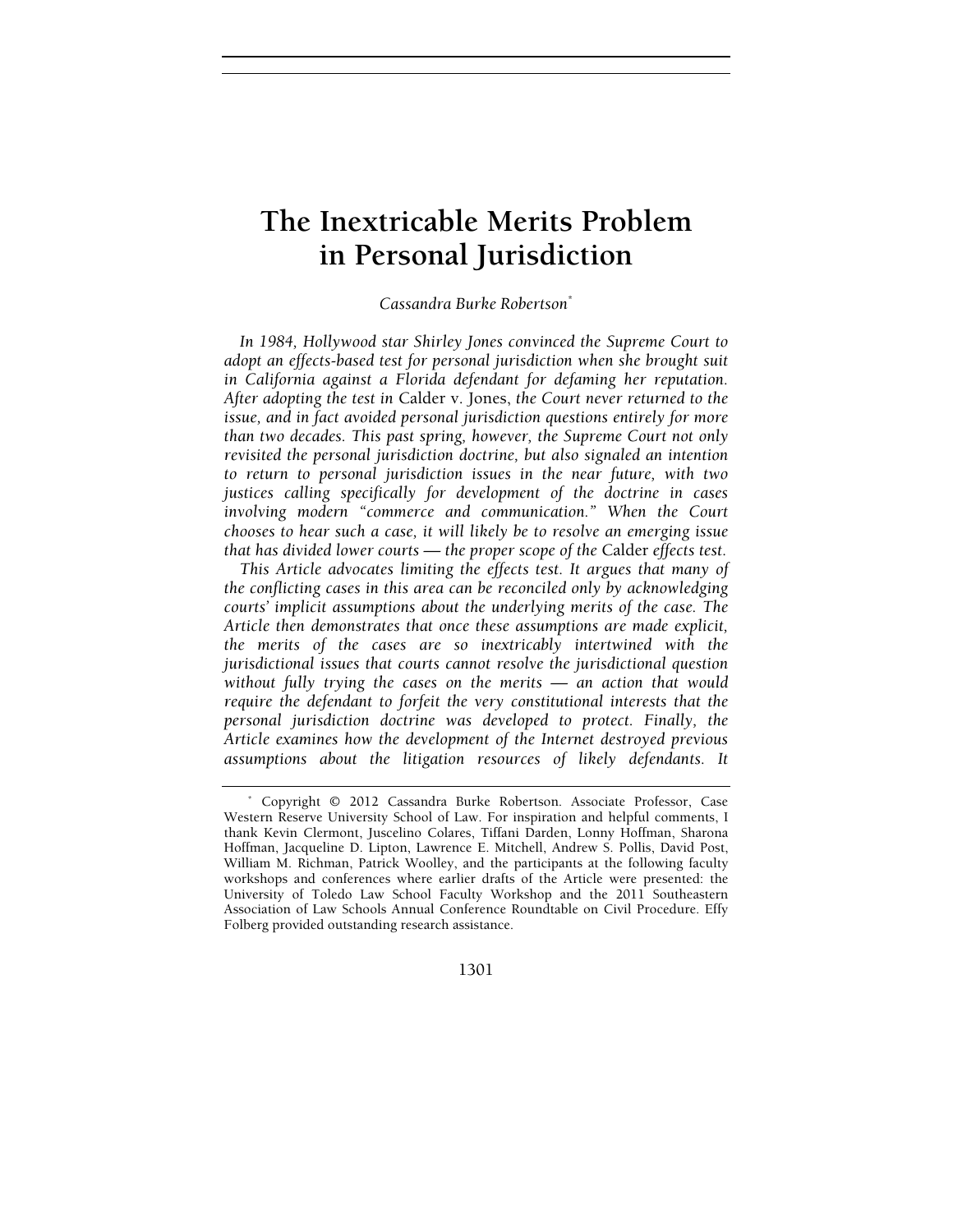*concludes that narrowing the effects-test doctrine would minimize the cost of forum selection for both plaintiff and defendant, would promote online commercial development, and would better protect a robust speech environment.*

# TABLE OF CONTENTS

|      |         |                                                              | 1303 |
|------|---------|--------------------------------------------------------------|------|
|      |         | I. THE DUE PROCESS PROTECTIONS OF PERSONAL JURISDICTION 1306 |      |
|      | A.      |                                                              |      |
|      | B.      | Minimum Contacts, Reasonableness, and the Effects Test. 1309 |      |
| H.   |         |                                                              |      |
|      | А.      |                                                              |      |
|      | В.      | Difficult Cases: The Merits at Equipoise  1320               |      |
| III. |         | REFRAMING THE JURISDICTIONAL STANDARD OF PROOF  1326         |      |
|      | A.      | The Burden of Proof for Jurisdictional Facts  1327           |      |
|      |         | 1. Doctrinal Neglect and Confusion 1327                      |      |
|      |         | 2. The Prima Facie Standard for Inextricable Merits          |      |
|      |         |                                                              |      |
|      | $B_{-}$ |                                                              |      |
|      | C.      |                                                              |      |
| IV.  |         | CONSEQUENCES OF THE REFRAMED STANDARD  1344                  |      |
|      | А.      | Closing the Courthouse Door to Plaintiffs  1344              |      |
|      | B.      | Protecting Defendants' Due Process Rights 1346               |      |
|      |         | 1. Minimizing Forum-Selection Costs  1346                    |      |
|      |         | 2. Protection of Speech and Commerce  1348                   |      |
|      |         | 3. Better Integration of Online Activity 1350                |      |
|      |         |                                                              |      |
|      |         |                                                              |      |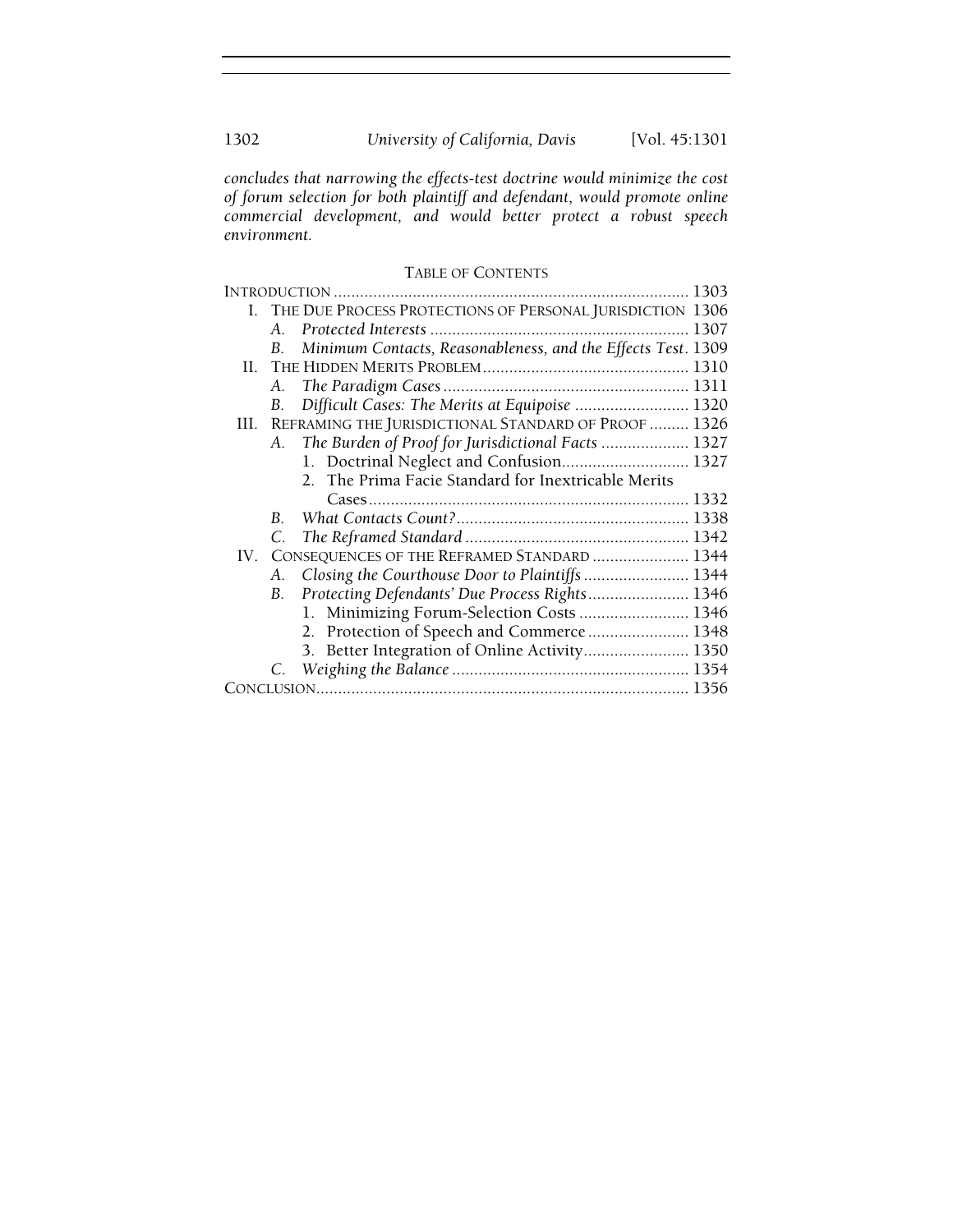## INTRODUCTION

Shortly after the Supreme Court released two personal jurisdiction opinions during the 2010 term,<sup>1</sup> it denied two petitions for certiorari that it had been holding for resolution of those cases.<sup>2</sup> Both of the denied petitions raised a similar question: should a defendant who allegedly commits an intentional tort be subject to personal jurisdiction in the forum where the aggrieved plaintiff lives and works, and where the effect of the harm was therefore felt, even if the defendant has no other connection with the forum state?<sup>3</sup> Such jurisdiction is described as "effects-test personal jurisdiction" because it is based on the in-state effects of the defendant's out-of-state conduct.<sup>4</sup> Although the Supreme Court adopted the effects test in the 1984 case *Calder v. Jones*, 5 it has not revisited the issue. In the meantime, many lower courts have adopted a very narrow construction of the effects test that precludes jurisdiction without evidence of other forum-state contacts, while others have interpreted

<sup>1</sup> *See* Goodyear Dunlop Tires Operations, S.A. v. Brown, 131 S. Ct. 2846, 2846 (2011); J. McIntyre Mach., Ltd. v. Nicastro, 131 S. Ct. 2780, 2780-84 (2011). 2

Clemens v. McNamee, 615 F.3d 374 (5th Cir. 2010), *cert. denied*, 131 S. Ct. 3091 (2011); Kauffman Racing Equip., L.L.C. v. Roberts, 126 Ohio St. 3d 81, 2010- Ohio-2551, 930 N.E.2d 784, *cert. denied*, 131 S. Ct. 3089 (2011). 3

<sup>&</sup>lt;sup>3</sup> The petition for certiorari in *Kauffman Racing* phrased the question as "[w]hether the Due Process Clause permits a State to exercise personal jurisdiction over a nonresident defendant based solely on a claim that the defendant committed an intentional tort on the Internet knowing that the plaintiff resided in the forum State." Petition for a Writ of Certiorari, Roberts v. Kauffman Racing Equip., L.L.C., 131 S. Ct. 3089, 3090 (2011) (No. 10-617), 2010 WL 4494141, at \*i. The cert petition in *Clemens* asked, "Does the Due Process Clause require that a defamatory statement refer to a state and be drawn from sources in the state to permit the state to exercise specific personal jurisdiction over a nonresident defamation defendant?" Petition for a Writ of Certiorari, Clemens v. McNamee, 131 S. Ct. 3091 (2011) (No. 10-966), 2011 WL 291140, at \*ii.<br><sup>4</sup> *See Larry Dougherty, Does a Cartel Aim Expressly? Trusting Calder Personal* 

*Jurisdiction When Antitrust Goes Global*, 60 FLA. L. REV. 915, 927 & n.2 (2008). Because effects-test jurisdiction requires that the defendant intentionally target a particular forum, there can typically only be effects-test jurisdiction in one forum even though there may be personal jurisdiction in multiple fora. *See, e.g.*, Remick v. Manfredy, 238 F.3d 248, 258 (3d Cir. 2001) ("[W]e held that the Calder 'effects test' requires the plaintiff to show that: (1) The defendant committed an intentional tort; (2) The plaintiff felt the brunt of the harm in the forum such that the forum can be said to be the focal point of the harm suffered by the plaintiff as a result of that tort; (3) The defendant expressly aimed his tortious conduct at the forum such that the forum can be said to be the focal point of the tortious activity.") (emphasis removed). 5 *See* Calder v. Jones, 465 U.S. 783, 789 (1984).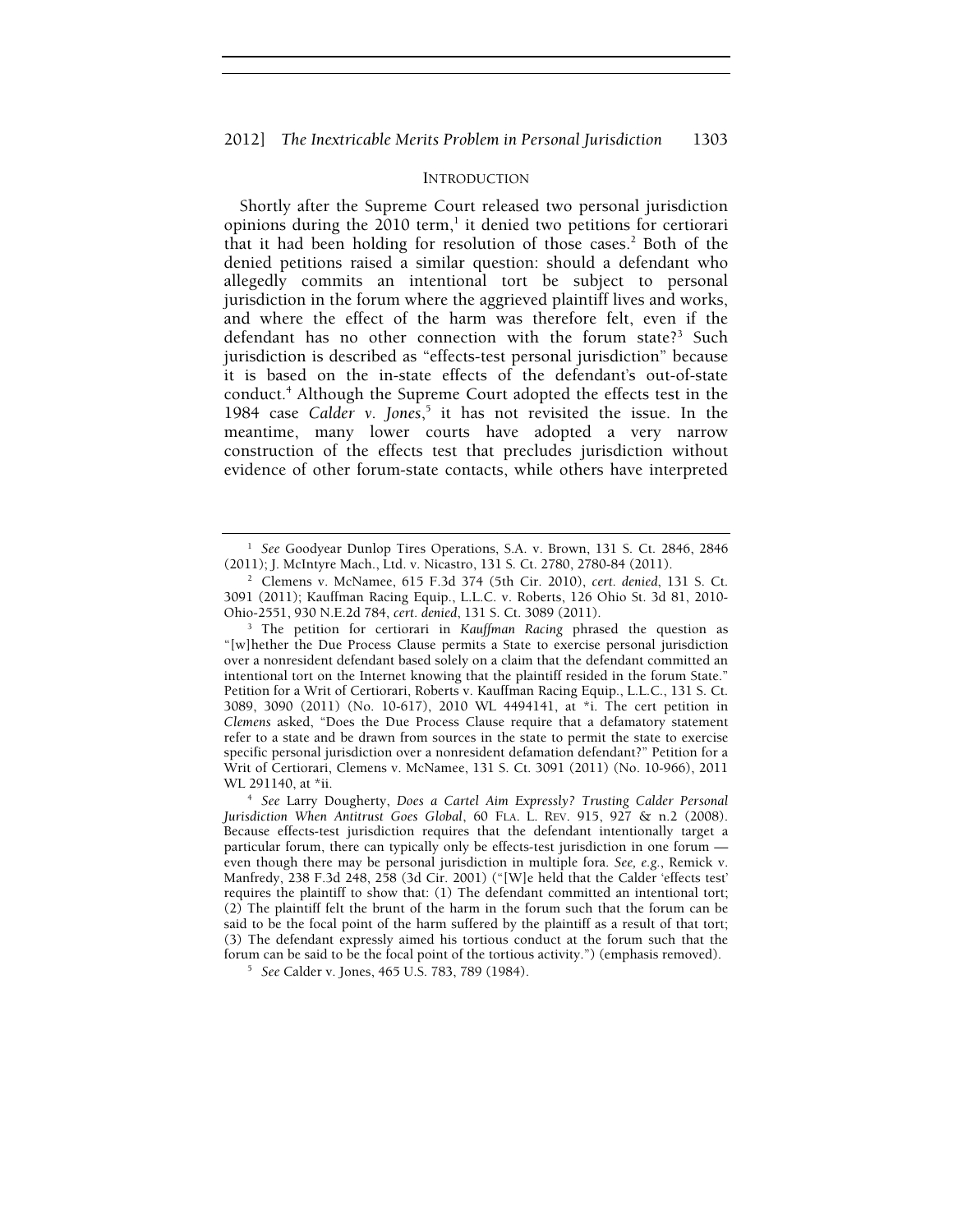the test more broadly.<sup>6</sup> The court opinions underlying the denied petitions for certiorari took very different positions.

Although the Supreme Court denied both petitions, the contours of effects-test jurisdiction remain far from settled — neither of the Court's recent personal jurisdiction opinions addressed the question, and the courts in the two underlying cases came to different conclusions.7 But while the Supreme Court left the issue unresolved, the plurality's emphasis in *J. McIntyre Machinery, Ltd. v. Nicastro* on the need for specific forum-state targeting may lend some support to the courts that have adopted a more narrow reading of *Calder*, and it may suggest that the Court will be willing to reconsider effects-test jurisdiction in the near future.<sup>8</sup>

When the Court does decide to take up the issue, it will have no problem finding a suitable case in which to do so; the number of effects-test cases has more than tripled in the last decade, surpassing the number of "stream of commerce" jurisdictional cases.<sup>9</sup> The growth of effects-test cases corresponds to the rise of modern communications technology. Increasingly, we are seeing disputes that cross state or national boundaries, even when the individuals involved remain at home.<sup>10</sup> In addition, although the stakes at issue in any particular case may be fairly limited, the cases in the aggregate raise important issues of free speech, commercial development, and protection of intellectual property rights.<sup>11</sup>

<sup>6</sup> *See infra* Part II; *see also* Sabados v. Planned Parenthood of Greater Ind., 882 N.E.2d 121, 127 n.4 (Ill. App. Ct. 2007) ("*Calder* is limited by its facts and has been

<sup>&</sup>lt;sup>7</sup> *See Clemens*, 615 F.3d at 376 (denying jurisdiction); *Kauffman Racing*, 126 Ohio St. 3d 81, 2010-Ohio-2551, 930 N.E.2d 784, at  $\P$  1 (upholding jurisdiction).

<sup>&</sup>lt;sup>8</sup> See J. McIntyre Mach., Ltd. v. Nicastro, 131 S. Ct. 2780, 2788-90 (2011) (plurality opinion) (stating that personal jurisdiction in a commerce case is appropriate "only where the defendant can be said to have targeted the forum" and concluding that "[r]espondent has not established that J. McIntyre engaged in conduct purposefully directed at New Jersey").

According to a Westlaw search of cases, there were approximately 94 stream-ofcommerce cases between 1997 and 2000, as compared to 77 effects-test cases. A decade later, between 2007 and 2010, the number of stream-of-commerce cases had grown to 167 — but the number of effects-test cases had grown to 294. For both time periods, I searched ("stream of commerce" w/p "personal jurisdiction") and (Calder w/p "personal jurisdiction") in the allcases database. Some amount of the increase was likely due to improved case coverage in Westlaw, but the relative growth of effect-test cases in comparison to stream-of-commerce cases demonstrates the doctrine's increasing relevance. 10 *See infra* Part IV.B.3. 11 *See infra* Part IV.B.2.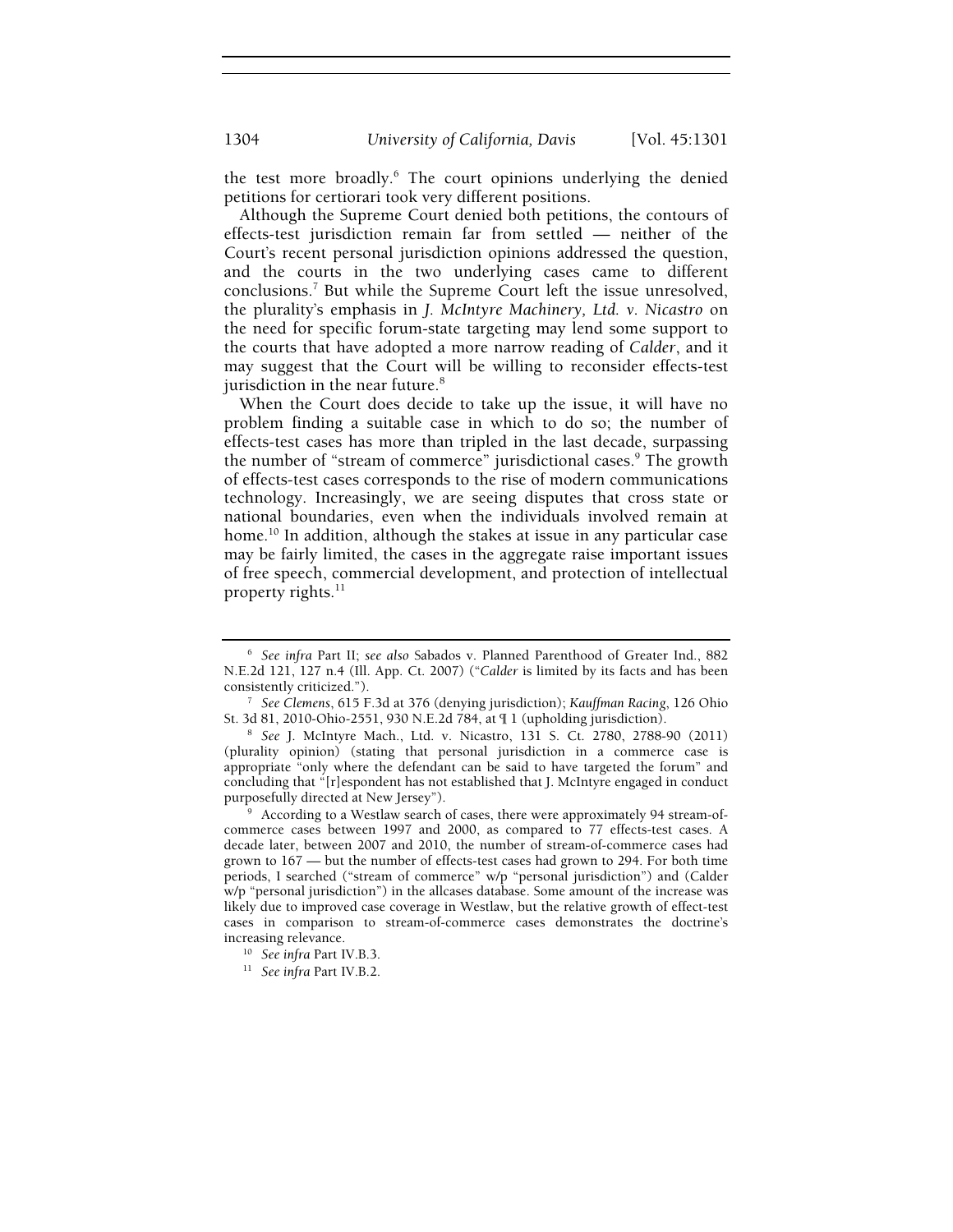The time is therefore ripe to revisit the question of effects-test jurisdiction and, in particular, to explore the reasons why many courts have been so eager to limit its application in the decades since it was first adopted. This Article contends that much of the doctrinal inconsistency arises from courts' unexamined views of the underlying merits of each case. In effects-test cases, the merits are inextricably intertwined with jurisdictional issues and therefore influence — often unconsciously — the courts' decisions on personal jurisdiction.<sup>12</sup> Essentially, when a court accepts the plaintiff's allegations of wrongfulness and harm as true, the court will find jurisdiction.<sup>13</sup> When a court is unwilling to accept the plaintiff's allegations of tortious conduct as true, the court is less likely to find jurisdiction appropriate. The burden of proof is thus a critical inquiry in effectstest cases.

Although other scholars have noted the "inextricable merits" problem in personal jurisdiction generally, $14$  this Article is the first to examine how the inextricable merits problem interacts specifically with the effects test. Effects-test cases are different from most other personal-jurisdiction cases. Unlike other cases where the merits may overlap with the jurisdictional question, the two issues do not merely overlap in effects-test cases — instead, they are nearly identical inquiries.15 Ultimately, the Article concludes that effects-test cases can be harmonized only by explicitly acknowledging the influential role played by merits-based assumptions in the past. Going forward, courts

circularity problem identified by Casad & Richman is not mitigated by supporting jurisdictional evidence. *See* CASAD & RICHMAN, *supra* note 14, at § 2-5.

<sup>&</sup>lt;sup>12</sup> See infra Part II.<br><sup>13</sup> See infra Part II.<br><sup>14</sup> See ROBERT C. CASAD & WILLIAM M. RICHMAN, JURISDICTION IN CIVIL ACTIONS § 4-2 (3d ed. 1998) ("When a long-arm statute describes the basis for jurisdiction in terms of 'commission of a tortious act' or 'entering a contract,' the fact on which the defendant's susceptibility to jurisdiction depends also may be the ultimate substantive issue . . . . The question of whether the defendant can be forced to appear and litigate the issue becomes circular: a court cannot decide whether a tort has been committed without jurisdiction, but it cannot determine whether jurisdiction exists without deciding whether there was a tort."); Ann Althouse, *The Use of Conspiracy Theory to Establish In Personam Jurisdiction: A Due Process Analysis*, 52 FORDHAM L. REV. 234, 247 (1983) (analyzing the "inextricable merits" problem in conspiracy-based jurisdiction); Kevin M. Clermont, *Jurisdictional Fact*, 91 CORNELL L. REV. 973, 978 (2006) (arguing that when jurisdictional facts are intertwined with substantive merits questions, the court should require no more than a prima facie showing of jurisdiction). 15 Because there are no other contacts to analyze in effects-test cases, the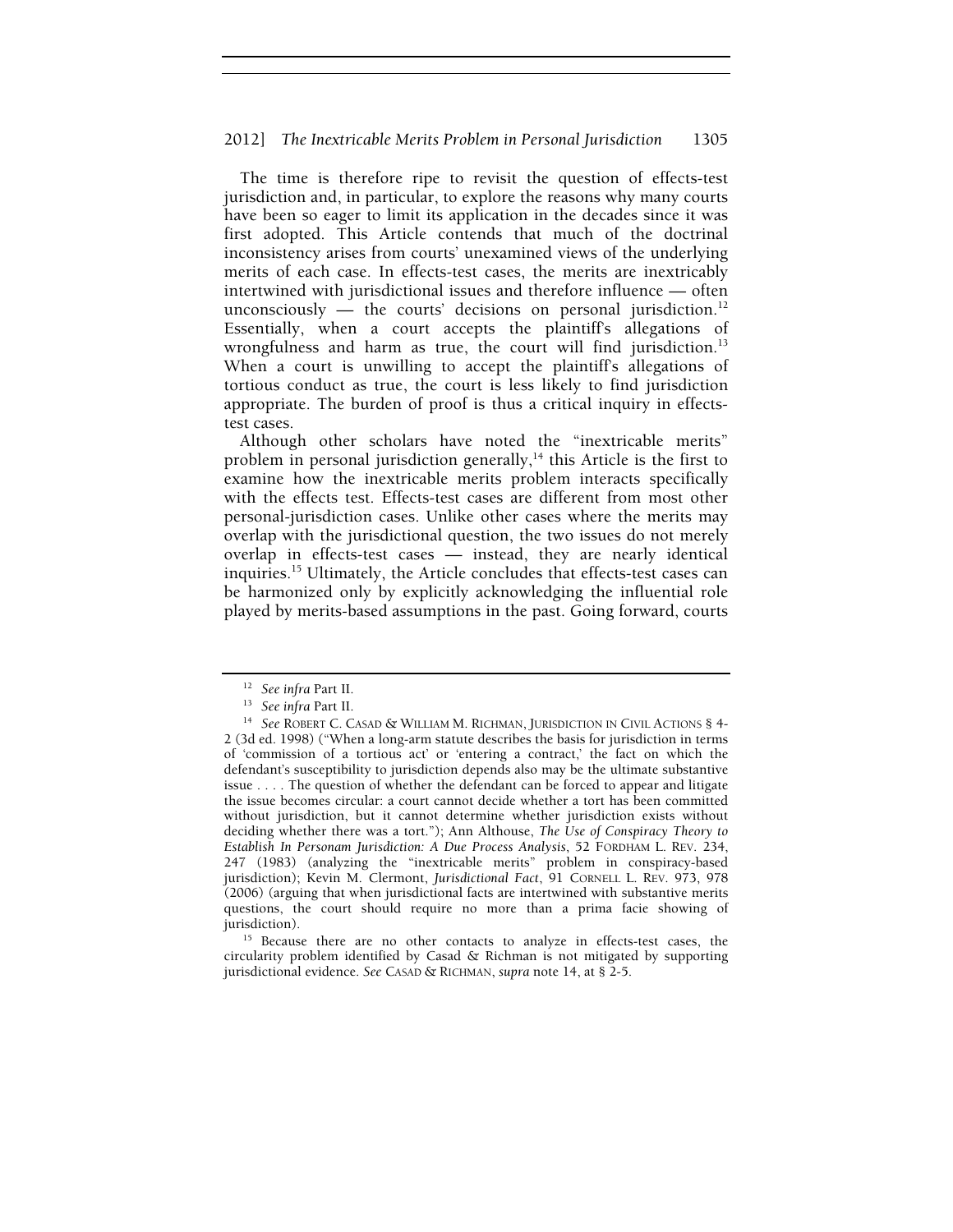should require a higher burden of jurisdictional proof in effects-test cases, even at the risk of limiting court access for some plaintiffs.

The Article proceeds as follows: Part I provides a brief background on the fundamental principles of personal jurisdiction essential to understanding the effects test. Part II then explores the unstated influence that merits judgments have on effects-test cases by contrasting two paradigm cases, demonstrating how the courts' language choices can reveal hidden assumptions about the cases' underlying merits and can predict the ultimate jurisdictional outcome. Part III delves deeper into the standard of jurisdictional proof for personal jurisdiction, arguing that courts err when they merely accept the plaintiffs' jurisdictional allegations as true rather than requiring proof of jurisdiction. This Part also opposes the lower standard of proof advocated by some courts and scholars for resolving jurisdictional facts that are closely entwined with the merits of a case. Lastly, Part III examines what contacts "count" for effects-test jurisdiction, concluding that only wrongful or tortious conduct should give rise to effects-test jurisdiction in the absence of any other forumstate contact.

This Article concludes that applying the proper burden of proof to personal jurisdiction leaves only two choices in most effects-test cases: delay the personal jurisdiction determination until trial, thus denying the defendant the constitutional due process that the personal jurisdiction doctrine was meant to protect, or close the forum to the plaintiff and require that suit be filed elsewhere — most likely in the defendant's home forum. Part IV explores the consequences of these two options more fully. Ultimately, it concludes that although there are significant costs on both sides of the equation, the risks of a broader effects test outweigh the costs of a narrower test. It therefore recommends that courts abandon the effects test whenever they cannot determine before trial whether the defendant has in fact engaged in wrongful conduct. In these cases, the court should not rely merely on the plaintiff's allegations of in-state effects; instead, the court should look for traditional indicia of purposeful availment of the forum state's benefits and protections. In the absence of such indicia, the court should not exercise personal jurisdiction over the defendant.

# I. THE DUE PROCESS PROTECTIONS OF PERSONAL JURISDICTION

In order to understand the issues arising from the burden of proof in effects-test cases, it is necessary to examine some of the basic assumptions of the personal jurisdiction doctrine. Because other scholars have done an excellent job in tracing the history and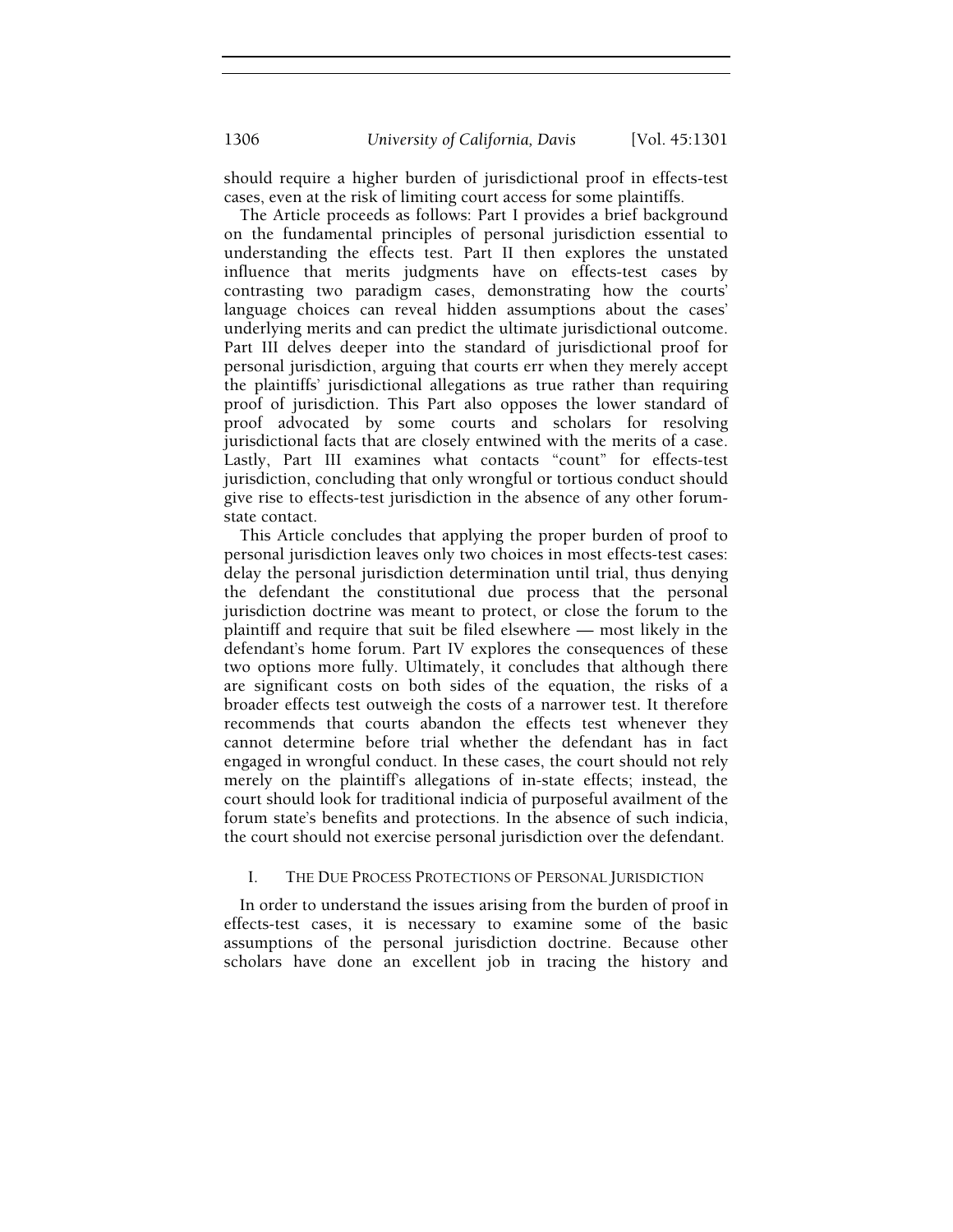theoretical implications of the doctrine, $16$  this Part introduces some of the fundamental principles underlying the subsequent jurisdictional argument set out in Parts II–IV of this Article.

# *A. Protected Interests*

The due process analysis in the determination of personal jurisdiction protects the defendant's due process right in "not being subject to the binding judgments of a forum with which [the defendant] has established no meaningful 'contacts, ties, or relations.' "17 In order to ensure the requisite connection between the defendant and the plaintiff's chosen forum, the Supreme Court has distinguished between two types of adjudicatory authority: general jurisdiction and specific jurisdiction.<sup>18</sup> General jurisdiction applies when the defendant's connections with a forum are "so substantial and of such a nature as to justify suit against it on causes of action arising from dealings entirely distinct from those activities." Thus, for example, the "paradigm forum" for general jurisdiction is the defendant's home forum.<sup>19</sup> Specific jurisdiction, on the other hand, applies when the defendant has fewer contacts with the forum, but the defendant's in-forum actions "may be sufficient to render [defendants] answerable in that State with respect to those acts, though not with respect to matters unrelated to the forum connections."20

<sup>16</sup> *See, e.g.*, Lea Brilmayer, *Related Contacts and Personal Jurisdiction*, 101 HARV. L. REV. 1444 (1988); Paul D. Carrington & James A. Martin, *Substantive Interests and the Jurisdiction of State Courts*, 66 MICH. L. REV. 227 (1967); Kevin C. McMunigal, *Desert, Utility, and Minimum Contacts: Toward a Mixed Theory of Personal Jurisdiction*, 108 YALE L.J. 189, 189-90 (1998); Austen L. Parrish, *Sovereignty, Not Due Process: Personal Jurisdiction over Nonresident Alien Defendants*, 41 WAKE FOREST L. REV. 1 (2006); Wendy Collins Perdue, *Personal Jurisdiction and the Beetle in the Box*, 32 B.C. L. REV. 529 (1991); Todd David Peterson, *The Timing of Minimum Contacts*, 79 GEO. WASH. L. REV. 101 (2010); Martin H. Redish, *Due Process, Federalism, and Personal Jurisdiction: A Theoretical Evaluation*, 75 NW. U. L. REV. 1112 (1981); A. Benjamin Spencer, *Jurisdiction to Adjudicate: A Revised Analysis*, 73 U. CHI. L. REV. 617 (2006); Allan R. Stein, *Burnham and the Death of Theory in the Law of Personal Jurisdiction*, 22 RUTGERS L.J. 597 (1991); Allan R. Stein, *Styles of Argument and Interstate Federalism in the Law of Personal Jurisdiction*, 65 TEX. L. REV. 689, 693 (1987); James Weinstein, *The Federal Common Law Origins of Judicial Jurisdiction: Implications for Modern Doctrine*, 90 VA. L. REV. 169 (2004).

<sup>17</sup> Burger King Corp. v. Rudzewicz, 471 U.S. 462, 471-72 (1985) (quoting Int'l Shoe Co. v. Washington, 326 U.S. 310, 319 (1945)).<br><sup>18</sup> Goodyear Dunlop Tires Operations, S.A. v. Brown, 131 S. Ct. 2846, 2849

<sup>(2011).&</sup>lt;br><sup>19</sup> *Id.* at 2853.<br><sup>20</sup> *Id.*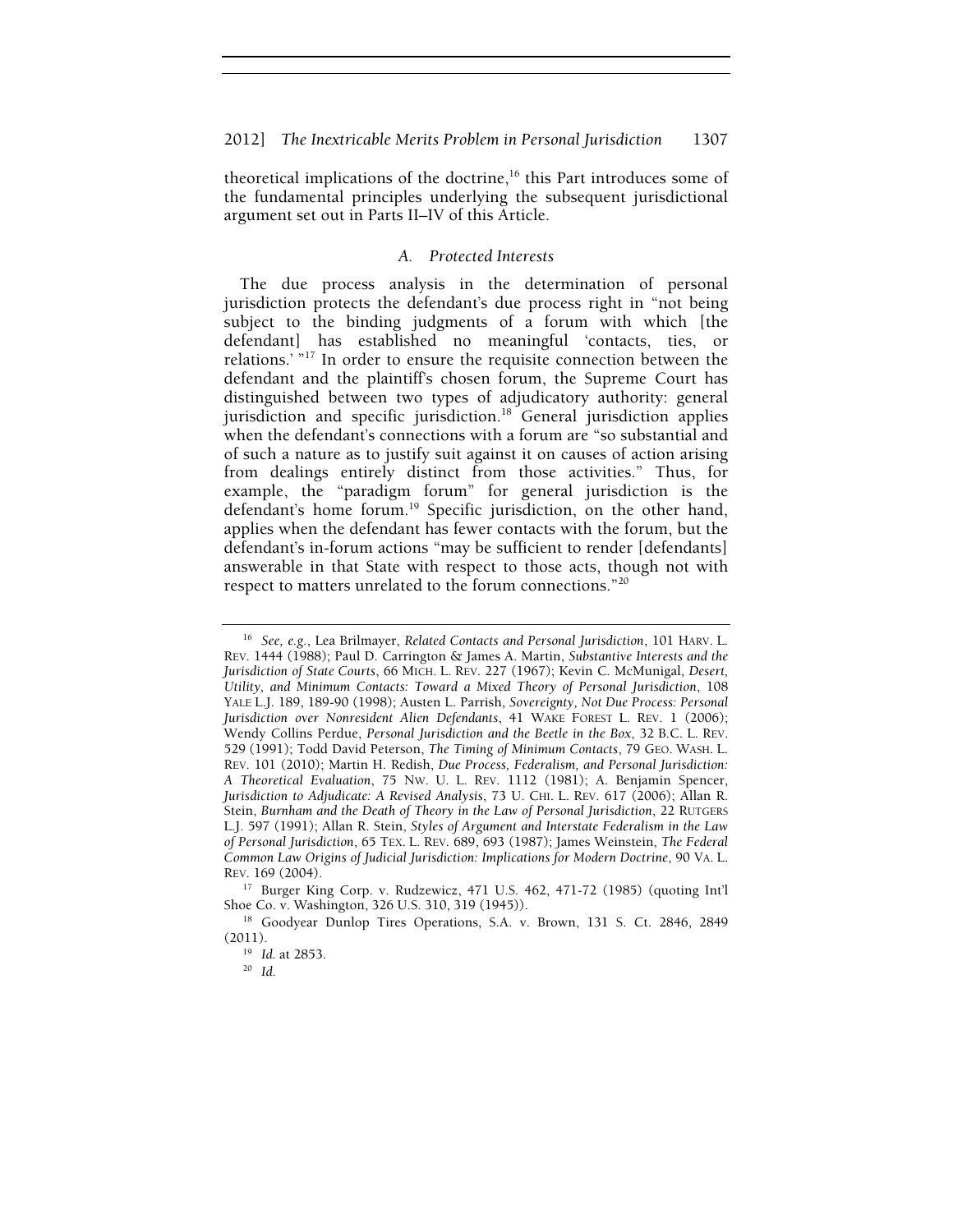A plaintiff who wants to sue will thus easily be able to obtain personal jurisdiction over the defendant in the defendant's home forum, regardless of whether that forum has any connection to the dispute. However, a plaintiff who wants to sue elsewhere, such as in the plaintiff's home forum, will have to establish a connection among the defendant, the dispute, and the forum.<sup>21</sup> The "minimum contacts" jurisprudence that developed to analyze this tripartite connection has been described as plagued by ambiguity and incoherence.<sup>22</sup> While the Supreme Court's recent jurisprudence has refined the doctrine, it has not eliminated the ambiguity inherent in the analysis.<sup>23</sup>

The essential question in an analysis of personal jurisdiction "is whether a defendant has followed a course of conduct directed at the society or economy existing within the jurisdiction of a given sovereign, so that the sovereign has the power to subject the defendant to judgment concerning that conduct."<sup>24</sup> In a specific-jurisdiction analysis, the court must determine whether "the defendant has sufficient contacts with the sovereign 'such that the maintenance of the suit does not offend 'traditional notions of fair play and substantial justice.' "<sup>25</sup> Traditionally, courts have interpreted this to mean that the plaintiff must first prove that the defendant intentionally engaged in acts connected with the target forum, or "minimum contacts"; once the plaintiff does so, the burden shifts to the defendant to show some reason why jurisdiction would nevertheless be unreasonable in the forum.26

<sup>24</sup> Nicastro, 131 S. Ct. at 2789.<br><sup>25</sup> Int'l Shoe Co. v. Washington, 326 U.S. 310, 316 (1945) (quoting Milliken v.<br>Meyer, 311 U.S. 457, 463 (1940)).

<sup>26</sup> See Burger King Corp. v. Rudzewicz, 471 U.S. 462, 476-77 (1985) (holding that once the plaintiff establishes the existence of minimum contacts, the defendant "must present a compelling case that the presence of some other considerations would render jurisdiction unreasonable").

<sup>&</sup>lt;sup>21</sup> Shaffer v. Heitner, 433 U.S. 186, 204 (1977). Of course this analysis considers only the due process protection afforded by personal jurisdiction; there must also be a statutory basis as well. *See* CFA Inst. v. Inst. of Chartered Fin. Analysts of India, 551 F.3d 285, 292 (4th Cir. 2009) (noting that "the forum state's long-arm statute must authorize the exercise of such personal jurisdiction").

<sup>22</sup> McMunigal, *supra* note 16, at 189 ("Ambiguity and incoherence have plagued the minimum contacts test for the more than five decades during which it has served as a cornerstone of the Supreme Court's personal jurisdiction doctrine.").

<sup>&</sup>lt;sup>23</sup> See J. McIntyre Mach., Ltd. v. Nicastro, 131 S. Ct. 2780, 2785 (2011) (plurality opinion). *But see* Allan Ides, *A Critical Appraisal of the Supreme Court's Decision in* J. Mcintyre Machinery, Ltd. v. Nicastro, 45 LOY. L.A. L. REV. (forthcoming 2012) (manuscript at 12), *available at* http://papers.ssrn.com/sol3/papers.cfm?abstract\_id= 1938472 (criticizing the *Nicastro* plurality's "targeting" approach and noting that the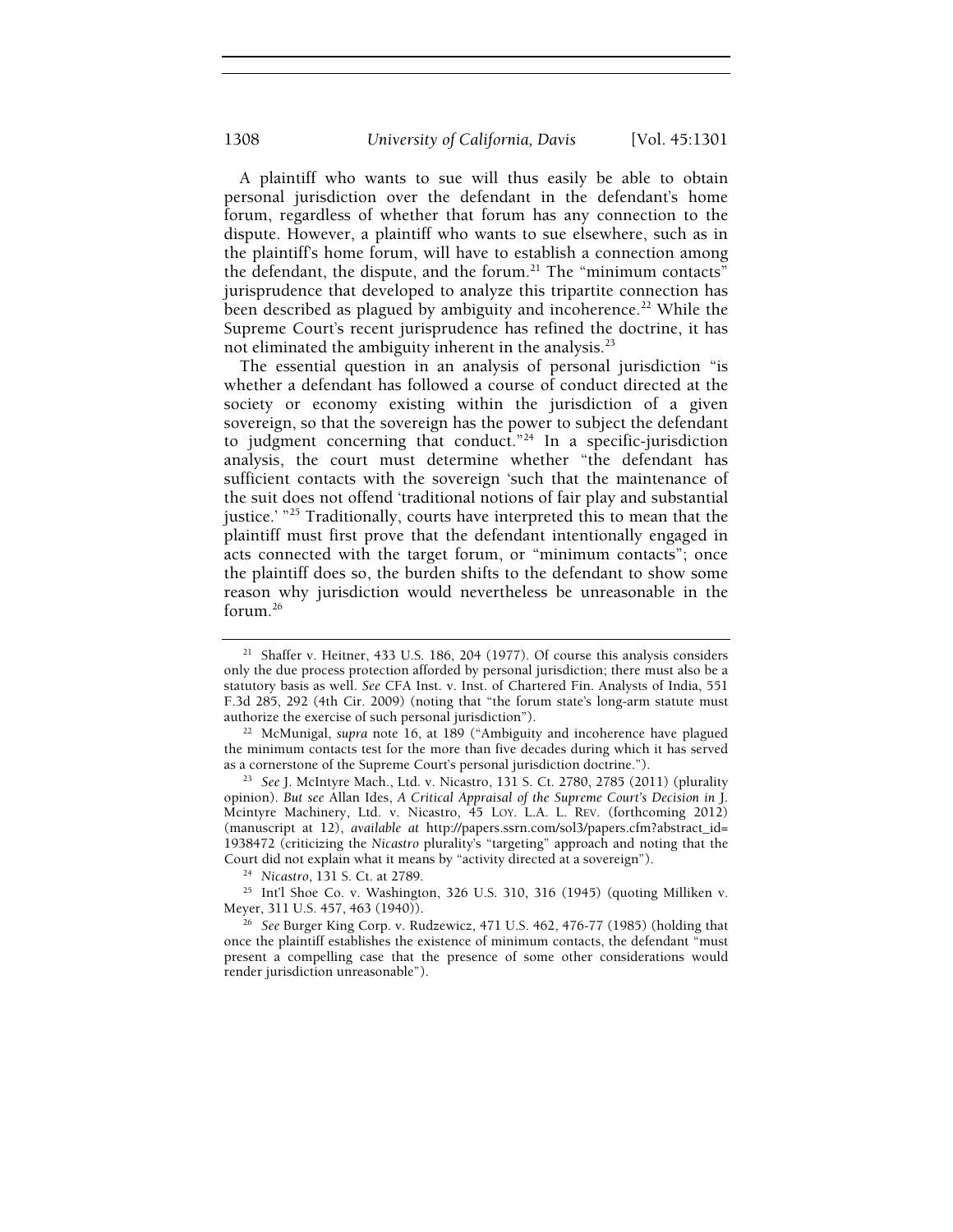#### 2012] *The Inextricable Merits Problem in Personal Jurisdiction* 1309

## *B. Minimum Contacts, Reasonableness, and the Effects Test*

The contacts supporting jurisdiction cannot be merely fortuitously associated with the forum seeking to exercise jurisdiction.<sup>27</sup> Instead, the "principal inquiry . . . is whether the defendant's activities manifest an intention to submit to the power of a sovereign."28 The defendant generally manifests this intent by "purposefully avai[ling] itself of the privilege of conducting activities within the forum State, thus invoking the benefits and protections of its laws."<sup>29</sup> Thus, relevant "minimum" contacts" may include in-forum trips, sales, contracts, or other voluntary connections with the forum.<sup>30</sup>

A more difficult question arises when the defendant does not have any of the traditional contacts demonstrating purposeful availment, but has allegedly committed a tort or engaged in other conduct that that has an effect within the forum. The Restatement (Second) of Conflict of Laws suggests that jurisdiction is appropriate in these cases:

A state has power to exercise judicial jurisdiction over an individual who causes effects in the state by an act done elsewhere with respect to any claim arising from these effects unless the nature of the effects and of the individual's relationship to the state make the exercise of such jurisdiction unreasonable.<sup>31</sup>

In 1984, the Supreme Court adopted the Restatement's approach, known as the "effects test."32 Thus, in effects-test cases, the minimum contacts analysis looks at whether the defendant "purposefully directed" conduct at the target forum, rather than whether it "purposefully availed" itself of the forum's benefits and protections.<sup>33</sup>

<sup>&</sup>lt;sup>27</sup> Nicastro, 131 S. Ct. at 2801 (Breyer, J., concurring in the judgment).<br><sup>28</sup> Id. at 2783 (plurality opinion).

<sup>&</sup>lt;sup>29</sup> Id. at 2787 (quoting Hanson v. Denckla, 357 U.S. 235, 253 (1958)). <sup>30</sup> *See, e.g., Burger King, 471 U.S. at 462 (concluding that franchise and contract* activities could give rise to jurisdiction); Int'l Shoe Co. v. Washington, 326 U.S. 310, 320 (1945) (basing jurisdiction on in-state commercial activity).<br><sup>31</sup> RESTATEMENT (SECOND) OF CONFLICT OF LAWS § 37 (1988 revision).<br><sup>32</sup> Calder v. Jones, 465 U.S. 783, 789 (1984).

<sup>33</sup> *See Burger King*, 471 U.S. at 472 (stating that jurisdiction is appropriate "if the defendant has 'purposefully directed' his activities at residents of the forum, and the litigation results from alleged injuries that 'arise out of or relate to' those activities."); Yahoo! Inc. v. La Ligue Contre Le Racisme Et L'Antisemitisme, 433 F.3d 1199, 1206 (9th Cir. 2006) ("In tort cases, we typically inquire whether a defendant "purposefully direct[s] his activities" at the forum state, applying an "effects" test that focuses on the forum in which the defendant's actions were felt . . . . By contrast, in contract cases,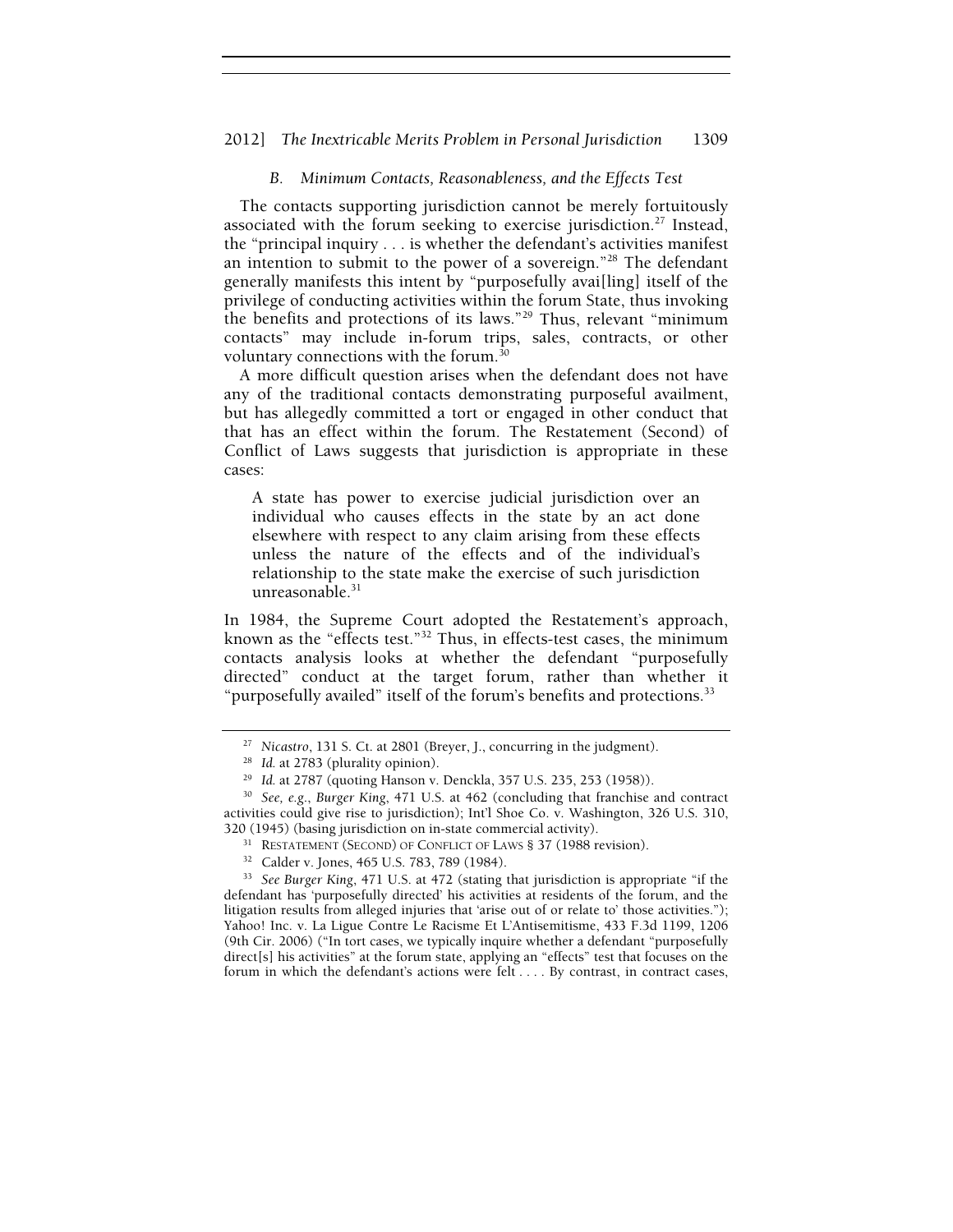Regardless of whether a court finds contacts by "direction" or "availment," jurisdiction must still be reasonable. The Supreme Court has identified five reasonableness factors that courts must weigh to determine whether the situational context would render jurisdiction so unfair as to deprive the defendant of due process even when minimum contacts are otherwise satisfied.34 These factors are: "the burden on the defendant, the interests of the forum State, [] the plaintiff's interest in obtaining relief," "the interstate judicial system's interest in obtaining the most efficient resolution of controversies," and "the shared interest of the several States in furthering fundamental substantive social policies."35

#### II. THE HIDDEN MERITS PROBLEM

While courts have struggled to apply personal jurisdiction principles generally, they have had particular difficulty with effects-test cases.<sup>36</sup> As a result, decisions applying the effects test are often conflicting and contradictory, and efforts to smooth the inconsistent doctrine have been largely ineffective.<sup>37</sup>

<sup>34</sup> Asahi Metal Indus. Co. v. Superior Court of California, 480 U.S. 102, 113 (1987).

*Principles to Analyze Network-Mediated Contacts*, 2006 U. ILL. L. REV. 71, 101 (2006) (noting that especially in cases involving Internet-based contacts, a number of courts have "ignor[ed] the targeting of the harmful conduct at issue" in a way that "conflicts

we typically inquire whether a defendant "purposefully avails itself of the privilege of conducting activities" . . . focusing on activities such as delivering goods or executing a contract.").

Combining the concepts of "purposeful direction" and "purposeful availment" can lead to awkward constructions implying that tortious activity is itself a privilege. *See, e.g.*, Jones v. Dirty World Entm't Recordings, LLC, 766 F. Supp. 2d 828, 832-33 (E.D. Ky. 2011) ("Therefore, the court holds that the record sufficiently shows that Dirty World, LLC purposefully availed itself of the privilege of causing a tortious consequence in Kentucky by virtue of its web site activities.").

<sup>35</sup> *Id.* 

<sup>36</sup> C. Douglas Floyd & Shima Baradaran-Robison, *Toward a Unified Test of Personal Jurisdiction in an Era of Widely Diffused Wrongs: The Relevance of Purpose and Effects*, 81 IND. L.J. 601, 618 (2006) ("Particularly where the *Calder* test has been applied, courts have evidenced considerable confusion as to the meaning of its express aiming or intentional targeting requirement . . . . These ambiguities have led to widespread divergence among the lower courts."); A. Benjamin Spencer, *Terminating*  Calder*: "Effects" Based Jurisdiction in the Ninth Circuit After* Schwarzenegger v. Fred Martin Motor Co., 26 WHITTIER L. REV. 197, 202-03 (2004) ("Although *Calder* contained some clear statements permitting jurisdiction in states where intentional torts have effects, the circuit courts were not too enthusiastic about embracing this view of the case."). 37 A. Benjamin Spencer, *Jurisdiction and the Internet: Returning to Traditional*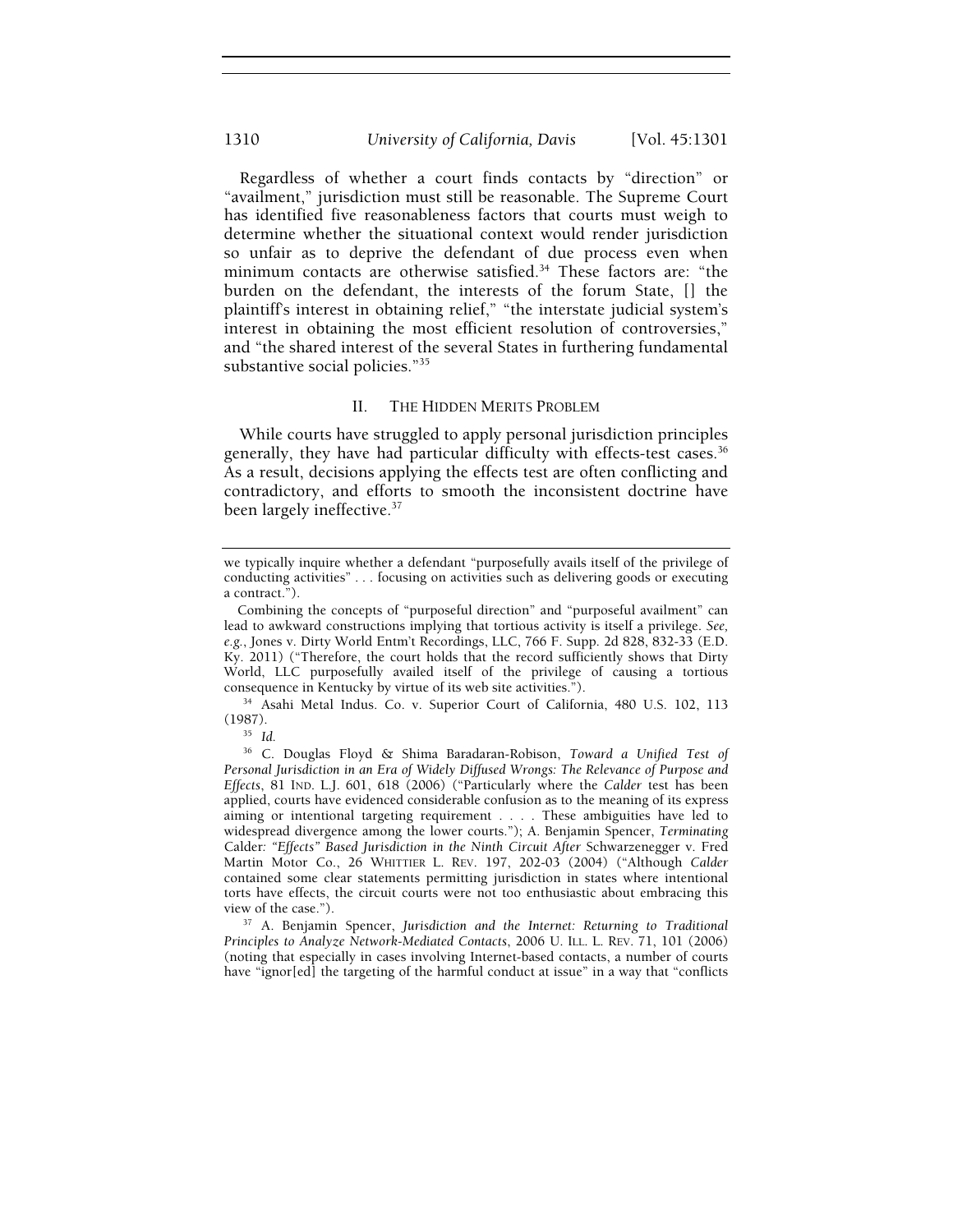Although the legal doctrine in this area may be inconsistent, I conclude that effects-test cases actually possess a hidden unifying principle: courts' implicit assessment of the merits underlying plaintiffs' cases. When a court is willing to assume that the plaintiff's allegations are true and that the defendant has engaged in wrongful conduct, it is willing to apply the effects test broadly and generally finds the defendant to be subject to personal jurisdiction. When a court is unwilling to make such assumptions, it generally finds a way to distinguish contrary precedent and apply a more narrow jurisdictional analysis that avoids finding personal jurisdiction.

This assumption is not part of the underlying personal jurisdiction doctrine. At the jurisdictional stage, the court should not predict the ultimate merits of the plaintiff's causes of action.<sup>38</sup> Nor should it weigh the social value of the defendant's allegedly wrongful activity.<sup>39</sup> Nonetheless, it appears that assumptions as to implicit merit and value strongly influence the outcomes of these cases.<sup>40</sup>

## *A. The Paradigm Cases*

Two cases illustrate opposite poles of the effects test: *Calder*, in which the Supreme Court first adopted the effects test and found jurisdiction, and *Young v. New Haven Advocate*, in which the Court of Appeals for the Fourth Circuit distinguished *Calder* and denied jurisdiction. $41$  In terms of doctrinally relevant facts, the cases are very similar: they both involve defamation suits arising from published news articles.<sup>42</sup> The doctrinally irrelevant facts, however, are substantially different: the plaintiff in *Calder* was highly sympathetic, while the plaintiff in *New Haven Advocate* was much less so. In addition, the defendants' speech in *Calder* involved sensationalist

with the standard established in *Calder*").<br><sup>38</sup> Clermont, *supra* note 14, at 1020.<br><sup>39</sup> Calder v. Jones, 465 U.S. 783, 790 (1984) (noting that weighing the defendants' First Amendment rights at the jurisdictional stage would result in "double-counting" those interests). 40 An evaluation of the merits acts as a "shadow rule" of jurisdiction in effects-test

cases. *See* Robin Effron, *The Shadow Rules of Joinder*, 100 GEO. L.J. (forthcoming 2012) (manuscript at 44) (on file with author) ("The term 'shadow rules' is just shorthand for categorizing the interpretive differences among courts . . . . It is the element of discretion which overlays the spirit of the [federal rules of civil procedure] and the operation of specific ones making it difficult to disambiguate ordinary interpretative

differences from variances stemming from shadow rules.").<br><sup>41</sup> *Calder*, 465 U.S. at 783, 789; Young v. New Haven Advocate, 315 F.3d 256, 261<br>(4th Cir. 2002).

<sup>&</sup>lt;sup>42</sup> *Calder*, 465 U.S. at 783; *Young*, 315 F.3d at 258.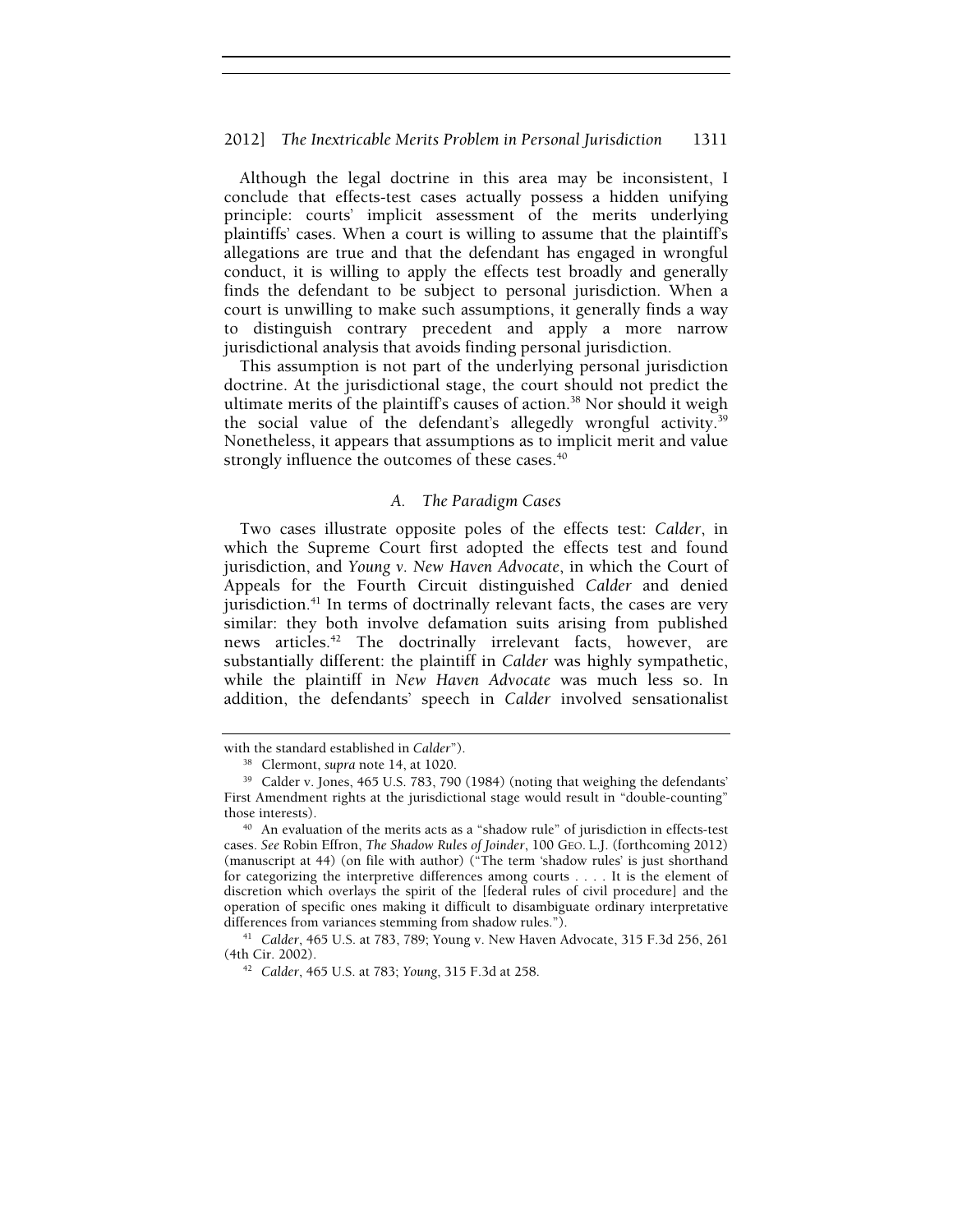gossip, while the defendants' speech in *New Haven Advocate* involved significant governmental policy choices.43 The *New Haven* court explicitly based its holding on a distinction between Internet-mediated publication and physical publication; however, observers have found that distinction unconvincing.<sup>44</sup> When examined in light of the court's language and rhetoric about the parties and conduct at issue, the decision makes more sense. Unlike the Supreme Court in *Calder*, the Fourth Circuit was unwilling to assume that the defendants' conduct was wrongful, and it was therefore willing to stretch in order to find a doctrinal distinction.<sup>45</sup>

The *Calder* lawsuit arose when Shirley Jones, an actress famous for playing wholesome characters,<sup>46</sup> sued the less-than-reputable *National Enquirer<sup>47</sup>* for publishing an article that portrayed her as a poorly functioning alcoholic. The article claimed that Shirley's husband drove her to drink on set, stating that "[s]he start[ed] blurring her lines, and by 3 o'clock in the afternoon she[] [was] a crying drunk and they ha[d] to stop shooting."<sup>48</sup> Jones sued for libel in her home state of California. In addition to suing the *Enquirer* itself, she also named both the writer and editor of the article as individual defendants.<sup>49</sup>

The *Enquirer* did not contest personal jurisdiction in California, nor could it reasonably do so — it admittedly sold numerous copies of the publication there, which sufficed as a minimum contact with the forum.50 The writer and editor, however, did contest personal jurisdiction.<sup>51</sup> They both worked in Florida, and both asserted that their only travel to California had been unrelated to their work on the

<sup>47</sup> At the time this case arose, the paper was known primarily as "a disreputable scandal sheet and all-around guilty pleasure, filled with an enthusiastic combination of the lurid, the tawdry and the wholly preposterous." Paul Farhi, *Going Respectable?*, AM. JOURNALISM REV., June–July 2010, at ¶ 4. In recent years, however, the publication has the first to break major news stories, such as Tiger Woods's infidelity and John Edwards's affair with a campaign staffer. *Id.* 

<sup>48</sup> *See* John South, *Husband's Bizarre Behavior Is Driving Shirley Jones to Drink*, NAT'L ENQUIRER, Oct. 9, 1979, *available at* 1982 U.S. Briefs 1401, at \*8-9.<br><sup>49</sup> Calder v. Jones, 465 U.S. 783, 785-86 (1984).

<sup>&</sup>lt;sup>43</sup> Calder, 465 U.S. at 784; Young, 315 F.3d at 259.<br><sup>44</sup> Spencer, supra note 37, at 101-02.<br><sup>45</sup> See Young, 315 F.3d at 262-63.<br><sup>46</sup> See, e.g., Susan King, *The Other Side of Mrs. Partridge*, L.A. TIMES, May 15, 2009 (noting that "Shirley Jones does wholesome as well as anybody in the business (with the possible exception of Doris Day)"). Jones is perhaps best known for her role as "the loving mom" in the Partridge Family sitcom. *Id.* 

<sup>50</sup> *Id.* at 788-90. 51 *Id.*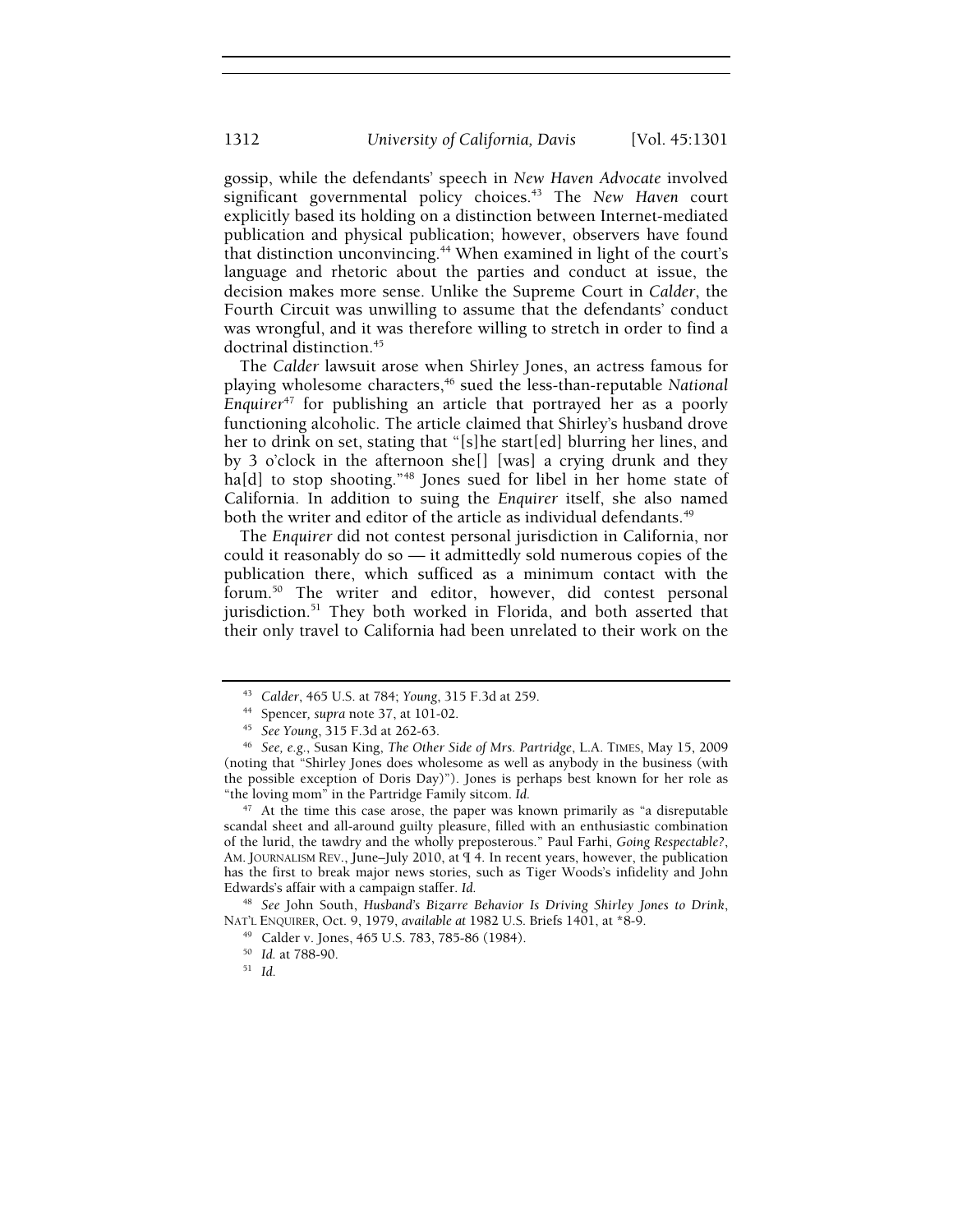story.52 The Court agreed that the publication's circulation in California could not be imputed to its employees, so the *Enquirer*'s California sales were not counted as minimum contacts in the case against the individual defendants.<sup>53</sup> Beyond the pair's unrelated trips to California, the writer's phone calls to California in researching the story, and the story itself, the Court concluded that there were "no other relevant contacts with California."54

In spite of the paucity of the individual defendants' contacts, the Court nonetheless concluded that both of them were subject to personal jurisdiction in California.55 The Court found that the purposeful availment requirement had been satisfied because the editor and writer had "expressly aimed" and "targeted" their actions at the forum state.56 Although the defendants had attempted to avoid jurisdiction by analogizing their work on the magazine to the position of "a welder employed in Florida who works on a boiler which subsequently explodes in California," the Court disagreed that the situations were comparable.<sup>57</sup> It distinguished between the welder's "mere untargeted negligence" and the writer and editor's "intentional, and allegedly tortious, actions" that were "expressly aimed" at the forum state.<sup>58</sup>

Interestingly, even though there was not yet a judicial determination of the falsity at this stage in the litigation, the Court refused to give weight to First Amendment concerns. Although the defendants had asked the Court to weigh speech protection in its determination, the Court flatly "reject[ed] the suggestion that First Amendment concerns enter into the jurisdictional analysis."<sup>59</sup> It concluded that such concerns would "needlessly complicate an already imprecise inquiry."60 In addition, the Court implied that the relevant First Amendment rights were already amply protected by substantive

<sup>52</sup> *Id.* at 785 n.4. Although there was some dispute about whether the author had traveled to California to conduct research for the story, he maintained that he relied only "on phone calls to sources in California for the information contained in the article." *Id.* at 786. The Supreme Court found it "unnecessary to consider the contention." *Id.* 

<sup>&</sup>lt;sup>53</sup> *Id.* at 789.<br><sup>54</sup> *Id.* at 786.<br><sup>55</sup> *Id.* at 791.<br><sup>56</sup> *Id.* (citing Buckeye Boiler Co. v. Superior Court, 458 P.2d 57 (Cal. 1969) and Gray v. Am. Radiator & Standard Sanitary Corp., 176 N.E.2d 761 (Ill. 1961)).<br><sup>58</sup> *Id.* at 789.<br><sup>59</sup> *Id.* at 790.<br><sup>60</sup> *Id*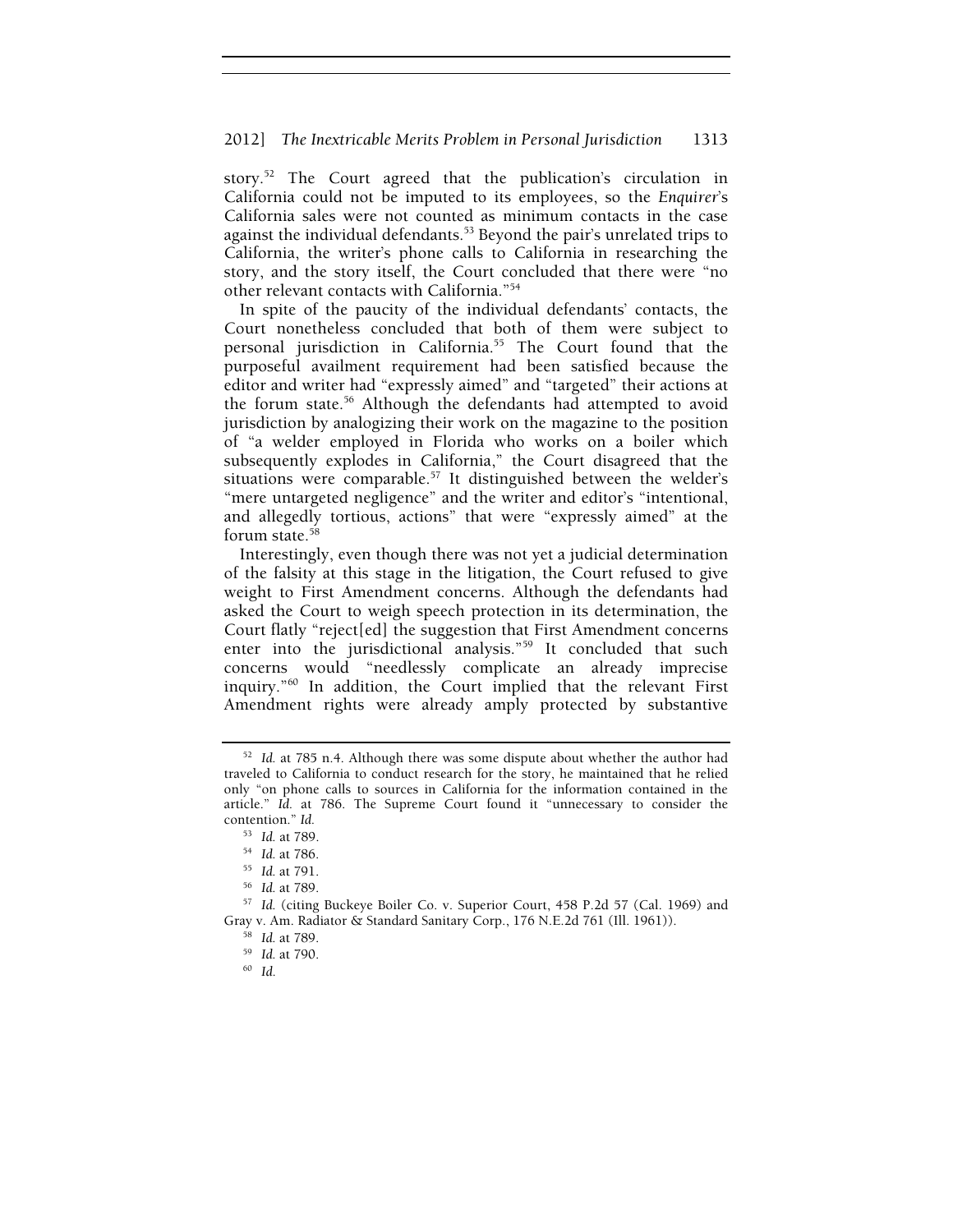defamation law, noting that "the potential chill on protected First Amendment activity stemming from libel and defamation actions is already taken into account in the constitutional limitations on the substantive law governing such suits."<sup>61</sup> It concluded that weighing speech protection at the jurisdictional stage "would be a form of double counting."62

In *Young v. New Haven Advocate*, the Fourth Circuit was also faced with a defamation claim, but one with a far less sympathetic plaintiff and with more important speech at issue. The case arose when a Virginia prison warden, Stanley Young, sued three Connecticut newspapers and related defendants for libel. The State of Connecticut had run low on prison space and had begun contracting with the State of Virginia to house Connecticut prisoners.63 Connecticut newspapers ran stories questioning the wisdom of this policy; these stories included quotes from state politicians that were sharply critical of Young and his collection of Civil War prints and Confederate memorabilia in particular. One article stated that "[t]he Civil War scenes in Young's office — under printed titles that say 'Our Heroes' — set an ominous, racist tone for the current group of 399 Connecticut inmates, who are predominantly black and Hispanic."64 Another article quoted a state senator: "If you'd been in that office . . .

you'd have thought the South won the Civil War. The paraphernalia should not be on display outside the warden's home."65 A third article quoted a state representative: "It's a part of a mindset that is not understood in Connecticut and is easily misinterpreted. If you're a Connecticut person, especially African-American, you don't see the difference between a Confederate flag and a white sheet."<sup>66</sup>

Warden Young objected to these statements and others critical of his work, arguing that the statements "were meant and intended to convey, and did convey, to the community at large, the impression that Warden Stanley Young is a racist and a member of the Ku Klux Klan," and that they implied he was "unsuited, unfit, and without ability or capacity to hold the position of Warden of a prison."67 Young did not specifically deny maintaining a collection of Confederate

<sup>61</sup> *Id.* 

<sup>62</sup> *Id.* 

<sup>63</sup> Complaint at Count III, ¶ 4, Young v. New Haven Advocate, 184 F. Supp. 2d 498 (W.D. Va. 2000) (No. 2:00CV00086). 64 *Id.*

<sup>65</sup> *Id.* 

<sup>66</sup> *Id.* 

<sup>67</sup> *Id.*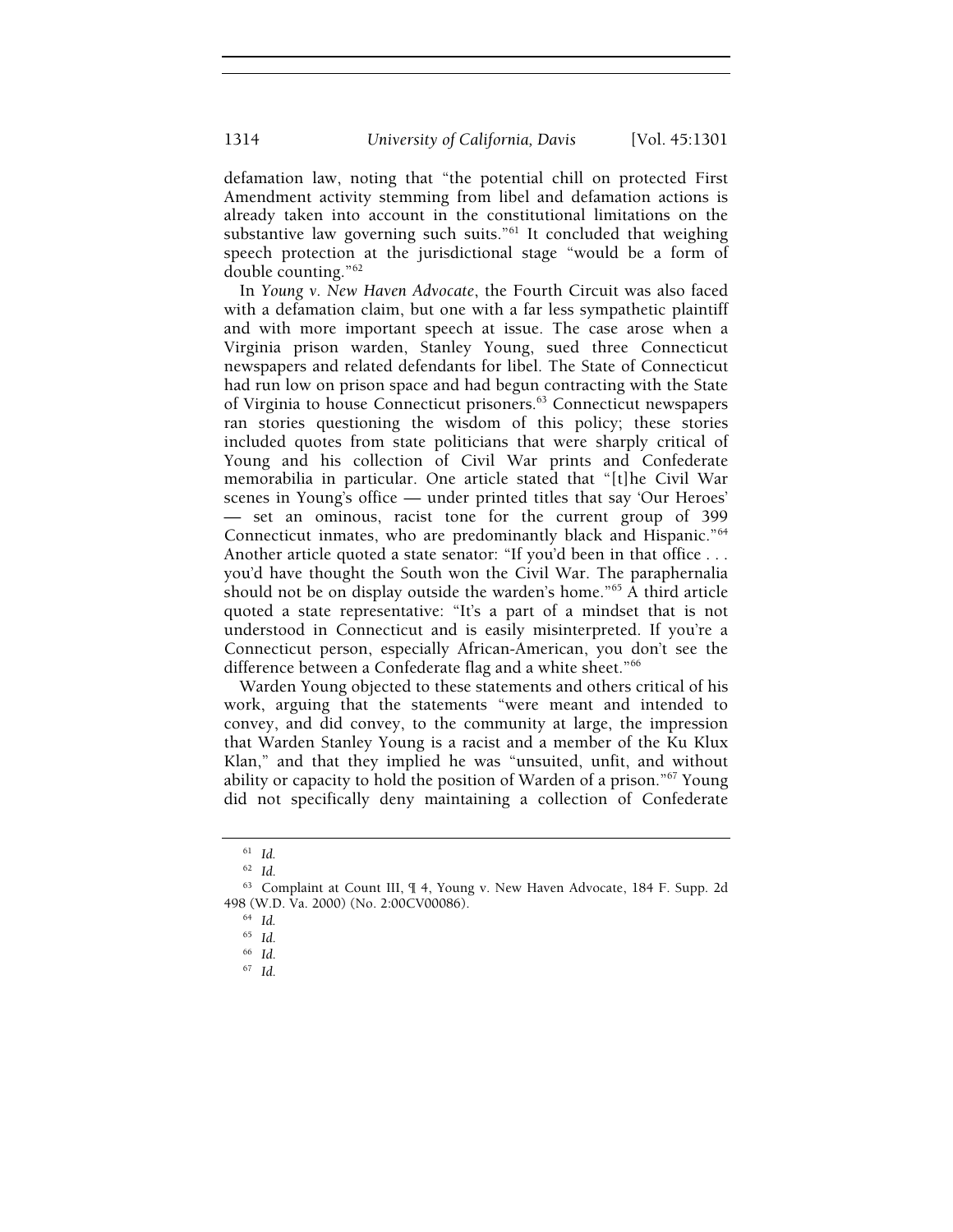memorabilia. Nonetheless, he asserted that he had "always enjoyed a good reputation for uprightness of character, fairness to others, truthfulness and competence in his ability to administer prisons as well as his standing in his profession in the correctional community," and that this good reputation was harmed by the allegedly defamatory statements.<sup>68</sup>

Both the trial court and the appellate court focused on the Internetbased nature of the contacts in their jurisdictional analyses. The newspapers argued that they did nothing to target a Virginian readership; although the articles were posted on the papers' websites, all on-line advertising was local, and the stories were targeted at a Connecticut audience.<sup>69</sup> Young, on the other hand, argued that placing the articles on the website made them accessible to Virginian friends and colleagues, thus harming his reputation where he lived and worked.70

The Fourth Circuit was persuaded by the newspapers' arguments and distinguished the case from *Calder* on the basis of the Internet contacts. It held that "application of *Calder* in the Internet context requires proof that the out-of-state defendant's Internet activity is expressly targeted at or directed to the forum state."71 Because the newspapers were not attempting to reach a Virginian readership, the court concluded that there was no such express targeting.<sup>72</sup>

As Professor Spencer points out, this result is inconsistent with the Supreme Court's test in *Calder*. 73 The question in *Calder* was not whether the publication itself targeted a California readership — there was no question that it did and, therefore, no question that there was jurisdiction over the National Enquirer.74 But the Court in *Calder* had also accepted the defendant writer's and editor's contentions that they had no control over where the paper was sold or read, and that the newspaper's circulation could not be imputed to them as contacts.<sup>75</sup> Thus, the *Calder* decision rested on the idea that the mere writing and

<sup>75</sup> *Id.* ("Petitioners are correct that their contacts with California are not to be judged according to their employer's activities there.").

<sup>68</sup> *Id.* 

<sup>69</sup> Young v. New Haven Advocate, 315 F.3d 256, 259-60 (4th Cir. 2002).

<sup>70</sup> *Id.* at 262-63. 71 *Id.*

<sup>72</sup> *Id.* at 264 ("The facts in this case establish that the newspapers' websites, as well as the articles in question, were aimed at a Connecticut audience. The newspapers did not post materials on the Internet with the manifest intent of targeting Virginia

readers."). 73 Spencer*, supra* note 37, at 101. 74 Calder v. Jones, 465 U.S. 783, 790 (1984).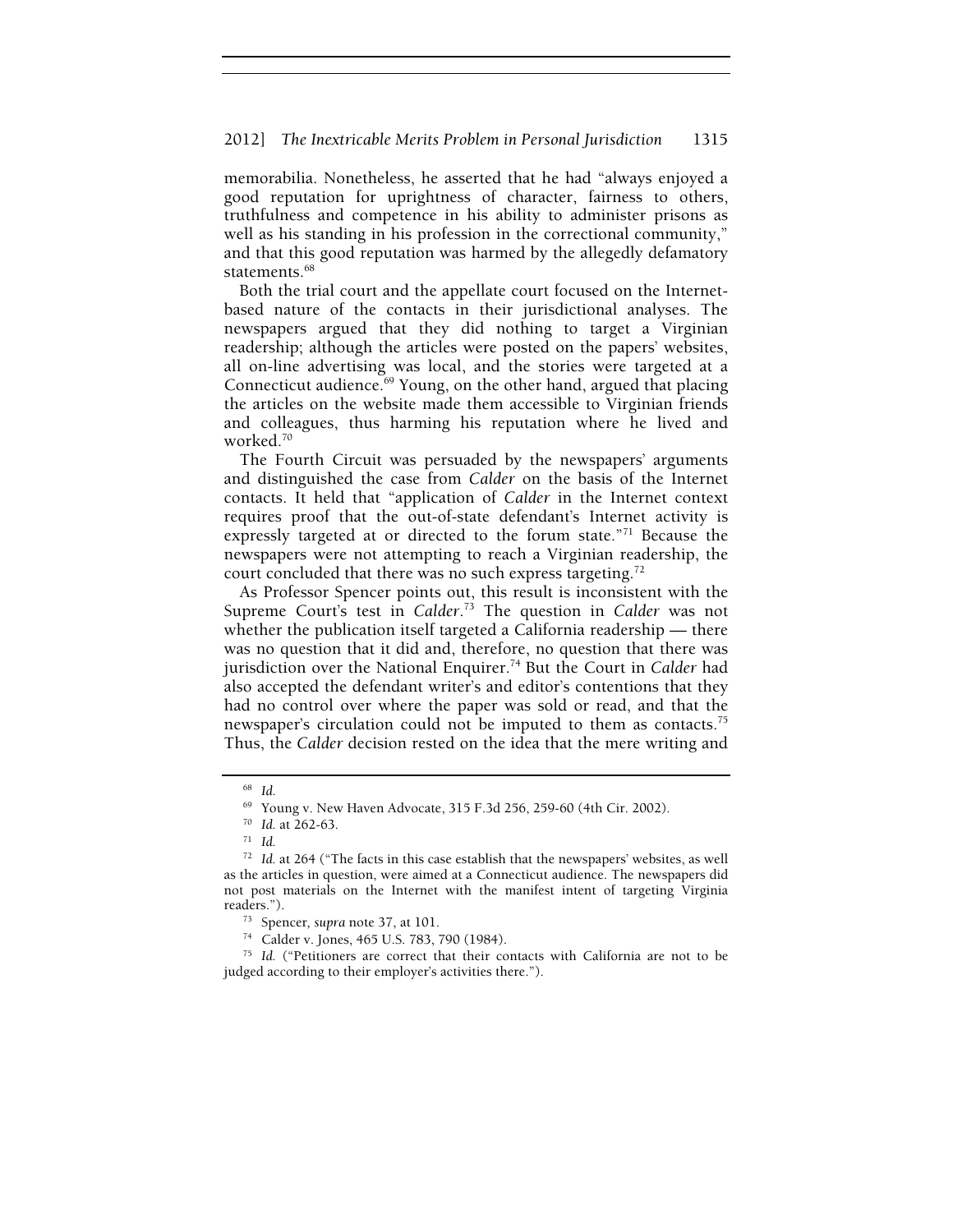editing of a defamatory article was itself sufficient to support jurisdiction in the forum where the plaintiff lived, worked, and suffered reputational harm.<sup>76</sup> The circulation of the publication in California was not entirely irrelevant because the California readership caused some of the harm to Jones's reputation. Nonetheless, for purposes of jurisdiction, the Court did not require that the editor or writer have any control over circulation or intent to circulate in the relevant forum — writing and editing the defamatory publication was enough to prove that they "targeted" the forum, even when its ultimate circulation was out of their control.<sup>77</sup>

The court in *New Haven Advocate* essentially applied the commercial activity analysis from the minimum contacts test in place of the *Calder*  effects test. If the newspapers had indeed sought to target a Virginia readership, there would be jurisdiction because the defendants were "seek[ing] to serve" the market*.* 78 Jurisdiction under such circumstances is so well settled that the *National Enquirer* itself did not contest jurisdiction; it clearly served the California market.<sup>79</sup> The effects test is needed only when there is no intent to serve a state's market. Even accepting the defendants' contention that putting the article on the Internet should not be viewed as intent to distribute the publication to a Virginia audience, no such intent is needed under *Calder*. Intent to defame is sufficient to find jurisdiction under the effects test; intent to distribute to an in-state readership is unnecessary.80

opinion) ("[A] defendant may in an appropriate case be subject to jurisdiction without entering the forum — itself an unexceptional proposition — as where manufacturers or distributors 'seek to serve' a given State's market.").

<sup>79</sup> This is a point that is frequently misunderstood by courts attempting to distinguish *Calder*. *See, e.g.*, Indianapolis Colts, Inc. v. Metro. Balt. Football Club Ltd., 34 F.3d 410, 412 (7th Cir. 1994) ("The defendant had also 'entered' the state in some fashion, as by the sale (in *Calder*) of the magazine containing the defamatory material."). Of course the writer and editor were the only defendants in *Calder* to contest personal jurisdiction, and the Supreme Court explicitly chose not to impute the magazine sales to the individual defendants. *Calder*, 465 U.S. at 783.<br><sup>80</sup> Spencer, *supra* note 37, at 101-02 ("Any person who targets wrongdoing at a

<sup>76</sup> *Id.* at 789-90 ("Petitioner South wrote and petitioner Calder edited an article that they knew would have a potentially devastating impact upon respondent. And they knew that the brunt of that injury would be felt by respondent in the State in which she lives and works and in which the National Enquirer has its largest circulation."). 77 *Id.* at 789 (noting the defendants' argument that they "have no direct economic

stake in their employer's sales in a distant State," and are not "able to control their employer's marketing activity," but rejecting these arguments because "their intentional, and allegedly tortious, actions were expressly aimed at California"). 78 J. McIntyre Mach., Ltd. v. Nicastro, 131 S. Ct. 2780, 2788 (2011) (plurality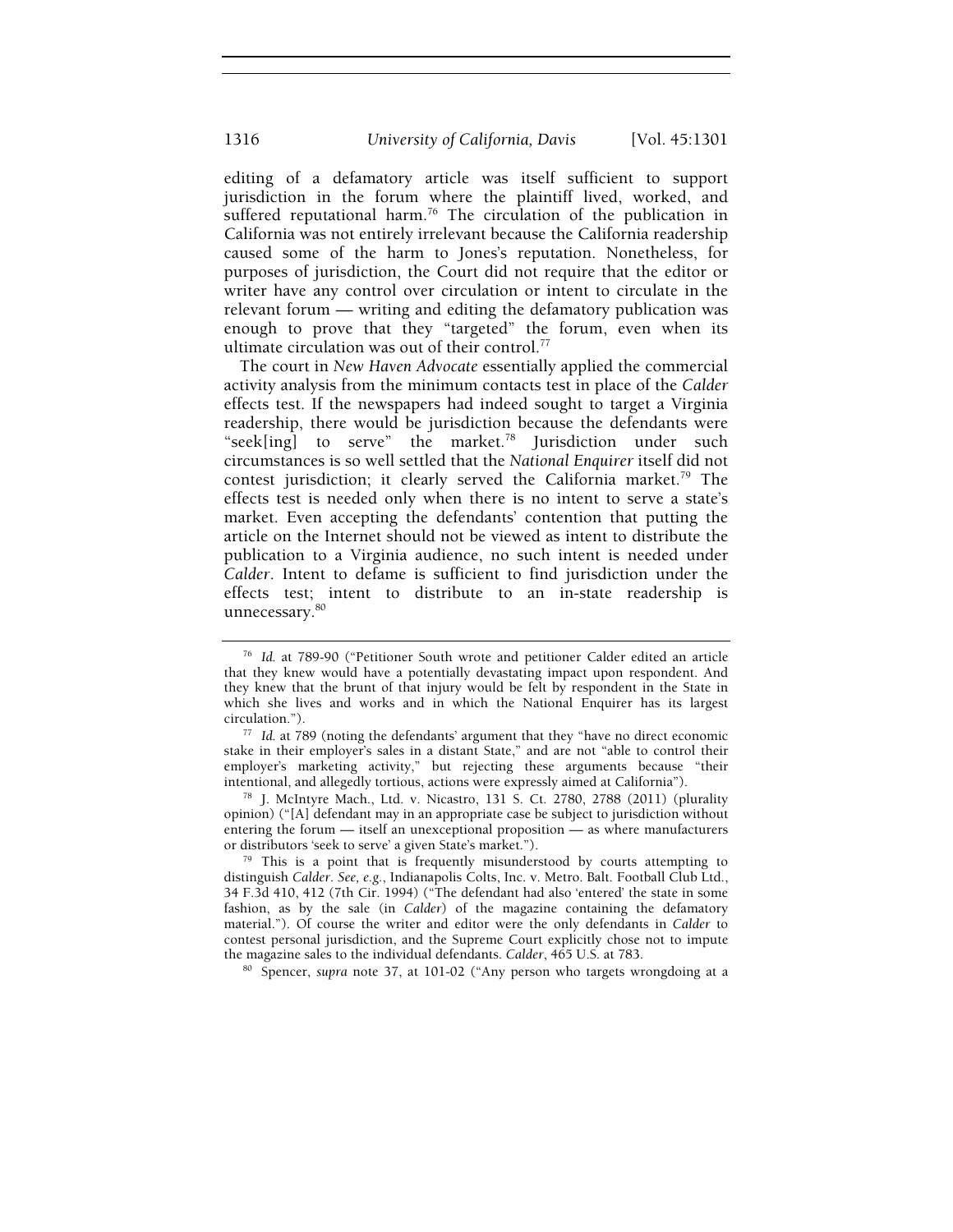Other scholars have convincingly argued why the Internet-based nature of the publication should not have influenced the outcome of *New Haven Advocate*; 81 the publication medium cannot be dispositive when it is the defamatory statement itself, as opposed to its in-state circulation, that gives rise to jurisdiction.<sup>82</sup> But why, then, was the Fourth Circuit willing to accede to the defendants' unconvincing distinction between Internet-based publication and paper-based publication?83 And why, in other cases, have many other courts attempted to impose a narrower reading of the *Calder* effects test?<sup>84</sup>

The two courts' underlying views of the merits may better explain the different outcomes in *Calder* and *New Haven Advocate*. At least for purposes of determining personal jurisdiction, the Supreme Court in *Calder* appeared to accept the truth of the plaintiff's allegations as pleaded, both as to the falsity of the defendants' statements and the defendants' wrongful intent in making them, and as to the harm that the plaintiff suffered as a result of those statements.<sup>85</sup> The Court's language telegraphs its assumption that the defendants did in fact

eight subscribers in the State of Virginia. In order to maintain the Internet/paper distinction, however, the Fourth Circuit avoided consideration of this physical circulation by concluding that the plaintiff had not relied on those contacts. Young v. New Haven Advocate, 315 F.3d 256, 261 (4th Cir. 2002) ("[W]e can put aside the few Virginia contacts that are not Internet based because Warden Young does not rely on

victim found residing within a particular state can anticipate having to answer for that wrongdoing in the courts of that state. That is the essential holding and logic of Calder . . . . Courts should not evaluate whether a wrongdoer has targeted the victim's fellow state residents or the State itself because Calder accords such considerations little relevance . . . . What should be and is relevant under Calder is that the victim was the target of the wrongdoing and whether that victim is a resident of the forum State.").

<sup>&</sup>lt;sup>81</sup> *Id.* (summarizing critiques). <sup>82</sup> *Id.* at 103 ("[C]ourts are evaluating who the defendant's target "audience" is rather than who the victim of the allegedly intentionally tortious conduct is. But as the Calder Court made clear, it is the targeting of wrongdoing, not of the medium of its transmission, that matters."). 83 In fact, one of the newspaper defendants also distributed several paper copies to

<sup>&</sup>lt;sup>84</sup> *See Griffis v. Luban, 646 N.W.2d 527, 533 (Minn. 2002) ("Courts have come to* varying conclusions about how broadly the 'effects test' approved in *Calder* can be applied to find jurisdiction. The Seventh Circuit Court of Appeals has construed *Calder* very broadly . . . . However, the other federal courts of appeals that have considered the issue have rejected this expansive view that *Calder* supports specific jurisdiction in a forum state merely because the harmful effects of an intentional tort committed in another jurisdiction are primarily felt in the forum."). 85 Although the court would be correct to defer to the plaintiff's factual allegations

in ruling on a  $12(b)(6)$  motion to dismiss for failure to state a claim, this standard is inappropriate for jurisdictional rulings. *See infra* Part III.A.1.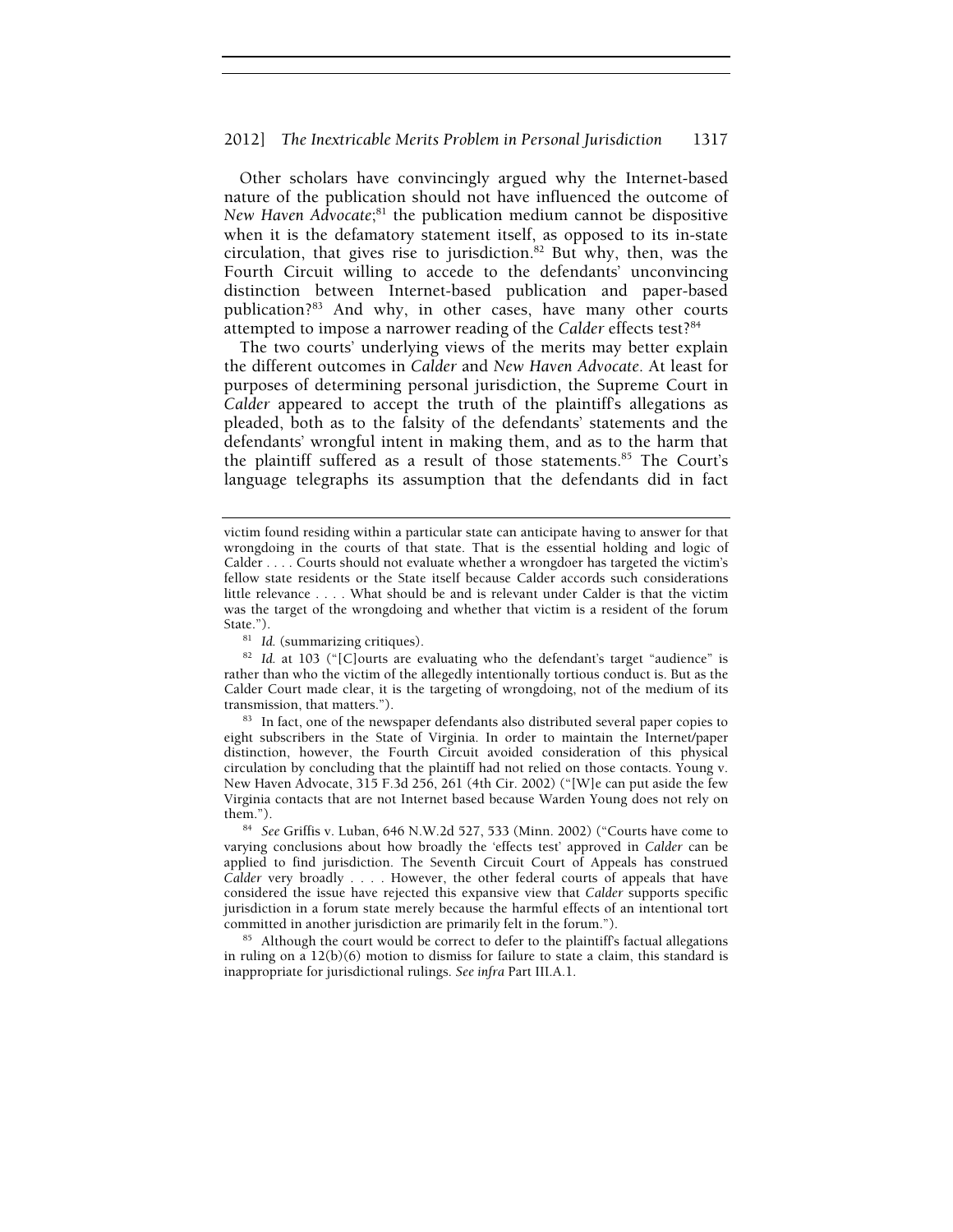engage in defamation. This assumption may well be factually correct; after all, shortly after the jurisdictional ruling, the plaintiff accepted a confidential monetary settlement in exchange for dropping her \$20 million claim.86 But, true or not, at this stage of the litigation, the wrongfulness of the conduct was still an assumption — the case had not yet been litigated on the merits. At trial, the plaintiff would bear the burden of proving that the defendants' statements were in fact false; if the plaintiff could not show falsity, then the defendants' conduct in writing the story would not have been wrongful, regardless of how unflattering the story might have been.<sup>87</sup>

The Court explicitly recognized that the allegations were not yet proven, referring in several instances to the defendants "alleged" wrongdoing.<sup>88</sup> In spite of this acknowledgment, however, the Court used language strongly critical of the individual defendants. The Court wrote that "Petitioner South wrote and Petitioner Calder edited an article that they knew would have a potentially devastating impact on respondent," that "they knew that the brunt of the injury would be felt by respondent in the State in which she lives and works," and that they were "primary participants in an alleged wrongdoing intentionally directed at a California resident."89 The Court implied that the defendants' mental state encompassed both knowledge and specific intent; not only did the defendants "kn[o]w that the brunt of

<sup>88</sup> Calder, 465 U.S. at 783, 788, 790 (referring to "[t]he allegedly libelous story," the defendants' "allegedly tortious" actions, and the defendants' "participation in an alleged wrongdoing"). 89 *Id.* at 789-90.

<sup>86</sup> *See* Brief for Appellants at 12, Calder v. Jones, No. 82-1401 (June 17, 1983), 1982 U.S. Briefs 1401 (noting that Jones sought \$10 million in compensatory damages as well as \$10 million in punitive damages); Aljean Harmetz, *National Enquirer Agrees* 

*to Settle With Shirley Jones in Libel Suit*, N.Y. TIMES, Apr. 27, 1984, at A17.<br><sup>87</sup> Phila. Newspapers, Inc. v. Hepps, 475 U.S. 767, 776 (1986) ("We believe that the common law's rule on falsity — that the defendant must bear the burden of proving truth — must similarly fall here to a constitutional requirement that the plaintiff bear the burden of showing falsity, as well as fault, before recovering damages."); *see also* Gertz v. Robert Welch, Inc., 418 U.S. 323, 341 (1974) ("The legitimate state interest underlying the law of libel is the compensation of individuals for the harm inflicted on them by defamatory falsehood."). Interestingly, Shirley Jones's husband, Marty Ingels, dropped his defamation claim while her claim was still pending, before the case was heard by the Supreme Court. *See* Transcript of Oral Argument at 2, Calder v. Jones, 82-1401 (Nov. 8, 1983), 1983 U.S. Trans. LEXIS 38. The article had also made unflattering statements about Ingels, claiming that he owes money that he "never" pays back and he "has one of the most notorious casting couches in all of Hollywood." South, supra note 48.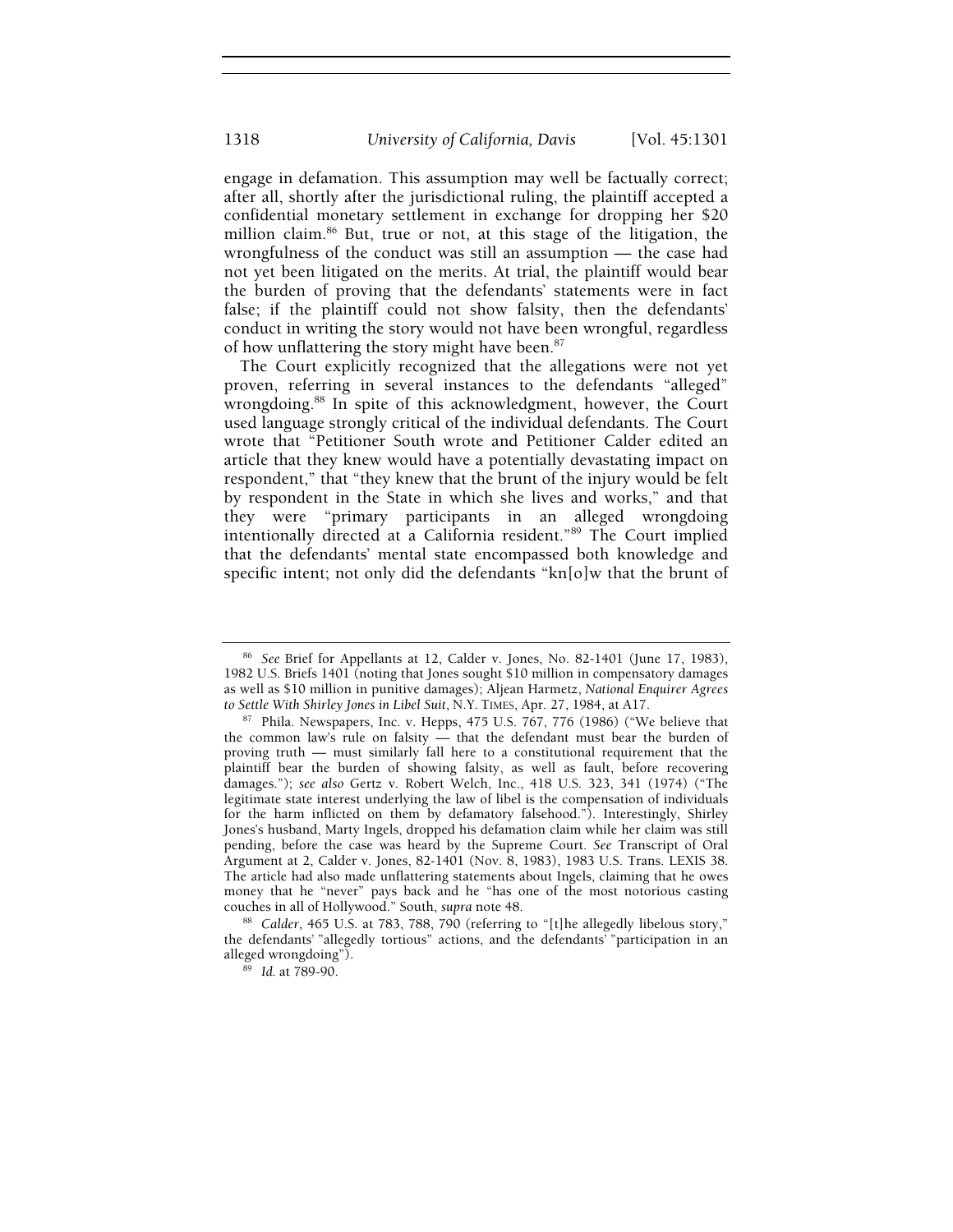the injury" would be felt in California, but their conduct was "calculated to cause injury" in California.<sup>90</sup>

In contrast to the critical language the Court used to describe the defendants' actions, the language it used to describe the plaintiff's claim expressed much more sympathy. The Court stated that the article "impugned [her] professionalism," by alleging that she drank at work.<sup>91</sup> The Court concluded that her "emotional distress" and "injury" to her professional reputation" should be actionable in California.<sup>92</sup>

The Fourth Circuit in *New Haven Advocate* made no such assumption of the defendants' wrongdoing; in general, the court was much more circumspect in demonstrating its allegiance to either side's version of the facts. Nevertheless, the court's articulation of the facts of the case suggests that the court was, at best, skeptical of the plaintiff's likelihood of success. Where the Supreme Court in *Calder* accused the defendants of "impugn[ing] the [plaintiff's] professionalism," the Fourth Circuit more gently described the defendants' conduct in *New Haven Advocate* as "discuss[ing] the allegedly harsh conditions at the Virginia prison," "express[ing] concern" about the display of Confederate memorabilia, and "questioning the practice" of sending Connecticut prisoners to Virginia.<sup>93</sup> The much gentler rhetoric suggests that the court did not believe that the defendants had published libelous falsehoods or intentionally sought to harm Young's reputation.

Furthermore, although *Calder* flatly prohibited consideration of First Amendment principles at the jurisdictional stage, the Fourth Circuit's language in *New Haven Advocate* emphasized the importance of the speech at issue. The court noted that Connecticut's decision to transfer inmates to Virginia was a policy that "provoked considerable public debate" both among the public and state legislators, and that the policy was controversial enough that Connecticut citizens engaged in "demonstrations against it at the state capitol in Hartford."94 In concluding that "Connecticut, not Virginia, was the focal point of the articles," the court emphasized the importance of the speech at issue: "The articles reported on and encouraged a public debate in Connecticut about whether the transfer policy was sound or practical for that state and its citizens."95 Thus, although the court did not

<sup>90</sup> *Id.* at 789, 791. 91 *Id.* at 788 n.9. 92 *Id.* at 789. 93 *Id.* at 788; Young v. New Haven Advocate, 315 F. 3d 256, 259 (4th Cir. 2002). 94 *Young*, 315 F.3d at 259.

<sup>95</sup> *Id.* at 263-64.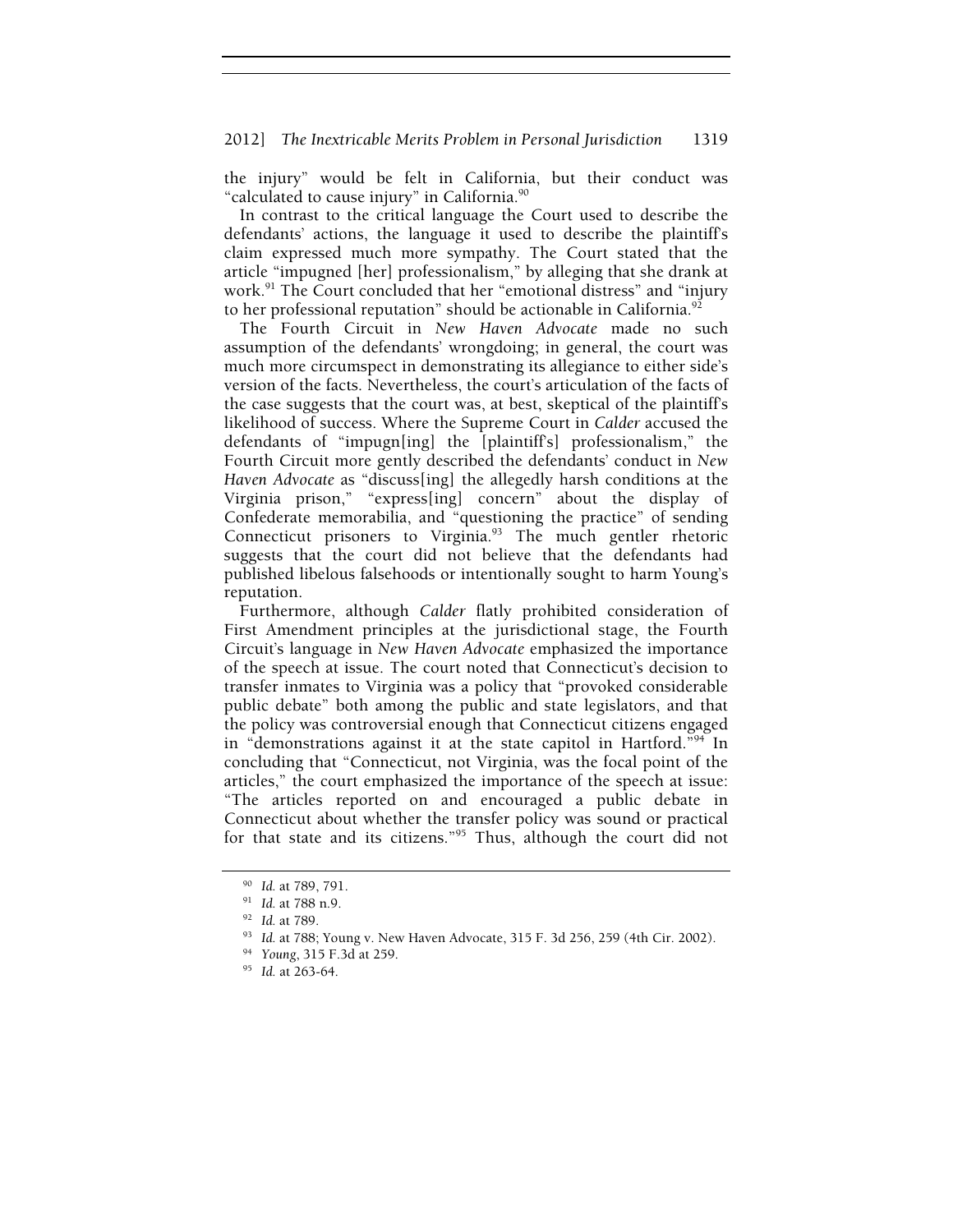explicitly take First Amendment issues into account at the jurisdictional stage, it nonetheless characterized the facts of the case in a way that emphasized the importance of the speech at issue. Because the court did not accept the plaintiff's characterization of the defendants' speech as wrongful or tortious, it did not find that the speech was calculated to cause injury, much less to cause injury in Virginia.

## *B. Difficult Cases: The Merits at Equipoise*

The differing outcomes in *Calder* and *New Haven Advocate*, while inconsistent, may result in a type of rough justice.<sup>96</sup> While the courts' assumptions of the merits of those cases may have unwittingly influenced the jurisdictional outcome, those assumptions were probably correct. An actress who loses work because of false accusations of alcohol abuse likely has a strong defamation claim; a prison official who keeps Confederate memorabilia in his office and then complains that publications criticizing this practice "imply that he 'is a racist who advocates racism' " likely has a much weaker claim.97 In a number of the cases distinguishing *Calder*, the plaintiffs' claims were similarly weak.<sup>98</sup>

In many cases, however, the strength of the plaintiff's claim is much less clear at the pretrial stage. Neither the plaintiff nor the defendant may be more sympathetic than the other, and the merits of the claim may be murky even after pretrial evidentiary development. In these cases, the courts' opinions have been even more contradictory and

<sup>96</sup> Michael E. Solimine, *The Quiet Revolution in Personal Jurisdiction*, 73 TUL. L. REV. 1, 67 n.117 (1998) ("If a plaintiff comes to court with what appears to be a meritorious claim, the trial judge may be inclined to deny a motion to dismiss for lack of personal jurisdiction, rather than force the plaintiff to endure the delay inherent in bringing suit in another forum. Likewise, if the plaintiff's suit appears to lack merit, the trial judge may be inclined to take advantage of an opportunity to quickly dismiss the case on jurisdictional grounds."). 97 *Young*, 315 F.3d at 259; *see* Meiring de Villiers, *Substantial Truth in Defamation* 

*Law*, 32 AM. J. TRIAL ADVOC. 91, 98 (2008) ("The truth or falsity of an alleged defamatory statement and the degree of fault exhibited by the defendant clearly play a

<sup>&</sup>lt;sup>98</sup> *See, e.g.*, Marten v. Godwin, 499 F.3d 290, 293 (3d Cir. 2007) (holding that a Pennsylvania court lacked personal jurisdiction over a defamation and retaliation claim brought by a student accused of plagiarism and expelled from an online degree program); Griffis v. Luban, 646 N.W.2d 527, 536 (Minn. 2002) (holding that Alabama lacked jurisdiction over a defamation claim that arose when the out-of-state defendant wrote on an Internet forum that the Alabama plaintiff lacked academic credentials and got her archeology degree from a "box of Cracker Jacks," noting that there was no record evidence of actual harm to the plaintiff's reputation).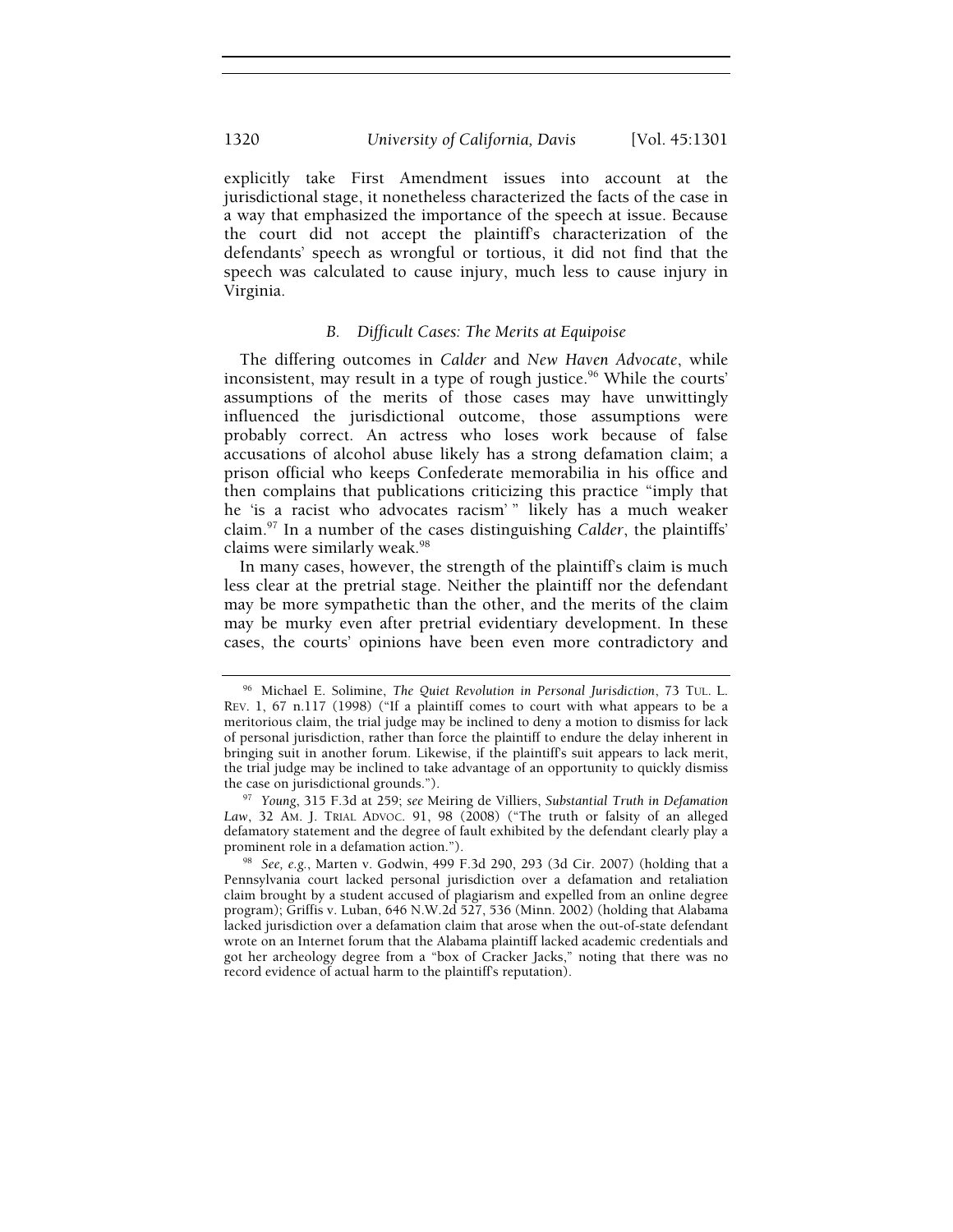#### 2012] *The Inextricable Merits Problem in Personal Jurisdiction* 1321

unpredictable than in more one-sided cases, but each decision still largely depends on whether the court is willing to accept as true the plaintiff's allegations about the underlying claim.

Online consumer criticism provides fertile ground for cases whose merits are less than clear.<sup>99</sup> The Supreme Court recently denied a petition for certiorari in one such case — *Kauffman Racing Equipment, L.L.C. v. Roberts*. 100 The case arose when Kauffman Racing Equipment, an Ohio business, sold an engine block to Scott Roberts, a resident of Virginia.<sup>101</sup> Roberts believed the product to be defective.<sup>102</sup> Kauffman Racing agreed to refund his money if the company could verify that the product was defective. However, after inspection, the company concluded that any defect arose from modifications that Roberts made to the block after receiving it. $103$ 

Roberts criticized both the product and the seller on automotive websites, including eBay Motors, where the seller engaged in online sales.<sup>104</sup> Roberts's comments called the block "junk," called the owner of Kauffman Racing "less than honorable," and wrote that he was trying to get his message out "to help other potential victims."105

Unsurprisingly, Kauffman Racing saw the issue differently. The company asserted that Roberts's statements were false and defamatory, and that Roberts was wrongfully attempting to cause the company to lose business.106 Kauffman Racing sued Roberts in Ohio state court both for defamation and for intentional interference with contracts and business relationships.<sup>107</sup>

The Ohio courts found the case to be a difficult one. The lower courts split on the question of personal jurisdiction, with the trial court dismissing the case and the intermediate court reinstating it.108 The Ohio Supreme Court affirmed in a split decision, but the majority and dissenting justices struggled with the relationship between

<sup>99</sup> *See, e.g.*, BroadVoice, Inc. v. TP Innovations LLC, 733 F. Supp. 2d 219 (D. Mass. 2010) (ruling on a motion to dismiss); Kauffman Racing Equip., L.L.C. v. Roberts, 126 Ohio St. 3d 81, 2010-Ohio-2551, 930 N.E.2d 784, at ¶ 1, *cert. denied*, 131

<sup>100 131</sup> S. Ct. 3089 (2011). *101 Kauffman Racing*, 126 Ohio St. 3d 81, 2010-Ohio-2551, 930 N.E.2d 784, at ¶ 1. <sup>102</sup> *Id* 

<sup>103</sup> *Id.* at 787-88. 104 *Id.* at 788. 105 *Id.* 

<sup>106</sup> *Id.* at 789. 107 *Id.*

<sup>108</sup> *Id.*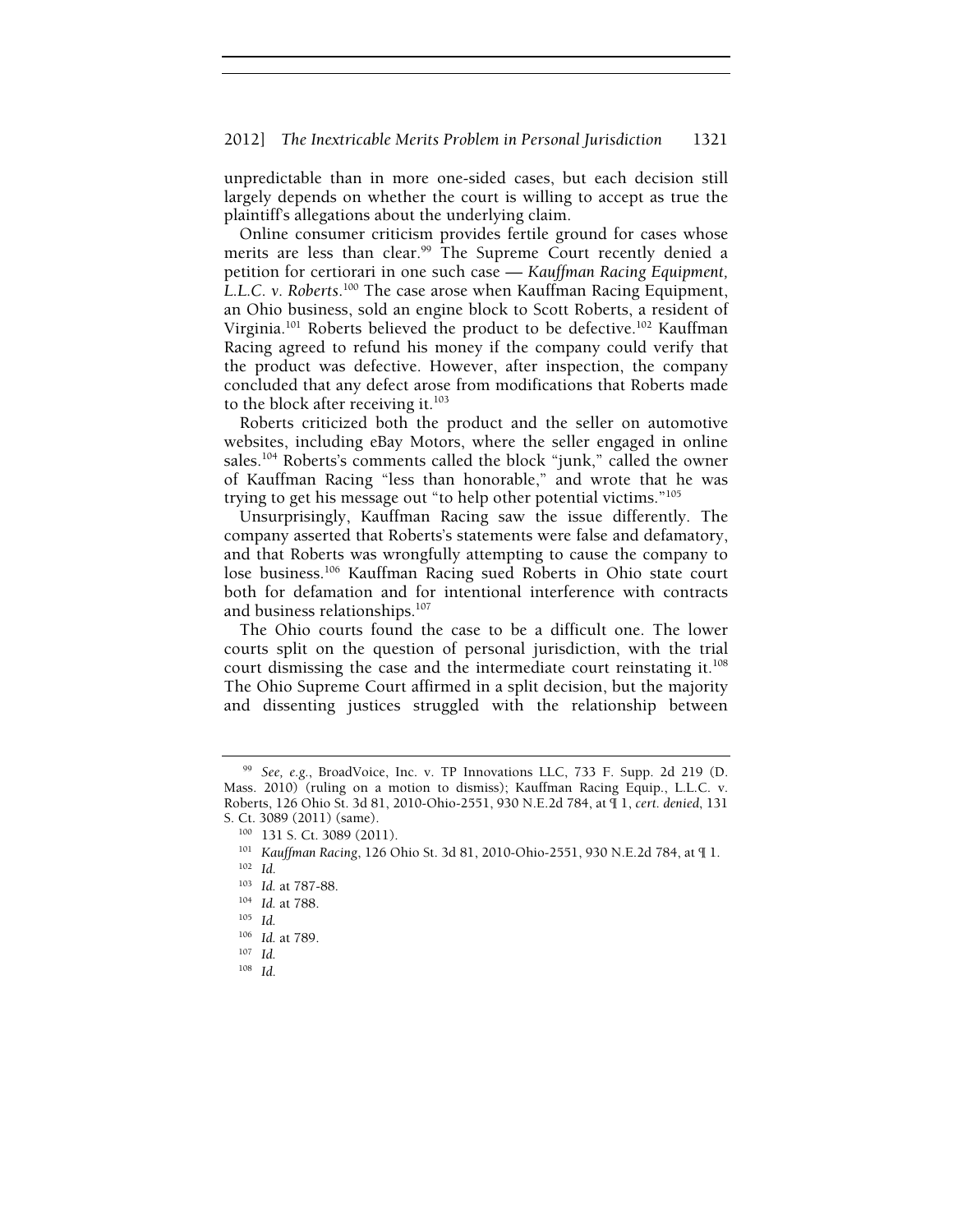jurisdiction and merits.109 As in *Calder*, the majority accepted the plaintiff's factual allegations, which led to a finding of jurisdiction: "When viewed in a light most favorable to [Kauffman Racing], the evidence shows that Roberts intentionally and tortiously sought to harm [Kauffman Racing's] reputation and negatively affect its contracts and business relationships."<sup>110</sup> The dissenting justices were less willing to view the evidence in the light most favorable to the plaintiff.111 While the dissent did not explicitly take issue with the jurisdictional burden of proof, they nonetheless refused to infer wrongfulness:

While it is evident from Roberts's Internet posts that he sought to discourage others from purchasing KRE's products, any individual who posts a negative review of a product or service in a public forum arguably seeks the same objective. Subjecting all individuals to suit in Ohio who post Internet reviews — no matter how scathing — of purchases made from Ohio companies does not comport with the due process notions of "fair play and substantial justice."<sup>112</sup>

The burden of proof on the wrongfulness of the defendant's conduct therefore appears to be the determinative issue in the case and highlights a more general trend. When the court views the evidence in the light most favorable to the plaintiff, it must assume that the defendant was indeed making false statements in an effort to harm the plaintiff, and under *Calder* jurisdiction is therefore appropriate based on the defendant's intent to harm a known resident of Ohio.<sup>113</sup> On the other hand, when the court is unwilling to assume harmful intent, there is no "expressly aimed" tort on which to base personal jurisdiction.<sup>114</sup> And at least at the pretrial stage, there is little evidence by which to predict whether the defendant's conduct was wrongful. Without knowing whether the product was actually defective, it is difficult to guess whether the defendant wrongfully trying to harm the reputation of an innocent seller or reasonably trying to warn consumers of an unscrupulous one.

<sup>109</sup> *Id.* at 797-99.<br>
110 *Id.* at 796.<br>
<sup>111</sup> *Id.* at 799 (O'Donnell, J., dissenting).<br>
<sup>112</sup> *Id.*<br>
<sup>113</sup> *See id.* at 796 (majority opinion); supra Part II.A.

<sup>&</sup>lt;sup>114</sup> *Kauffman Racing*, 126 Ohio St. 3d 81, 2010-Ohio-2551, 930 N.E.2d 784, at ¶ 55. (quoting Calder v. Jones, 465 U.S. 783, 789-90 (1984)).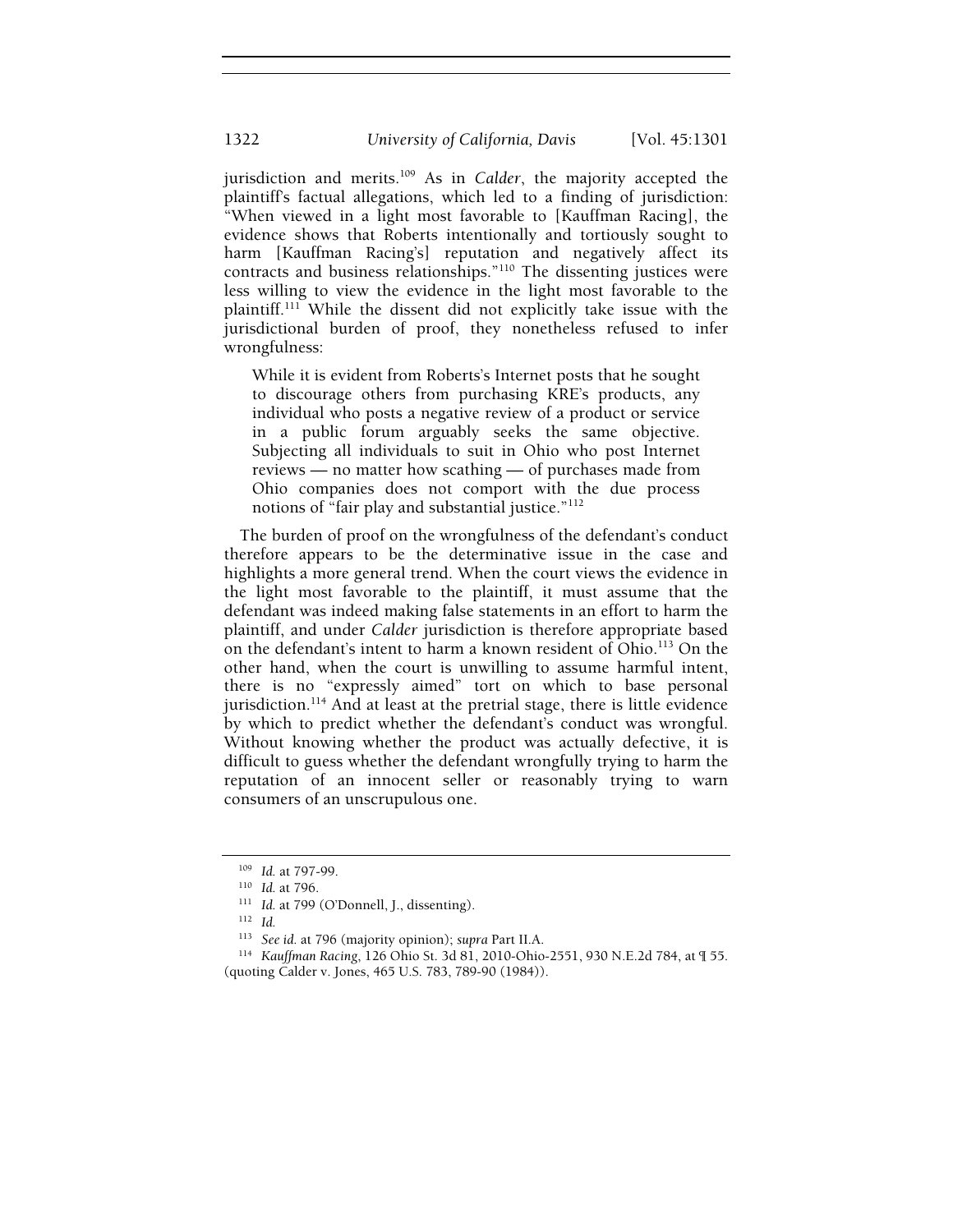Outside the defamation context, intertwined problems of merits and jurisdiction can also make it difficult to determine jurisdiction in close cases. One recent case, *Dudnikov v. Chalk & Vermilion Fine Arts, Inc.*, 115 involved an intellectual property dispute. Plaintiffs Karen Dudnikov and Michael Meadors made a living selling printed fabric on eBay.116 One set of prints resembled artwork by the artist Erté. However, as the court noted, "While Erté's images depict elegant women walking aquiline dogs, plaintiffs' prints portray Betty Boop next to her aptly named canine companion, Pudgy."117 Chalk & Vermilion Fine Arts, the American agent for the British copyright holder of the original Erté images, and the copyright holder itself, all believed that the fabric infringed on their copyrights.<sup>118</sup> Dudnikov and Meadors disagreed. Chalk and Vermilion first filed a notice of claimed infringement with eBay, which Dudnikov and Meadors contested. SevenArts, the British copyright holder, then sent an email to Dudnikov announcing an intent to file suit for copyright infringement.<sup>119</sup> Dudnikov and Meadors preempted the threatened suit by filing, *pro se*, an action in their home state of Colorado seeking a declaratory judgment that their fabric did not infringe the Erté copyright.120 Both SevenArts and Chalk & Vermilion contested personal jurisdiction. The district court dismissed the case, but the Court of Appeals for the Tenth Circuit reversed and reinstated the  $case.<sup>121</sup>$ 

Dudnikov and Meadors relied on the *Calder* effects test to argue in favor of jurisdiction, claiming that defendants' efforts to shut down their auction, although initiated in the defendants' home jurisdiction and communicated to eBay in California, were targeted to interfere with their business in Colorado.<sup>122</sup> The defendants, on the other hand, argued that their actions were not wrongful and that they were merely "vindicating their putative intellectual property rights."<sup>123</sup>

The dispute created a difficult question for the court. It had no doubt that the defendant intended to have an impact in the state of

<sup>115 514</sup> F.3d 1063 (10th Cir. 2008). 116 *Id.* at 1067. 117 *Id.*

 $\frac{118}{119}$  *Id.* 

<sup>119</sup> *Id.* 

<sup>120</sup> *Id.* 

<sup>121</sup> *Id.* at 1067-68. 122 *Id.* 

<sup>123</sup> *Id.* at 1072.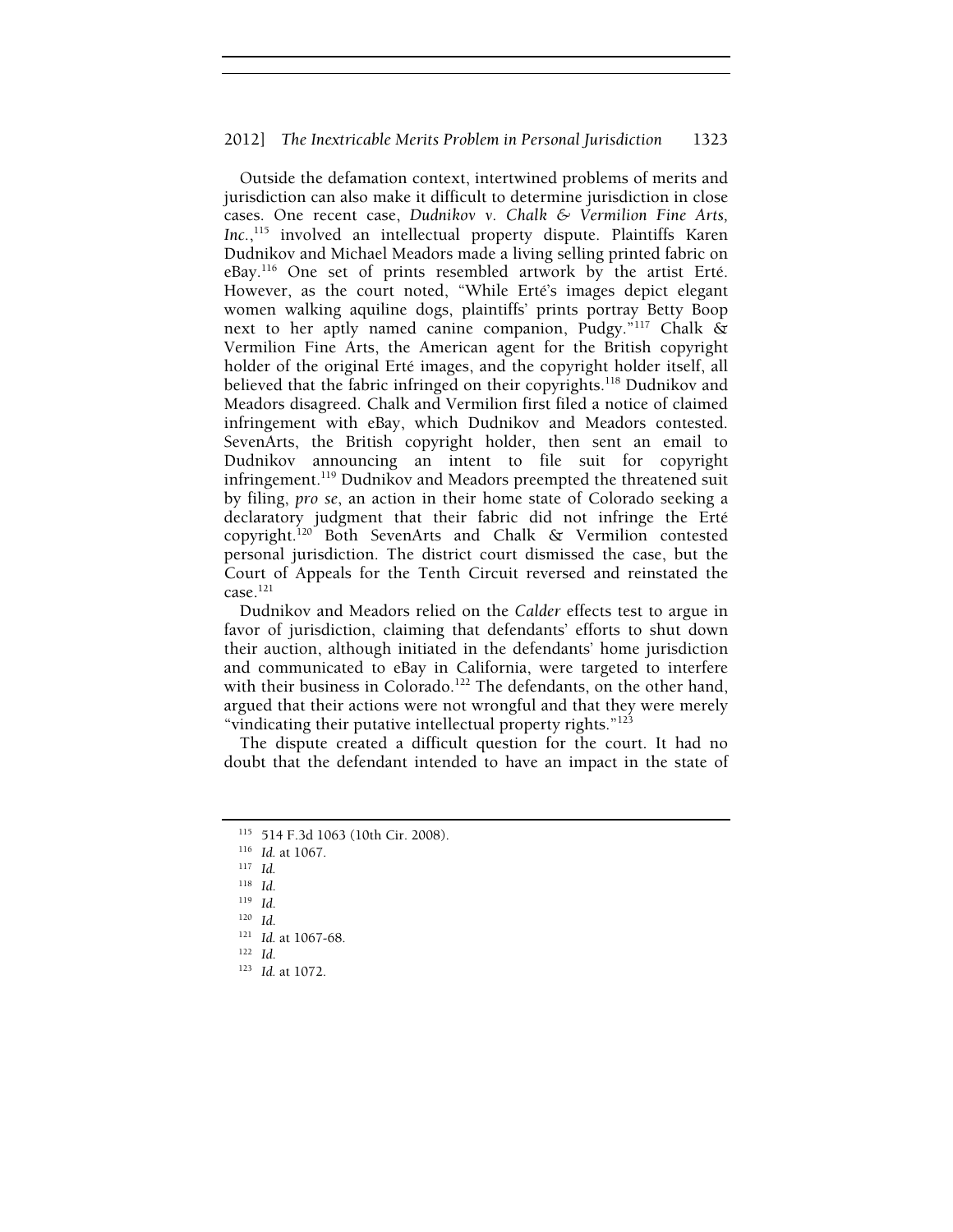Colorado.124 It likened the defendant's conduct to "a bank shot in basketball" in which "[a] player who shoots the ball off of the backboard intends to hit the backboard, but he does so in the service of his further intention of putting the ball into the basket."125 Here, the court concluded, because Chalk & Vermilion sent the notice of claimed infringement to California with the intent of cancelling the auction in Colorado, their " 'express aim' thus can be said to have reached into Colorado in much the same way that a basketball player's express aim in shooting off of the backboard is not simply to hit the backboard, but to make a basket."126

The more difficult determination, however, was the import of the defendants' conduct: was it wrongful, and did it even need to be wrongful to support jurisdiction? Or could the *Calder* effects test support jurisdiction based on nonwrongful conduct directed at the forum? The court avoided what it characterized as a "thicket" by accepting the plaintiff's allegation of wrongfulness as true.<sup>127</sup> By "crediting the complaint as true," as the court believed it "must" at the jurisdictional stage, the court was able to adopt "an inference that defendants tortiously interfered with plaintiffs' business" sufficient to support effects-test jurisdiction.<sup>128</sup>

The merits of the parties' contentions in *Kauffman Racing* and *Dudnikov* are fairly balanced, and in both cases the courts could find effects-test jurisdiction only by assuming the truth of plaintiffs' allegations of wrongfulness and harm. In similar cases, however, courts have come to the opposite conclusion by refusing to take such allegations as true.

One such case, *BroadVoice*, *Inc. v. TP Innovations LLC*,<sup>129</sup> presents a number of close parallels to *Kauffman Racing*; like the earlier action, it is a defamation case involving online consumer criticism. Michael Bednar, doing business as TP Innovations LLC, used BroadVoice for business telephone service.<sup>130</sup> After he became dissatisfied with the service, he purchased the domain name "www.bewareofbroadvoice.com" and posted various criticisms of the company.<sup>131</sup> He accused the company of violating numerous laws, referred to it as "The Internet Telephone

- 129 733 F. Supp. 2d 219 (D. Mass. 2010). 130 *Id.* at 222. 131 *Id.*
- 
- 

<sup>124</sup> *Id.* at 1075. 125 *Id.*

<sup>126</sup> *Id.* 

<sup>127</sup> *Id.* at 1073. 128 *Id.*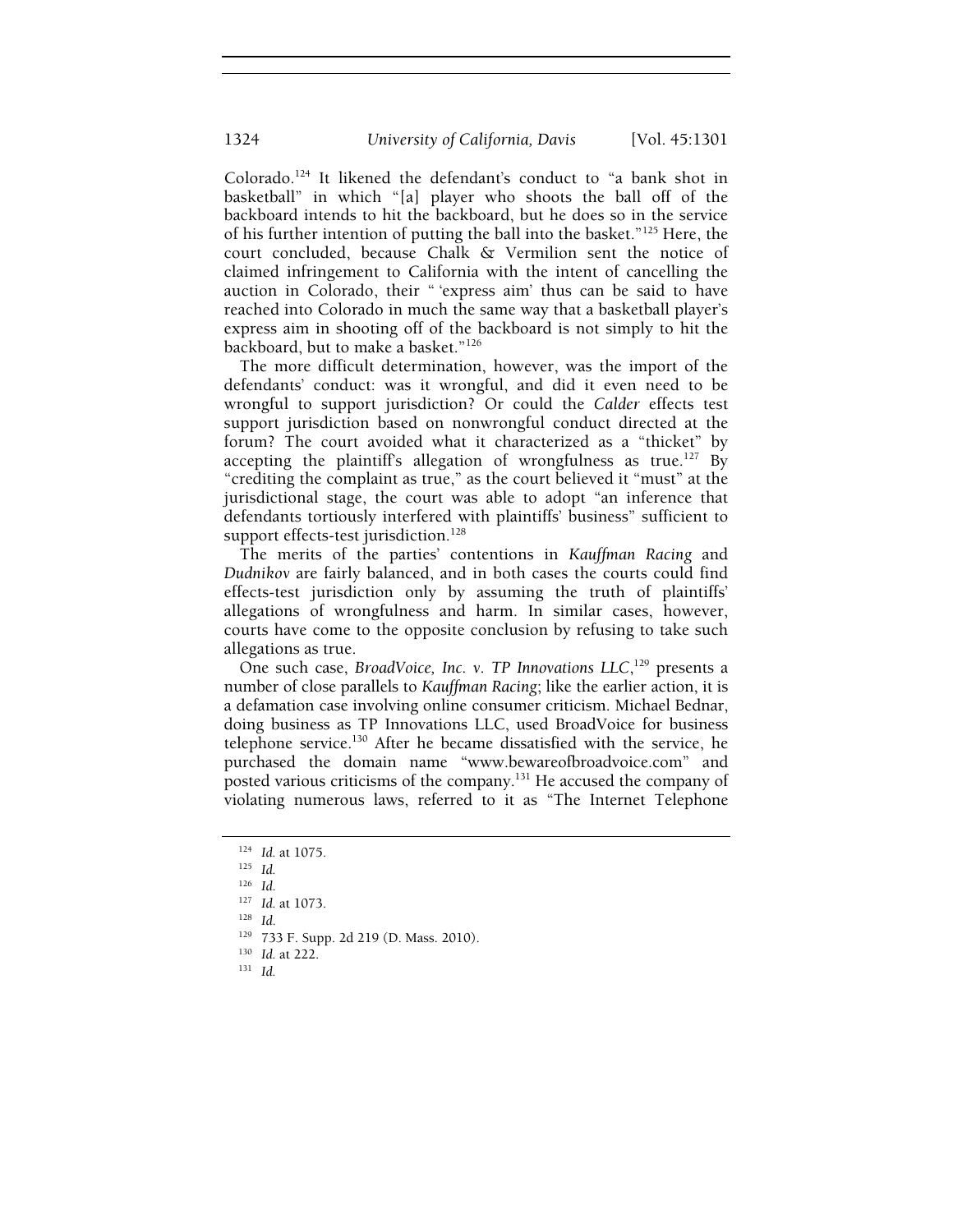Service From Hell," and "encouraged BroadVoice 'victims' to file complaints" with various state and federal agencies.<sup>132</sup> His website provided links to assist other customers in contacting those agencies.<sup>133</sup> The company and two of its officers filed suit for defamation, intentional infliction of emotional distress, and business disparagement in the company's home state of Massachusetts.<sup>134</sup> Interestingly, when the court cited the standard of review, it concluded that it "must take the jurisdictional facts affirmatively alleged by the plaintiff as true and construe all 'disputed facts in the light most hospitable to [the] plaintiff.' "<sup>135</sup> Nevertheless, it avoided making a finding of jurisdiction by concluding that (1) the plaintiffs did not formally allege "that Bednar intended that 'the brunt of the harm' be felt in Massachusetts," and (2) that the website was not targeted at a Massachusetts readership more than any other forum. $136$ 

Neither distinction was fully convincing. The plaintiffs had identified *Calder* as a "directly analogous" case, and *Calder*  acknowledges that the brunt of the harm will be felt where a defamation plaintiff "lives and works."137 Furthermore, as noted above, *Calder* did not require the individual defendants to target a particular readership; it was the harm from the intentional tort that was targeted at the forum, not the communication itself.<sup>138</sup> If the defendant had particularly targeted a Massachusetts readership, there likely would have been personal jurisdiction based on traditional principles of purposeful availment and seeking to serve the state market — there would have been no need to rely on the effects test.<sup>139</sup> Therefore, even though the court claimed to take the plaintiff's allegations as true, it did not assume for jurisdictional purposes that the defendant intentionally engaged in wrongful conduct harmful to the plaintiff, but instead looked for traditional indicia of purposeful availment.

Another case, Radio Systems Corp. v. Accession, Inc.,<sup>140</sup> decided by the Court of Appeals for the Federal Circuit, presents parallels to *Dudnikov*. It also was an intellectual property case in which the plaintiff sought a declaratory judgment, although this case arose out of

<sup>132</sup> *Id.* 

<sup>133</sup> *Id.* 

<sup>134</sup> *Id.* 

<sup>135</sup> *Id.* at 223. 136 *Id.* 

<sup>137</sup> Calder v. Jones, 465 U.S. 783, 784 (1984). 138 *See supra* Part I.A. 139 *See supra* notes 78-80. 140 638 F.3d 785, 789 (Fed. Cir. 2011).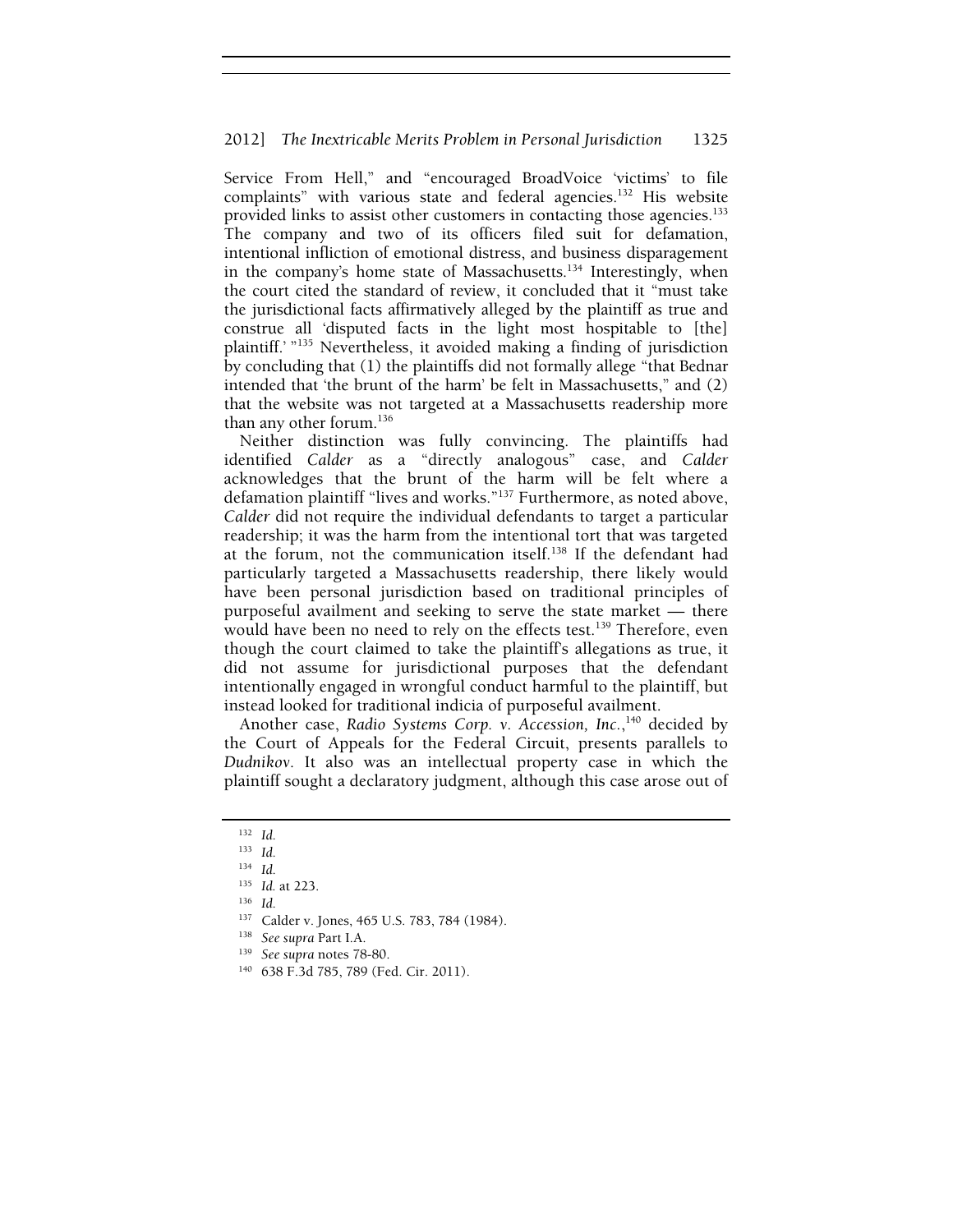competing patent claims.<sup>141</sup> The defendant, Accession, believed that a patent application filed by Radio Systems infringed on an earlier Accession patent.<sup>142</sup> Accession contacted the Patent and Trademark Office ("PTO") in order to bring its earlier patent to the office's attention in connection with Radio Systems' patent application.<sup>143</sup> The PTO then withdrew the "notice of allowance" it had previously issued, thus leaving room for the patent to be challenged.<sup>144</sup> Radio Systems sued Accession in Tennessee, seeking a declaration of noninfringement and of invalidity of Accession's earlier patent.<sup>145</sup> Unlike the Tenth Circuit in *Dudnikov*, the Federal Circuit was unwilling to assume that Accession was wrongfully interfering with Radio Systems' business.146 Instead, the court concluded that Accession's contacts with the PTO were directed at Virginia, where the PTO office was located, rather than Tennessee, where Radio Systems was headquartered.<sup>147</sup> In reaching that conclusion, the court characterized Accession's efforts as "enforcement activities";<sup>148</sup> unlike the *Dudnikov* court, it did not characterize the conduct as necessarily tortious or wrongful.

These different outcomes in substantially similar cases suggest that a clearer standard of proof is needed for effects-test cases. At the outer limits, the hidden influence of the merits on jurisdictional decisions may not have a significant influence on how cases are ultimately resolved; it merely allows weaker cases to be dismissed earlier. In cases where the merits are at equipoise, however, this influence results in significant unpredictability and doctrinal confusion. When courts rely on assumptions about the merits of the claim in order to determine jurisdiction, they reach unpredictable and conflicting jurisdictional determinations in cases where the claims appear evenly balanced.

# III. REFRAMING THE JURISDICTIONAL STANDARD OF PROOF

Part II described the confusion and inconsistency in effects-test cases and argued that there is a hidden factor influencing how the decisions come out: when courts accept the plaintiff's allegations of

<sup>141</sup> *Id.*<sup>142</sup> *Id.* at 788. 143 *Id.* 

<sup>144</sup> *Id.*

<sup>145</sup> Radio Sys. Corp. v. Accession, Inc., No. 3:09-CV-481, 2010 WL 2103443, at \*2

<sup>(</sup>E.D. Tenn. May 21, 2010). 146 *Radio Sys. Corp.*, 638 F.3d at 792. 147 *See id.*

<sup>148</sup> *See id.*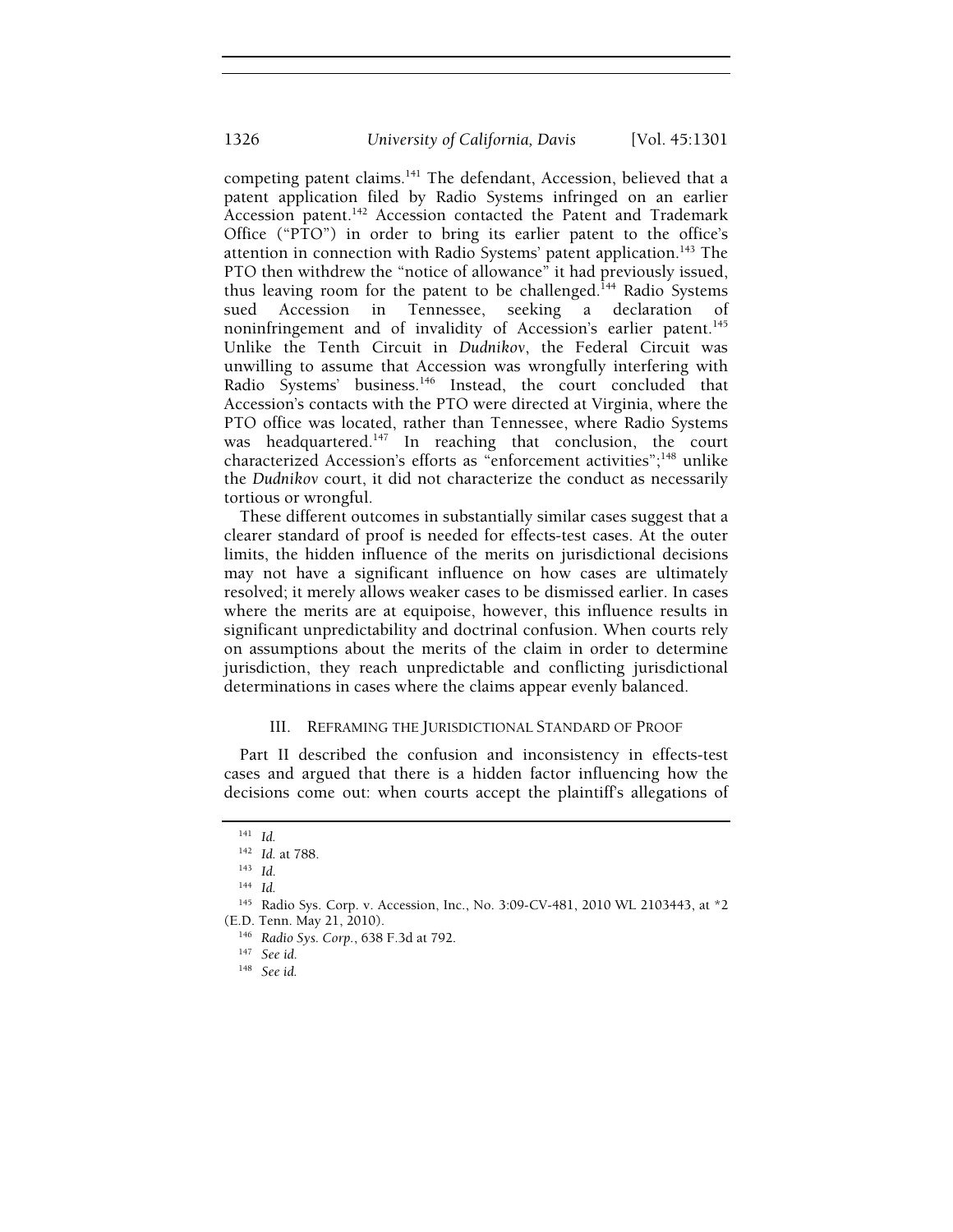#### 2012] *The Inextricable Merits Problem in Personal Jurisdiction* 1327

wrongfulness and harm as true, the court will find jurisdiction. The burden of proof is therefore a critical inquiry in effects-test cases.

This Part examines the jurisdictional burden of proof in greater depth. First, it focuses on the quantum of proof necessary for effectstest personal jurisdiction, analyzing what standard (or standards) of proof courts are currently applying, the costs and benefits of possible standards, and the assumptions a court may appropriately make at this stage. Second, it examines what types of contacts should "count" for effects-test jurisdiction. Specifically, it questions whether the defendant's actions must be wrongful and tortious, or whether it is enough that the defendant's actions merely have an intentional effect on the forum.

## *A. The Burden of Proof for Jurisdictional Facts*

Despite the importance of the burden of proof, court opinions in this area are especially confused and fragmented. There are several reasons for this doctrinal incoherence. First, and perhaps most importantly, this is an issue that has received little attention from litigants, courts, or scholars. $149$  As a result, few litigants raise the issue and few court decisions explicitly examine it — even the Supreme Court in *Calder* failed to explicitly identify the jurisdictional standard of proof, though it relied implicitly on the defendants' "alleged" actions.150 Second, perhaps because of the doctrinal neglect this issue has received, many courts have confused the standard for ruling on motions to dismiss for lack of personal jurisdiction with the standard for ruling on motions to dismiss for failure to state a claim.<sup>151</sup> Third, while proposals to allow a lower standard of proof for jurisdictional facts inextricably intertwined with the merits may work well in run-ofthe-mill personal jurisdiction cases, those lower standards are problematic in effects-test cases.<sup>152</sup>

### 1. Doctrinal Neglect and Confusion

The problems of doctrinal neglect and confusion work symbiotically. The burden-of-proof issue is rarely raised by the

<sup>&</sup>lt;sup>149</sup> Professor Kevin Clermont is one of the few scholars to systematically examine the standard of proof for both personal jurisdiction and subject matter jurisdiction. *See, e.g.*, Clermont, *supra* note 14, at 1008 (discussing the standard of proof for personal and subject matter jurisdiction). 150 *See* Calder v. Jones, 465 U.S. 783, 790 (1984). 151 *See infra* text accompanying notes 153-60. 152 *See infra* text accompanying notes 187-93.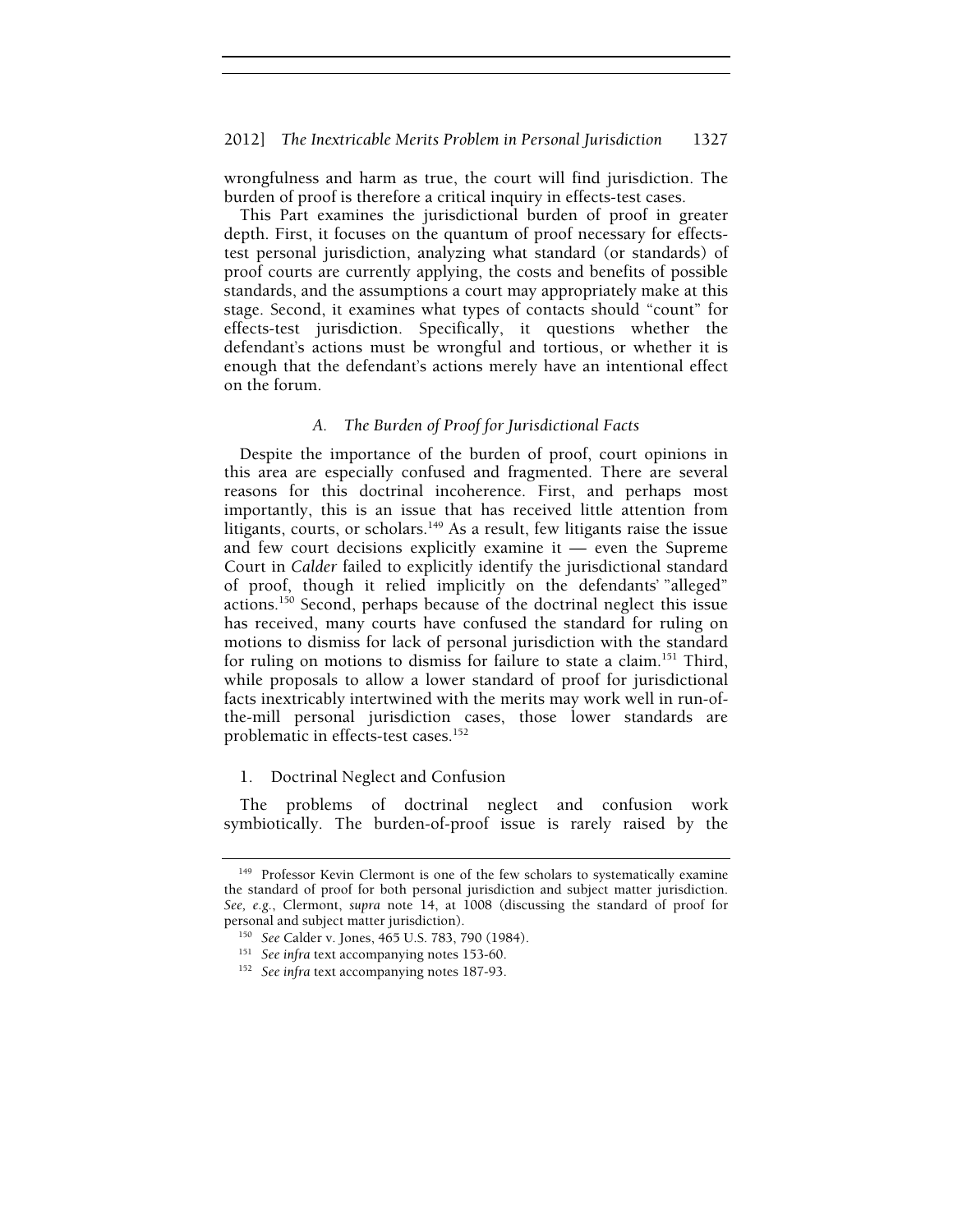litigants, and so it is rarely explicitly decided by courts. Because of its underlying influence in effects-test cases, however, courts have to handle the issue at least implicitly. When they do so, they often import standards that they apply to other pretrial motions. Thus, for example, courts may say that they "must 'view allegations in the pleadings and the documentary evidence in a light most favorable' to the plaintiff and resolv[e] all reasonable competing inferences in favor of the plaintiff."153

It is not uncommon for courts to apply a plaintiff-deferential standard at the jurisdictional stage; courts have applied such a standard both to subject-matter jurisdiction challenges and to personal jurisdiction challenges, though not without disagreement.<sup>154</sup> However, the standard is more commonly and more appropriately applied to a motion to dismiss for failure to state a claim, which derives from the common law demurrer.<sup>155</sup> At that stage, the idea is the moving party should only be able to avoid a jury trial if, even taking all inferences against it, there is still no valid claim and, therefore, nothing for the

<sup>&</sup>lt;sup>153</sup> *See* Kauffman Racing Equip., L.L.C. v. Roberts, 126 Ohio St. 3d 81, 2010-Ohio-2551, 930 N.E.2d 784, *cert. denied*, 131 S. Ct. 3089 (2011).

<sup>&</sup>lt;sup>154</sup> For subject-matter jurisdiction, compare Saudi Basic Industries Corp. v. *Exxonmobil Corp.*, 194 F. Supp. 2d 378, 400 (D.N.J. 2002) ("[I]n a motion to dismiss for lack of subject matter jurisdiction pursuant to Fed. R. Civ. P. 12(b)(1), no presumption of truthfulness attaches to the allegations in the complaint."), with *Old Republic Insurance Co. v. Sidley & Austin*, 702 F. Supp. 207, 208 (N.D. Ill. 1988) (stating that, in deciding a motion under  $12(b)(1)$ , "any inference drawn must be favorable to the plaintiff, and the allegations contained in the complaint are to be accepted as true" (citation omitted)). For personal jurisdiction, compare *QRG, Ltd. v. Nartron Corp.*, No. 06-500, 2006 WL 2583626, at \*1 (W.D. Pa. 2006) ("For purposes of a Rule  $12(b)(2)$  motion, the court applies the same standard for truthfulness and inferences as in a Rule  $12(b)(6)$  motion, that is, accepting as true plaintiff's version of the facts and drawing all inferences in the plaintiff's favor."), with *Kopff v. Battaglia*, 425 F. Supp. 2d 76, 81 (D.D.C. 2006) (distinguishing the 12(b)(6) context in which a court defers to the plaintiff's well-pleaded allegations and holding that "[w]hen considering challenges to personal jurisdiction, the Court need not treat all of plaintiffs allegations as true and may receive and weigh affidavits and any other relevant matter to assist it in determining the jurisdictional facts" (internal citation omitted)), and *City of Moundridge v. Exxon Mobil Corp.*, 471 F. Supp. 2d 20, 36 n.6 (D.D.C. 2007) ("Plaintiffs rightfully carry a heavier burden in answering a jurisdictional challenge under Rule  $12(b)(2)$  than a  $12(b)(6)$  challenge to the sufficiency of pled claim.").

<sup>&</sup>lt;sup>155</sup> See Suja A. Thomas, *Why the Motion to Dismiss Is Now Unconstitutional*, 92 MINN. L. REV. 1851, 1876 (2008) (noting that for a demurrer at common law: "A court simply accepted the facts pled by the plaintiff and any inference in support of the plaintiff's claim . . . however improbable any such inferences might be. The court then decided whether a claim existed under these facts.").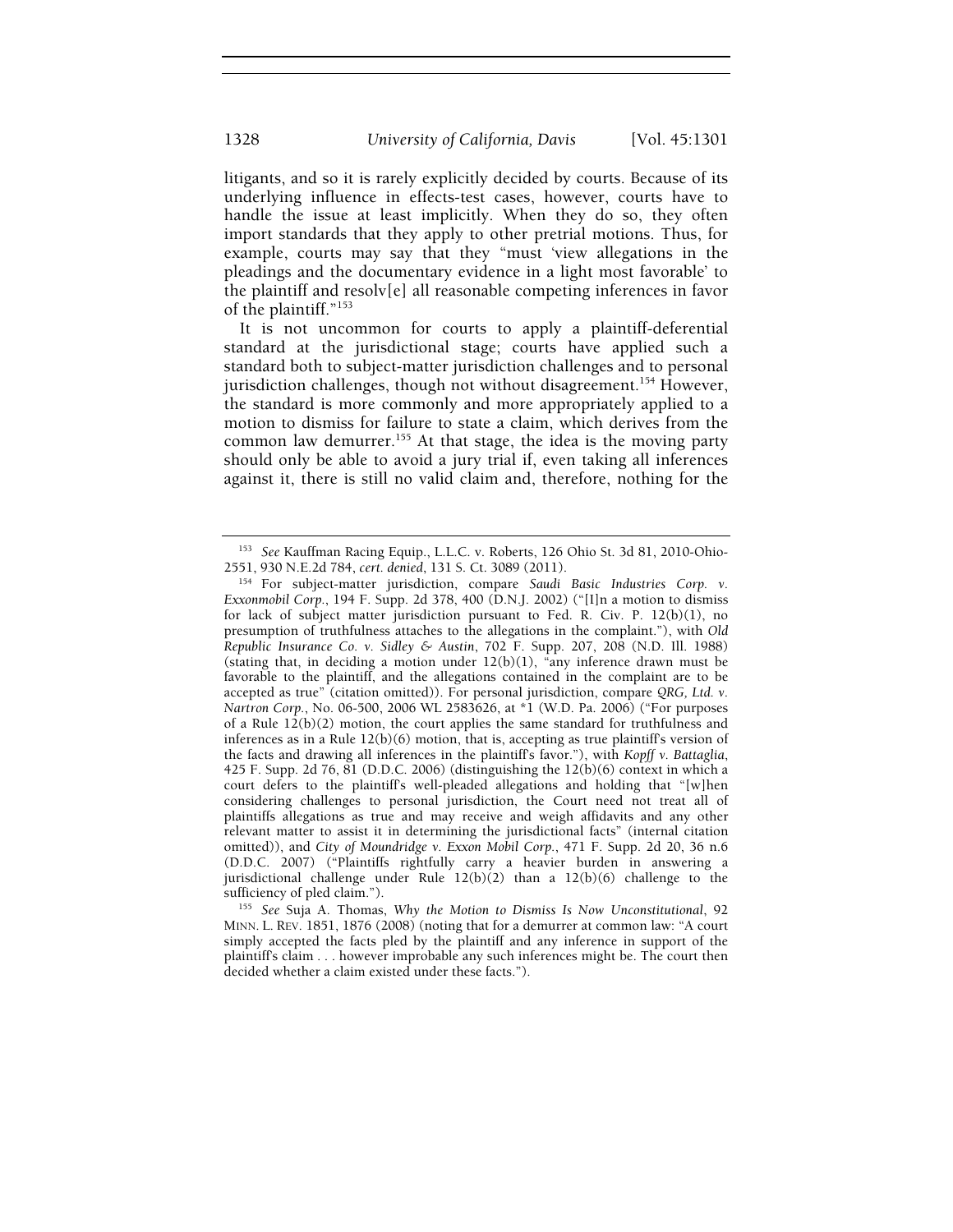jury to decide.<sup>156</sup> Without close analysis of the reasons underlying the different standards and without guidance from the litigants, a court may very well import the Rule 12(b)(6) (failure to state a claim) standard into jurisdictional determinations under Rule 12(b)(1) (subject matter jurisdiction) and Rule 12(b)(2) (personal jurisdiction).<sup>157</sup> The conflation of the standards is not surprising: both questions are raised by pretrial motions under Rule 12(b), and both seek dismissal of the claim.

When close analysis of the underlying bases for dismissal are undertaken, it is clear that the standards should be different. A motion to dismiss for failure to state a claim is deferential to the plaintiff in order to protect the plaintiff's Seventh Amendment right to a jury trial. In contrast, personal jurisdiction protects the defendant's due process rights under the Fourteenth Amendment. Subject matter jurisdiction ensures that courts will not exceed the powers given to them by Article III and therefore protects federalism interests.<sup>158</sup>

In deciding a motion to dismiss for lack of jurisdiction, the court is not adopting a strict standard in order to ensure that the jury-trial right is protected; instead, it is trying to determine whether it has the power to hear the claim (in the case of subject matter jurisdiction) or power over the parties (in the case of personal jurisdiction). Because different constitutional rights are at issue in each decision, the consequences of each type of dismissal are also quite different.<sup>159</sup> In the Rule 12(b)(6) analysis, the only constitutional standard to be protected is the plaintiff's Seventh Amendment right to a jury trial the defendant has no constitutional right to an earlier dismissal.<sup>160</sup> As a

<sup>156</sup> *See id.* at 1890 ("[A] complaint may be dismissed without a violation of the Seventh Amendment, but the court must accept as true the facts and corresponding inferences pled by the complainant, however probable or not."); *see also* FED. R. CIV. P. 12(b)(6).

<sup>12(</sup>b)(6). 157 *See* sources cited *supra* note 154 and accompanying text. 158 *See* Thomas, *supra* note 155, at 1876-78 (describing relationship between jury trial right and Rule 12(b)(6) motions). 159 *See* Howard M. Wasserman, *Jurisdiction, Merits, and Substantiality*, 42 TULSA L.

REV. 579, 597 (2007) ("The dismissal for failure to state a claim will be deemed a judgment on the merits, with prejudice and not subject to refiling and having res judicata effect on future actions involving the same or related claims or parties. The dismissal for lack of subject matter jurisdiction leaves the plaintiff free to refile her federal and state claims in another forum."). Similarly, the dismissal for lack of personal jurisdiction leaves the plaintiff free to file in a more appropriate jurisdiction. FED. R. CIV. P. 41(b) (specifying that dismissal for lack of jurisdiction does not operate as an adjudication on the merits).

 $160$  And, in fact, some scholars have argued that not only is there no constitutional right to pretrial dismissal, but current dismissal practices for 12(b)(6) motions and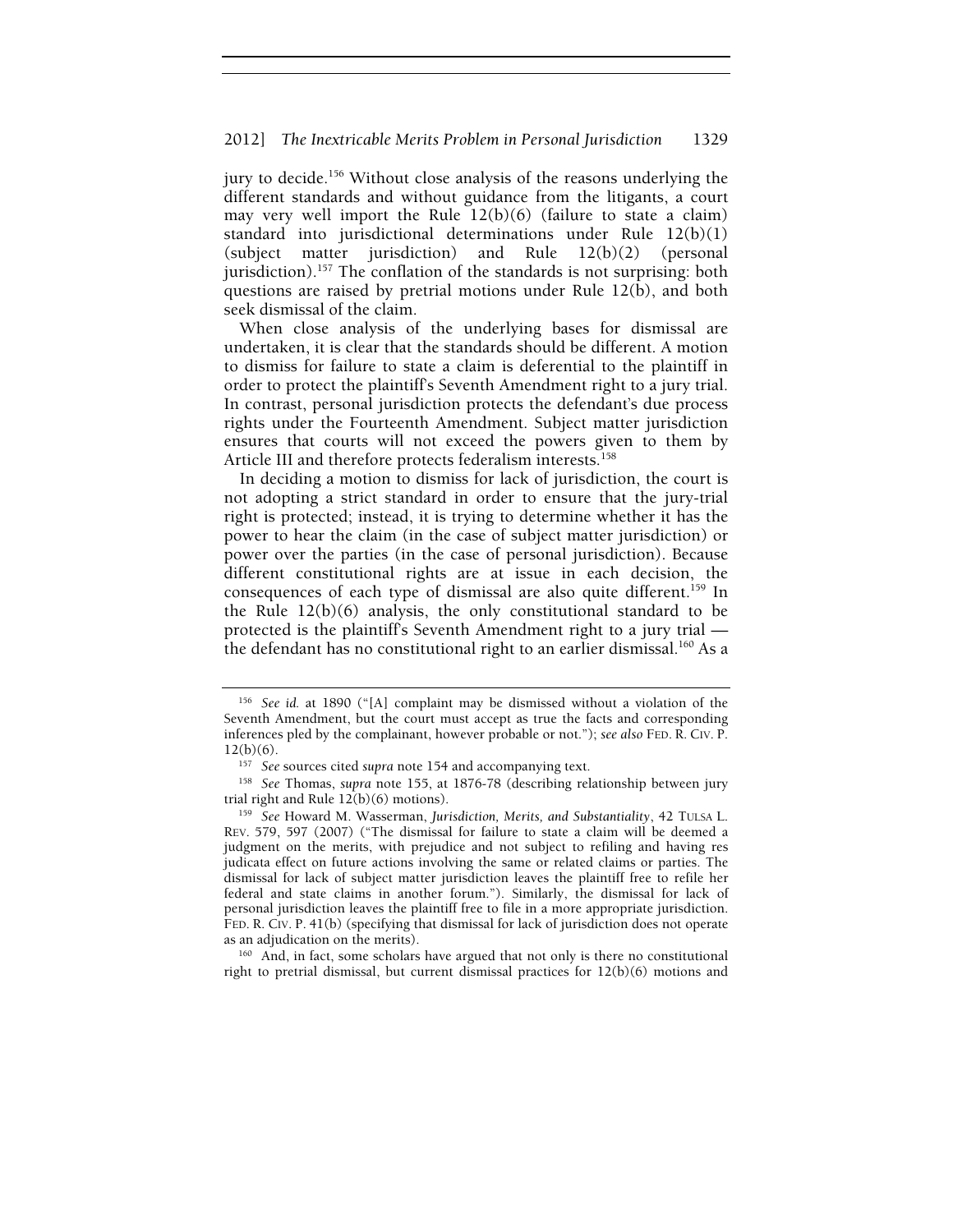result, even an erroneous decision to deny a Rule 12(b)(6) dismissal would not infringe any constitutional right, though the corresponding error in granting such a motion would deny the plaintiff's right to a jury trial. Thus, the court accepts the plaintiff's allegations as true to ensure that it does not usurp the jury's fact-finding role. Conversely, if the court errs in allowing a case to proceed where it lacks jurisdiction, it is exercising a power that it lacks under the Constitution and infringing on the defendant's right to due process.<sup>161</sup> If the court automatically accepts the plaintiff's allegations as true, it will be assuming the existence of facts giving rise to jurisdiction — and it will thereby assume the existence of jurisdiction even in cases where it lacks the power to act.

Recognizing the importance of the jurisdictional determination, the Supreme Court long ago held that the party seeking to invoke the court's jurisdiction (usually the plaintiff) has the burden of proof to demonstrate jurisdiction generally and must do so by a preponderance of the evidence.162 The Court provided that when the defendant challenges those facts, the plaintiff "must support them by competent proof," and that regardless of whether the defendant contests those facts, "the court may demand that the party alleging jurisdiction justify his allegations by a preponderance of evidence."<sup>163</sup>

<sup>162</sup> *See* McNutt v. Gen. Motors Acceptance Corp. of Ind., 298 U.S. 178, 189 (1936); *see also* Lonny Sheinkopf Hoffman, *Burdens of Jurisdictional Proof*, 59 ALA. L. REV. 409, 411 (2008) (arguing, in the class action context, that shifting the burden to the party arguing against jurisdiction "is the civil procedural equivalent of saying that criminal defendants are now guilty until proven innocent.").

<sup>163</sup> See McNutt, 298 U.S. at 189 (addressing subject matter jurisdiction). In the personal jurisdiction context, this has expanded to mean that the plaintiff has the burden to show minimum contacts/purposeful availment. After the plaintiff does so, the burden then shifts to the defendant to show why the exercise of jurisdiction would be unreasonable. Burger King Corp. v. Rudzewicz, 471 U.S. 462, 477 (1985) ("[W]here a defendant who purposefully has directed his activities at forum residents seeks to defeat jurisdiction, he must present a compelling case that the presence of some other considerations would render jurisdiction unreasonable.").

summary judgment are affirmatively unconstitutional. *See* Thomas, *supra* note 155, at 1876; *see also* Suja A. Thomas, *Why Summary Judgment Is Unconstitutional*, 93 VA. L. REV. 139, 141-42 (2007).

<sup>161</sup> *See* Ruhrgas AG v. Marathon Oil Co., 526 U.S. 574, 578, 583-84 (1999); Scott C. Idleman, *The Emergence of Jurisdictional Resequencing in the Federal Courts*, 87 CORNELL L. REV. 1, 9-12 (2001) (characterizing "subject matter jurisdiction [as] a nonwaivable delimitation of federal power, personal jurisdiction a waivable guarantee of individual liberty," both of which are "essential and constitutional aspect of federal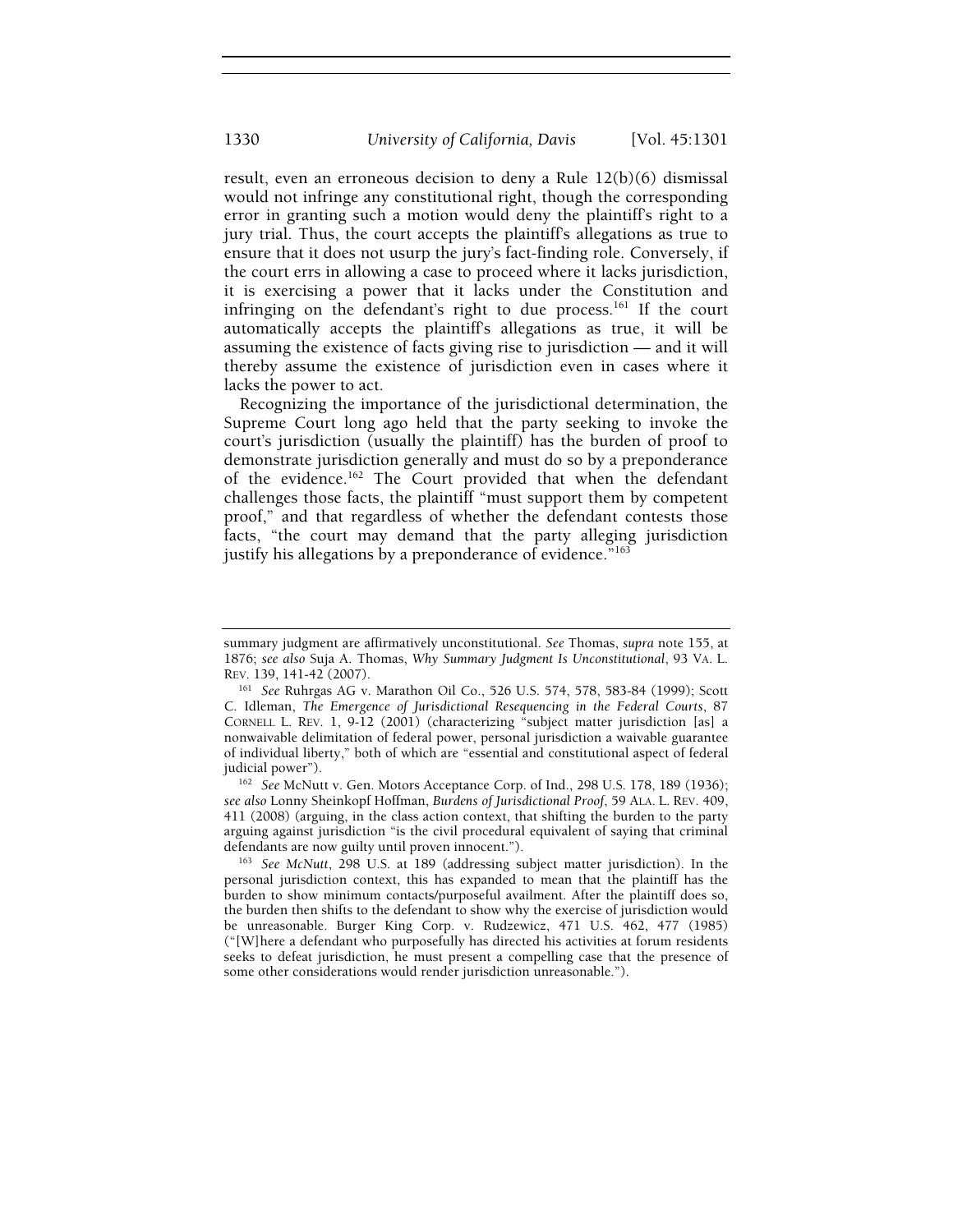Thus, although a number of courts have resolved competing versions of the facts in favor of the plaintiff,<sup>164</sup> such decisions are in error; the Supreme Court has required a higher level of proof for jurisdictional allegations and does not generally allow the plaintiff's allegations to be merely taken as true.<sup>165</sup> Lower standards should be accepted only when the defendant does not contest the jurisdictional allegations<sup>166</sup> or in a preliminary response to the motion to dismiss that will be supplanted after discovery.<sup>167</sup> While some authorities have suggested that the court has flexibility to apply the lower pretrial standard without revisiting it later,<sup>168</sup> the stronger view is that the plaintiff must reach the higher standard at some point before judgment; otherwise, the court may render judgment without ever having established the facts necessary to support jurisdiction.<sup>169</sup>

<sup>165</sup> *See McNutt*, 298 U.S. at 189. 166 *See, e.g.*, Welsh v. Gibbs, 631 F.2d 436, 439 (6th Cir. 1980) (applying a lower standard when "the written materials presented no disputed questions of fact on jurisdiction and no issues of credibility"). 167 *See, e.g.*, Ball v. Metallurgie Hoboken-Overpelt, S.A., 902 F.2d 194, 197 (2d Cir.

1990) ("Prior to discovery, a plaintiff challenged by a jurisdiction testing motion may defeat the motion by pleading in good faith . . . . After discovery, the plaintiff's prima facie showing, necessary to defeat a jurisdiction testing motion, must include an averment of facts that, if credited by the trier, would suffice to establish jurisdiction over the defendant .... If the defendant contests the plaintiff's factual allegations, then a hearing is required, at which the plaintiff must prove the existence of jurisdiction by a preponderance of the evidence."). 168 *See, e.g.*, O'Bryan v. McDonald, 952 P.2d 636, 638 (Wyo. 1998) ("The court

may determine the matter on the basis of pleadings and other materials called to its attention; it may require discovery; or it may conduct an evidentiary hearing . . . . The procedural path the district court chooses to follow determines the plaintiff's burden of proof and the standard to be applied on appeal.").

<sup>169</sup> See, e.g., 4 CHARLES ALAN WRIGHT ET AL., FEDERAL PRACTICE AND PROCEDURE § 1351 (3d ed. 2011) ("Deferring the ruling will enable the parties to employ discovery on the jurisdictional issue and might lead to a more accurate judgment on the subject than one made solely on the basis of affidavits."); *see also* Hyatt Int'l Corp. v. Coco, 302 F.3d 707, 713 (7th Cir. 2002) ("If personal jurisdiction is challenged under Rule  $12(b)(2)$ , the court must decide whether any material facts are in dispute. If so, it must hold an evidentiary hearing to resolve them, at which point the party asserting personal jurisdiction must prove what it alleged."); *see also* Clermont, *supra*  note 14, at 992 n.79 (noting that "lowering the standard for early determinations is

<sup>164</sup> *See, e.g.*, Mercantile Capital, LP v. Fed. Transtel, Inc., 193 F. Supp. 2d 1243, 1247 (N.D. Ala. 2002) ("[I]f the parties present conflicting evidence, all factual disputes are resolved in the plaintiff's favor, and the plaintiff's prima facie showing will be sufficient to survive the motion to dismiss notwithstanding the contrary presentation by the moving party."); *see also* CASAD & RICHMAN, *supra* note 14 ("Most courts refuse to engage in an evidentiary inquiry on the jurisdiction issue, and if the plaintiff has pleaded in good faith a prima facie case of tort, the case will not be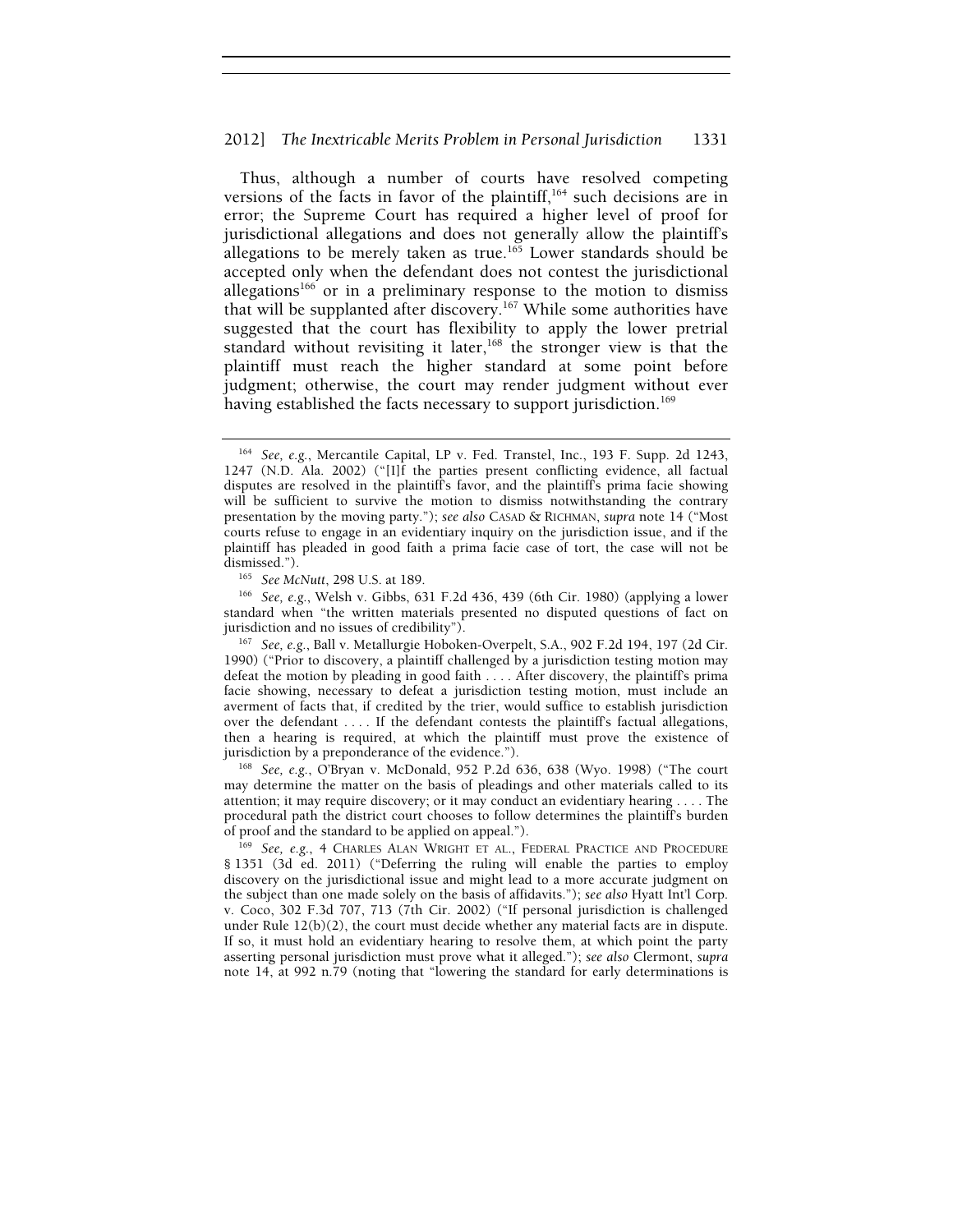## 2. The Prima Facie Standard for Inextricable Merits Cases

As described above, the existence of jurisdictional facts must be established; the court cannot merely assume that the plaintiff's jurisdictional allegations are correct. The question then arises: when, and by what standard, should jurisdiction be proved? Most jurisdictional facts can be established pretrial, either because they are undisputed, or because the court can hold an evidentiary hearing to determine jurisdiction.<sup>170</sup> The standard for jurisdictional proof becomes much more complex when jurisdictional facts are inextricably intertwined with the merits.<sup>171</sup>

The Supreme Court has expressed concern that the trial judge not prematurely evaluate the merits at the jurisdictional stage. In cases where issues of jurisdiction and merits overlap, the Court has therefore allowed the plaintiff to go to trial on a very modest showing of jurisdiction.172 Thus, courts have held that "where the jurisdictional

Of course, even the preponderance standard leaves some room for error. *See*  William P. Marshall, *The "Facts" of Federal Subject Matter Jurisdiction*, 35 DEPAUL L. REV. 23, 50 (1985) ("A margin of error is implicit in fact-finding and cannot be eliminated even when the underlying issue is jurisdiction."). 170 Clermont, *supra* note 14, at 985 ("The judge determines the issue on

documentary proof and affidavits and, if necessary, after an evidentiary hearing."). 171 *Id.* at 976-77 (concluding that the plaintiff "should not have to prove her cause

of action in order to establish jurisdiction," and noting that such a requirement would lead to problematic consequences including costly proceedings, res judicata problems,

<sup>172</sup> Id. at 1008 ("But as usual, the court in deciding jurisdiction must avoid trying the merits. The standard therefore must be lowered to prima facie proof for issues that overlap the merits.") (citing Smithers v. Smith, 204 U.S. 632, 645 (1907) (holding that a judge's discretion to dismiss a case apparently without jurisdiction should be subject to certain limits, "lest, under the guise of determining jurisdiction, the merits of the controversy between the parties be summarily decided without the ordinary incidents of a trial")).

It is possible that the Supreme Court is overly cautious in not allowing pretrial jurisdictional evidence that overlaps with the merits. As Professor Clermont argued in a later article, a judge-made pretrial determination would not bind a subsequent jury and would not have a res judicata effect. Kevin M. Clermont, *Sequencing the Issues for Judicial Decisionmaking: Limitations from Jurisdictional Primacy and Intrasuit Preclusion*, 63 FLA. L. REV. 301, 338 (2011) ("Although there is no constitutional jury right on

nonsensical, because the lowered standard would force defendants who eventually prevail on the merits to defend in a forum where by law they supposedly need not defend," and concluding that "[m]ost likely, such judicial statements in favor of an early lowered standard are merely loose and confused talk to which the court has no intention of giving tangible effect," as "apparently no actual case exists in which the court upheld jurisdiction by a lowered standard on pretrial motion and then properly found no jurisdiction at trial under the higher standard, as opposed to cases that straightforwardly postponed the jurisdictional issue until determination at trial.").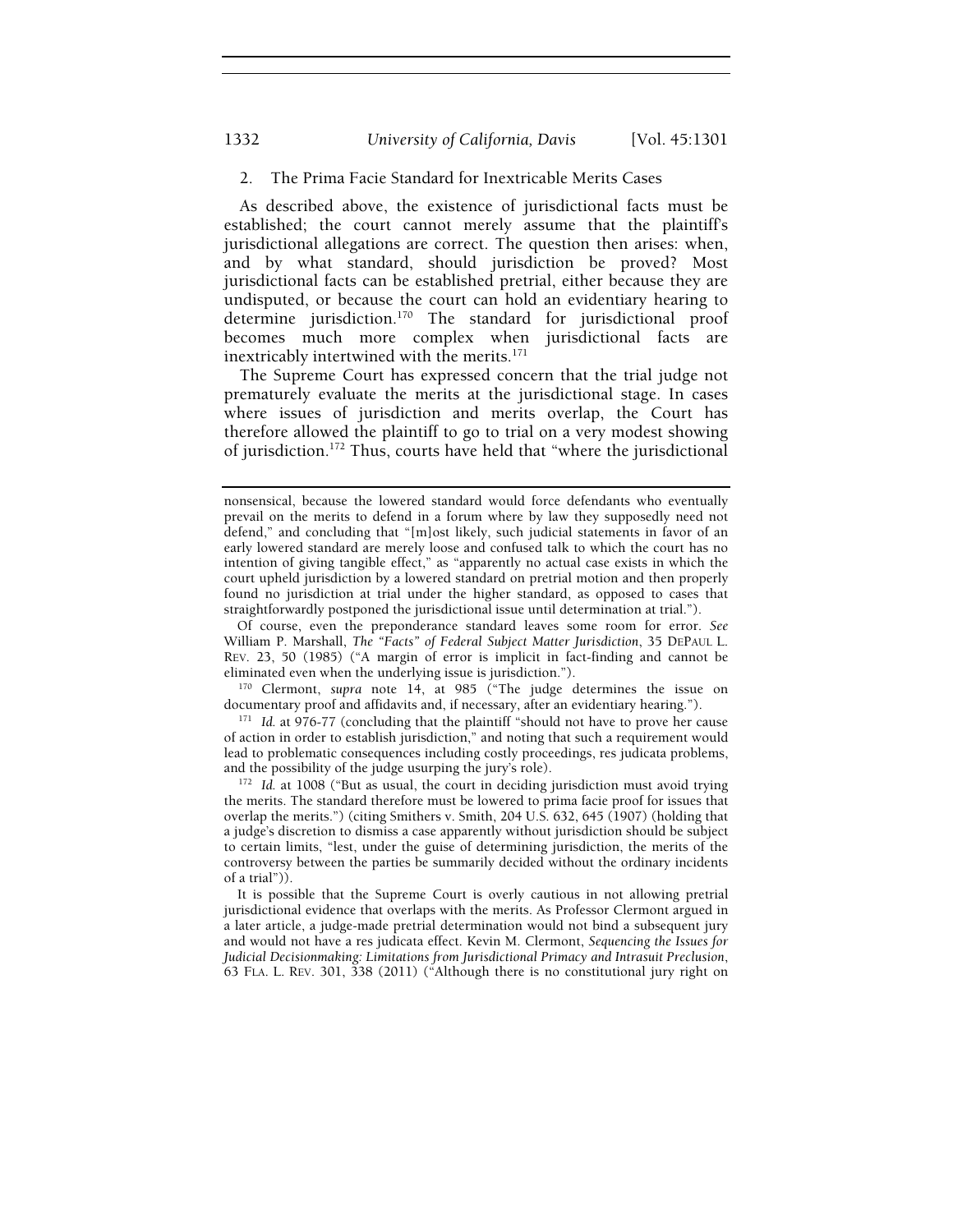issue cannot be decided without the ruling constituting at the same time a ruling on the merits," the "necessary choice . . . is to permit the cause to proceed to trial," as long as the plaintiff can make a prima facie showing of jurisdiction.<sup>173</sup> Many courts will apply the prima facie standard pretrial, to be superseded by proof by a preponderance of the evidence at trial.<sup>174</sup> Of course, the effect of this changed standard allows a court to determine that it lacks jurisdiction even after fully trying the case on the merits. $175$ 

Various alternatives to a post-trial decision on jurisdiction have been offered. One prominent civil procedure scholar has suggested that the reasonableness factors should take on a greater role and that prelitigation contacts with the forum need not be considered at all.<sup>176</sup> Another scholar has suggested that the prima facie standard should apply at all stages of the litigation, not just pretrial.<sup>177</sup> Each of these solutions is problematic in effects-test cases.

First, ignoring prelitigation contact with the forum entirely would not solve the predictability problem. A defendant could be sued in potentially any forum; to resist jurisdiction, the defendant would have to prove why it is an unreasonable choice, developing evidence of cost, inconvenience, and lack of state interest.<sup>178</sup> That proceeding alone

jurisdictional issues, courts and commentators equivocate on whether a jury must first determine any common issue. But they are wrong to equivocate. *Beacon Theatres*– *Dairy Queen* applies only to issues common to joined legal and equitable claims, not to issues common to jurisdiction and the merits."). Thus, it is theoretically possible that a judge could determine jurisdiction by a preponderance of the evidence pretrial and then allow the jury to make a merits determination at trial. *Id.* ("[T]he judge can decide jurisdiction at the outset, and the jury can decide anew the common issue at the regular trial."). However, because such a procedure would essentially require two trials presenting the same evidence, it would be highly inefficient and unlikely to

<sup>&</sup>lt;sup>173</sup> Wade v. Rogala, 270 F.2d 280, 285 (3rd Cir. 1959).<br><sup>174</sup> *See, e.g.*, Forsythe v. Overmyer, 576 F.2d 779, 781 (9th Cir. 1978) ("Whatever degree of proof is required initially, a plaintiff must have proved by the end of trial the jurisdictional facts by a preponderance of the evidence.").

<sup>&</sup>lt;sup>175</sup> *See* Clermont, *supra* note 14, at 993-94.<br><sup>176</sup> *See* Redish, *supra* note 16, at 1115 (proposing a new test that "would eliminate two factors of central importance to the 'minimum contacts' test — concern for prelitigation contacts between the defendant and the forum and for the defendant's awareness of possible suit in that forum — except to the extent such factors relate to

<sup>177</sup> Clermont, *supra* note 14, at 1004-05 (noting that "[a]t each step of the legal analysis on jurisdiction, the plaintiff should be able to survive by making some sort of plausible showing that might not measure up to more-likely-than-not," and summarizing the benefits of such a rule).<br><sup>178</sup> Burger King Corp. v. Rudzewicz, 471 U.S. 462, 472, 476-77 (1985).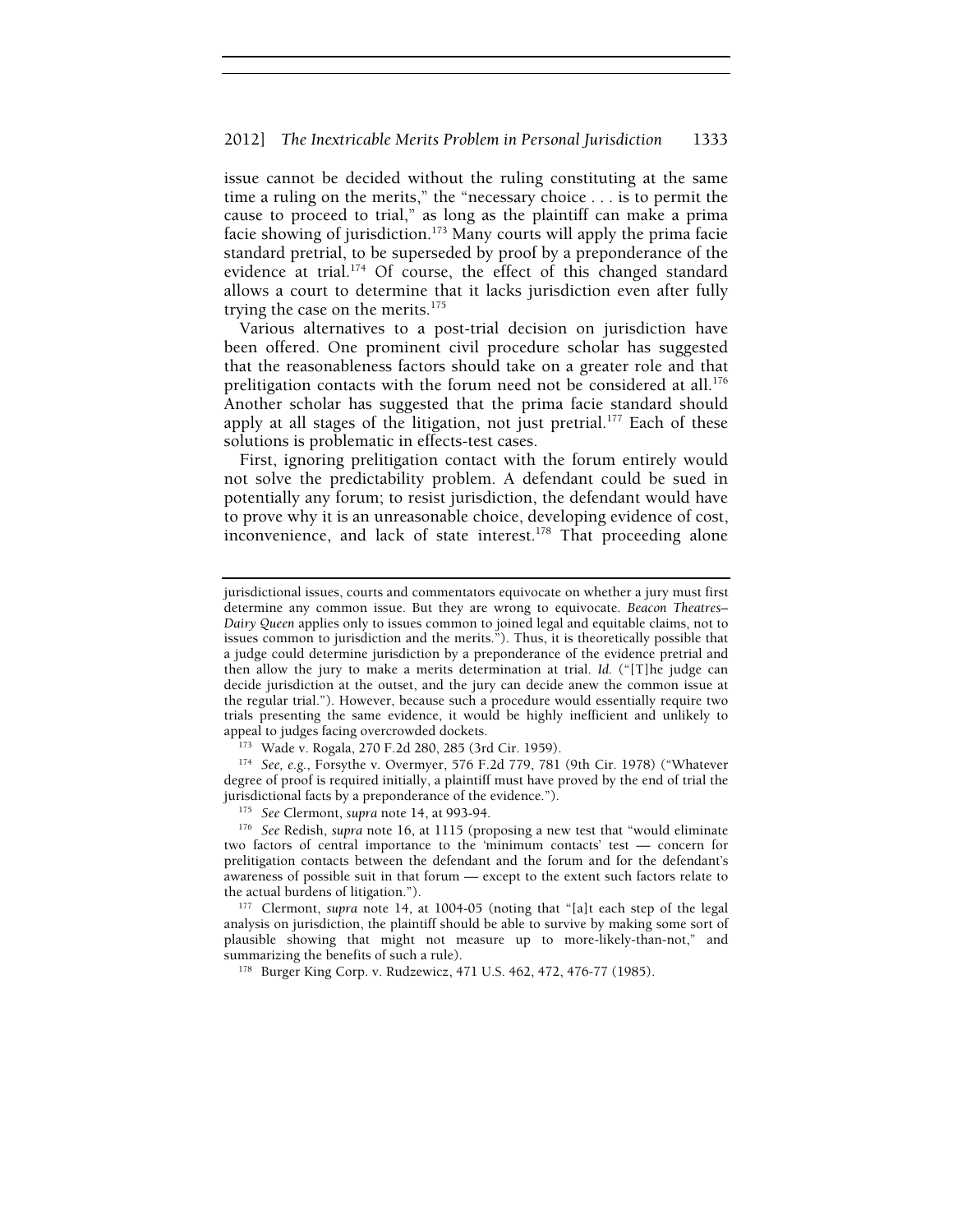would be burdensome and would likely require significant discovery only to reach the jurisdictional decision.<sup>179</sup> Other scholars have noted that the purpose of personal jurisdiction is to protect two different interests: while one is the potential burden on the defendant, another is "a concern for a defendant's liberty through self-regulation of its conduct."180 A policy of ignoring prelitigation contacts would serve at most the burden interest, but could not offer the opportunity for selfregulation.

Second, waiting until trial to resolve the question of personal jurisdiction in cases where the merits of the claim are inextricably intertwined with the jurisdictional question makes the defendant's due process right to challenge jurisdiction largely illusory.<sup>181</sup> This is not problematic if the defendant loses on the merits because such a decision necessarily means that the court possessed personal jurisdiction over the defendant.<sup>182</sup> In contrast, if the defendant wins on the merits, either in the trial court, or through a successful appeal, then the court may be forced to conclude that there was no personal jurisdiction over the defendant.<sup>183</sup> Thus, such a "win" for the defendant is really a loss because the favorable decision would not be binding; the plaintiff would be free to sue again in a location where personal jurisdiction was proper.<sup>184</sup> Presumably, a defendant who wins on the merits could also waive any former jurisdictional objection in order to avoid dismissal of the case and protect the merits ruling from relitigation in another forum.<sup>185</sup> But even a defendant who could

<sup>179</sup> S.I. Strong, *Jurisdictional Discovery in United States Federal Courts*, 67 WASH. & LEE L. REV. 489, 539 (2010) (analyzing the burdens of jurisdictional discovery and noting the higher burden where jurisdiction determination "involves early disclosure

of numerous facts that are intimately associated with liability on the merits"). 180 Michael P. Allen, *In Rem Jurisdiction from Pennoyer to Shaffer to the* 

<sup>&</sup>lt;sup>181</sup> See Althouse, *supra* note 14, at 257 ("Complete merger of the jurisdictional issue with the trial on the merits imposes this burden on the defendant regardless of whether there is jurisdiction, and therefore is unacceptable under a modern

analysis."). 182 *See supra* Part II.B. 183 Clermont, *supra* note 14, at 981; *see also* Nelson v. Miller, 143 N.E.2d 673, 681 (Ill. 1957) ("Thus the defendant who successfully litigated the issue of liability for jurisdictional purposes in our courts might be subjected to a second trial of the issue on the merits in the courts of another State.").

<sup>184</sup> Clermont, *supra* note 14, at 981-82.

<sup>&</sup>lt;sup>185</sup> Id. at 994 (concluding that defendants who win at trial "would risk ... a jurisdictional dismissal after the successful defense on the merits, unless the defendants can then consent to jurisdiction and thereby sidestep the payback for their success").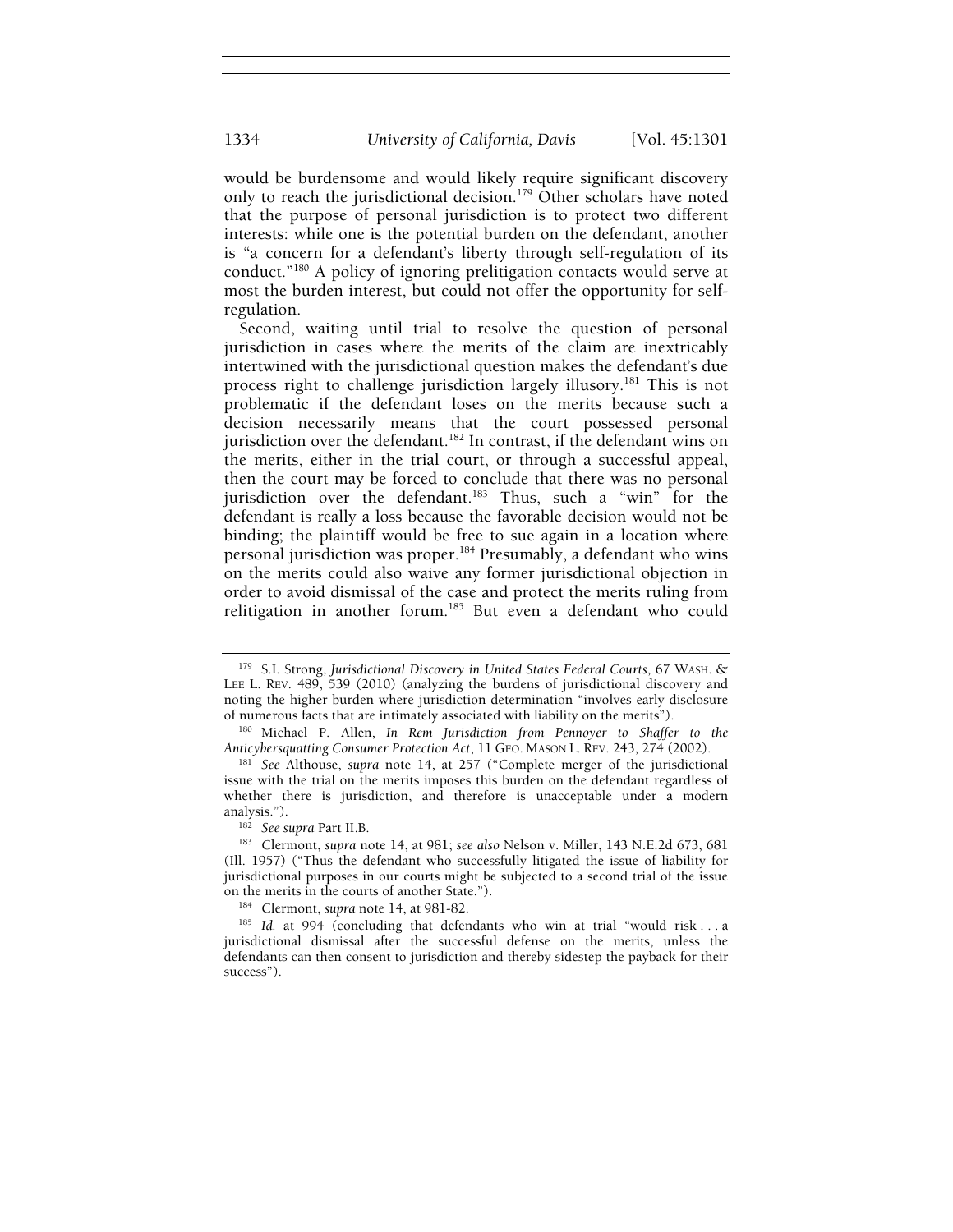secure a favorable judgment would still have forfeited the "liberty interest in not being subject to the binding judgments of a forum with which he has established no meaningful 'contacts, ties, or relations,' " which is the primary constitutional interest that the personal jurisdiction doctrine was developed to protect.<sup>186</sup>

Third, accepting a lower prima facie standard for jurisdiction also infringes on defendants' right not to appear in a forum that lacks personal jurisdiction over them. While the Court has characterized the personal jurisdiction doctrine as the right to be free from a binding judgment rather than the right to be free from prejudgment proceedings,187 it has also provided an opt-out mechanism for the defendant who wishes to avoid all such prejudgment proceedings. The defendant who contests jurisdiction "is always free to ignore the judicial proceedings, risk a default judgment, and then challenge that judgment on jurisdictional grounds in a collateral proceeding."<sup>188</sup> On collateral attack, the reviewing court would engage in a jurisdictional inquiry to determine whether the original forum possessed personal jurisdiction over the defendant. If it did, then the reviewing court would be obligated to give the default judgment full faith and credit.<sup>189</sup> If it did not, then the court would refuse to enforce the judgment against the defendant.<sup>190</sup>

If the jurisdictional standard is lowered, and if this lowered standard also applies to collateral attacks on a default judgment, then the defendant would not dare to default in the first forum in effects-test cases.191 Cases where the merits appear balanced before trial, like

<sup>186</sup> Burger King Corp. v. Rudzewicz, 471 U.S. 462, 471-72 (1985) (quoting Int'l Shoe Co. v. Washington, 326 U.S. 310, 319 (1945)); *see also* Charles W. "Rocky" Rhodes, *Liberty, Substantive Due Process, and Personal Jurisdiction*, 82 TUL. L. REV. 567, 604 (2007) ("[A] fundamental liberty interest is at stake when the state seeks to employ its binding adjudicative power against a person who has not established a purposeful relationship with it.").

<sup>&</sup>lt;sup>187</sup> Van Cauwenberghe v. Biard, 486 U.S. 517, 527 (1988) ("Because the right not to be subject to a binding judgment may be effectively vindicated following final judgment, we have held that the denial of a claim of lack of jurisdiction is not an immediately appealable collateral order.").<br><sup>188</sup> Ins. Co. of Ireland v. Compagnie Des Bauxites, 456 U.S. 694, 706 (1982).<br><sup>189</sup> Pennoyer v. Neff, 95 U.S. 714, 733 (1877) ("Since the adoption of the

Fourteenth Amendment to the Federal Constitution, the validity of such judgments may be directly questioned, and their enforcement in the State resisted, on the ground that proceedings in a court of justice to determine the personal rights and obligations of parties over whom that court has no jurisdiction do not constitute due process of  $\lim_{190}$  *Id.* 

<sup>191</sup> *See* Patrick Woolley, *The Jurisdictional Nature of Adequate Representation in Class*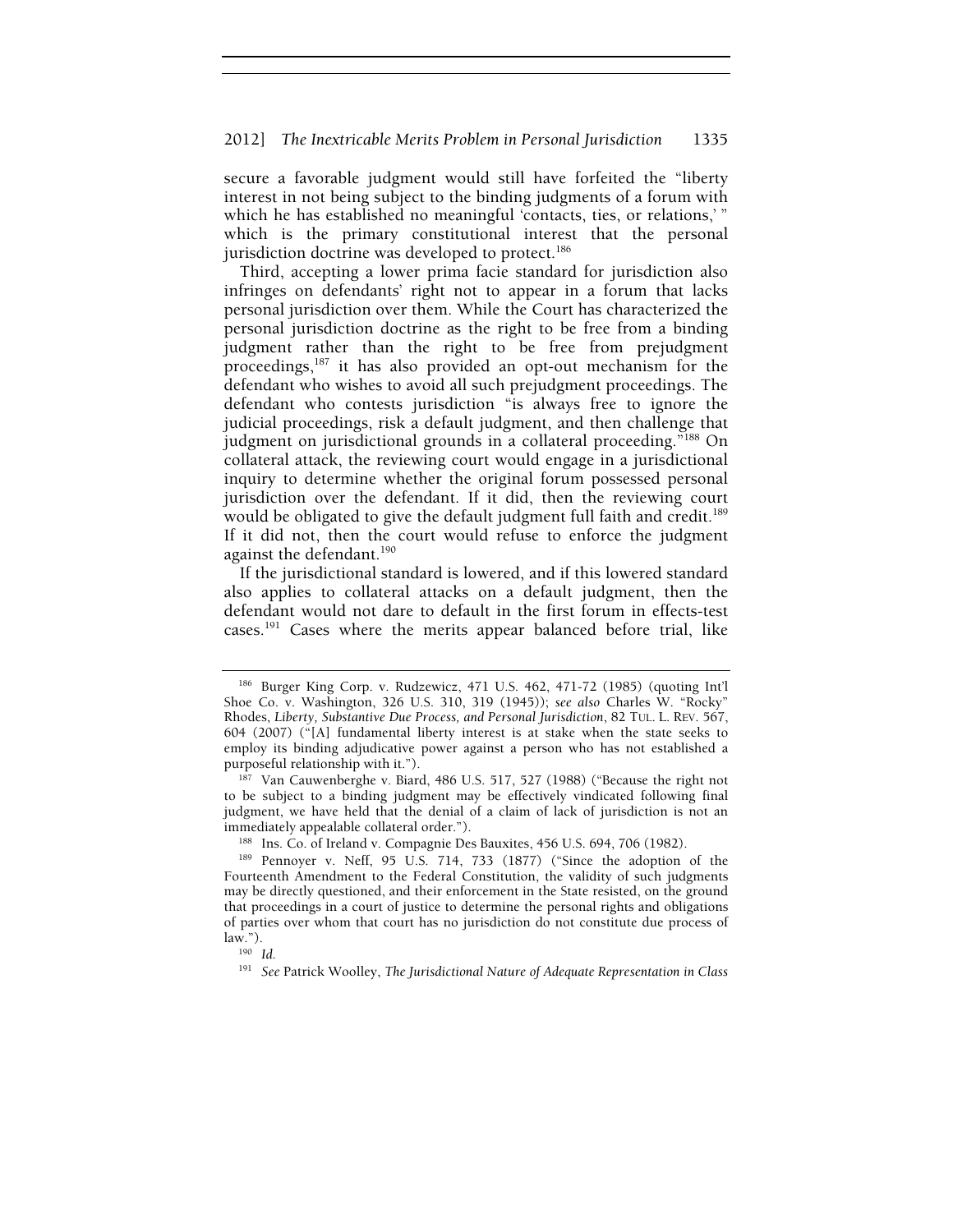*Dudnikov* and *Kauffman Racing*, show that it is often easy for the plaintiff to establish a prima facie case for jurisdiction; only evidentiary development and merits-based adjudication could establish whether Roberts' speech was truthful criticism or wrongful defamation (in *Kauffman Racing*) and whether Chalk & Vermilion's interference in the plaintiffs' online auction was a legitimate protection of their intellectual property or a tortious interference with business relations (in *Dudnikov*).

Professor Clermont, who advocates the prima facie standard for jurisdictional facts that overlap the merits, agrees that the standard is inappropriate for fundamental questions like the identity of the defendant:

[T]hink of mistaken identity for a defendant who defaulted because he had no connection whatsoever with a totally misled plaintiff. Upon enforcement of the default judgment at the defendant's home, the system would intuitively let him maintain that the in-state actor had not been him, even if the plaintiff could make a plausible showing of same name and likeness. Foreclosing collateral attack would be unfair. Indeed, that result would create a worldwide service provision. No defendant could risk defaulting, because too much would be at stake under conditions too uncertain.<sup>192</sup>

In Clermont's scheme, the prima facie standard works because there is a hierarchy of jurisdictional facts; fundamental questions like the defendant's identity may be subject to a higher standard, while other questions with greater overlap with the merits can be demonstrated by a lesser showing.193

The problem with effects-test cases, however, is that they lack the same hierarchy of jurisdictional facts. It is not that the jurisdictional and merits questions share a few common issues; instead, it is that there is nearly a complete identity of issue in the two analyses. The question is whether the defendant committed an intentional act directed at causing harm in the plaintiff's home state.<sup>194</sup> That is the only question supporting jurisdiction, and its affirmative answer will also support liability. As a result, Professor Clermont's sense that it

*Litigation*, 79 GEO. WASH. L. REV. 410, 423 (2011) ("Indeed, a rational litigant will waive the objection if it would be in his or her interest to litigate in the courts of a sovereign lacking an appropriate connection with him or her.").

<sup>192</sup> *See* Clermont, *supra* note 14, at 997. 193 *Id.* 

<sup>194</sup> *See* sources cited *supra* notes 86-87.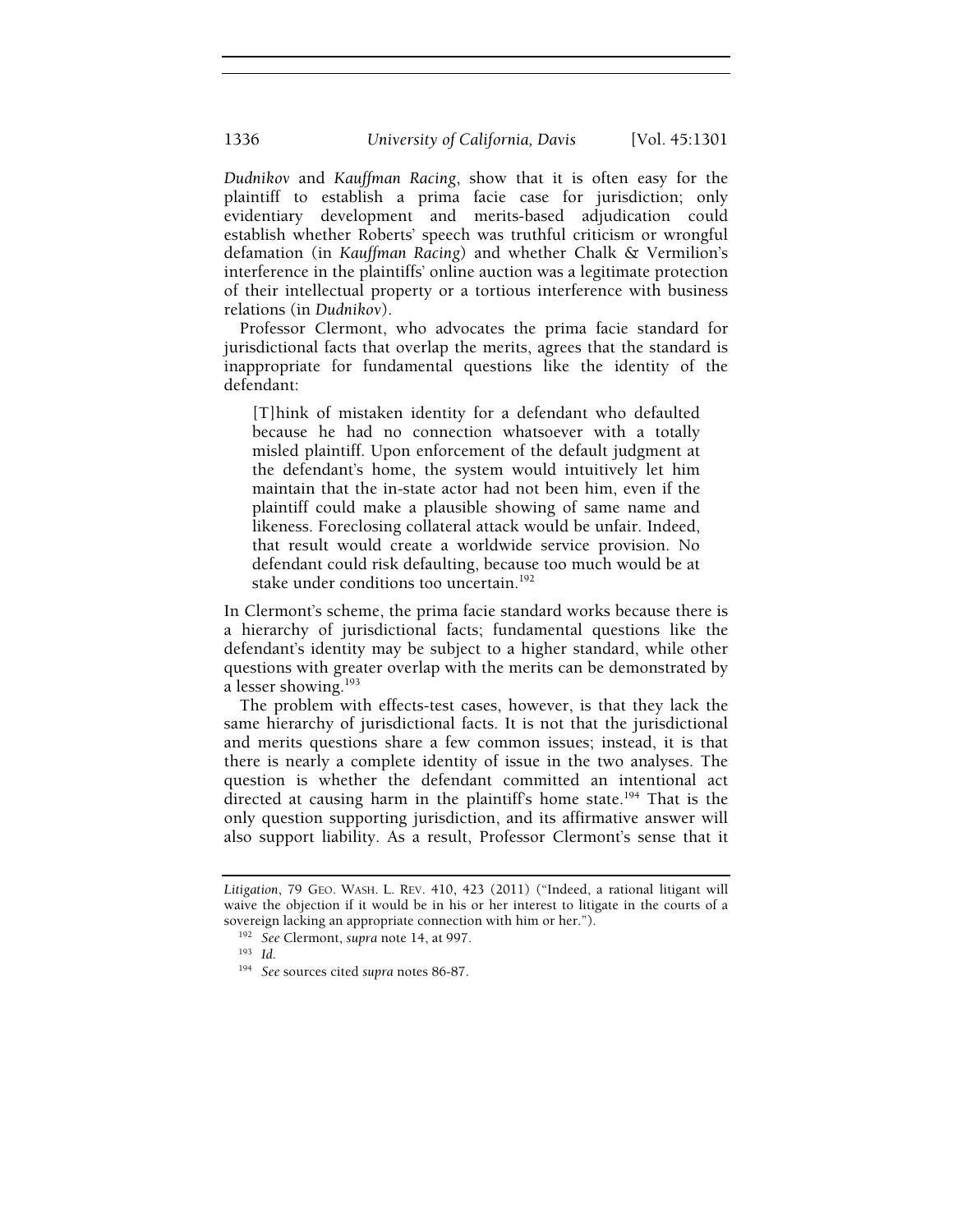## 2012] *The Inextricable Merits Problem in Personal Jurisdiction* 1337

would be unfair to prevent the defendant from contesting a case of mistaken identity should apply equally to allow a defendant to contest the facts underlying the imposition of effects-test jurisdiction.

Strict application of the preponderance-of-the-evidence standard would ensure that defendants retain the right to challenge jurisdiction in a collateral attack.<sup>195</sup> Such an approach may go further, however, and actually encourage defendants to do so, rendering the forum state's long-arm statute ineffective in effects-test cases. Because jurisdiction and merits overlap completely in these cases, any postdefault collateral attack that challenges jurisdiction necessarily also challenges the merits of the claim. And if a defendant can always contest the merits on collateral attack, then there is little incentive to appear for trial in the contested jurisdiction — defendants may well prefer to default and then to contest the merits of the claim in their home jurisdiction. This incentive is unavoidable in effects-test cases.<sup>196</sup> When jurisdiction and merits are so thoroughly intertwined, a lesser standard of jurisdictional proof precludes the defendant from collaterally challenging a default, while a preponderance standard encourages the defendant to default and make a collateral challenge later. However, this all-or-nothing scenario applies only in pure effects-test cases; when there are traditional indicia of purposeful contacts, such as sales, advertising, or contractual relations, then the jurisdictional question can be resolved separately from the merits, and a later collateral attack on jurisdiction would not automatically allow the defendant to litigate the underlying merits.

<sup>195</sup> *See* Suzanna Sherry, *Judicial Federalism in the Trenches: The Rooker-Feldman Doctrine in Action*, 74 NOTRE DAME L. REV. 1085, 1094 n.39 (1999) ("A default judgment attacked for lack of jurisdiction . . . [can be collaterally attacked] because the party did not have a full and fair opportunity to litigate the question without forfeiting the very protection that personal jurisdiction doctrines are designed to afford. To hold otherwise would be to require a defendant to litigate jurisdictional issues in the forum he claims has no jurisdiction over him.").

<sup>&</sup>lt;sup>196</sup> The right to launch a collateral attack is constitutionally protected. *See* Allan Erbsen, *Impersonal Jurisdiction*, 60 EMORY L.J. 1, 76 (2010) ("[S]ometimes external judicial systems must intervene: for example, the federal judiciary when the defendant appeals to the Supreme Court, or other states' judiciaries when the plaintiff seeks to enforce a judgment rendered without personal jurisdiction and the defendant mounts a collateral attack. But no matter which institution reins in the offending state, it does so because of a right that the Constitution empowers the individual defendant to assert."); Sherry, *supra* note 193, at 1094 n.39.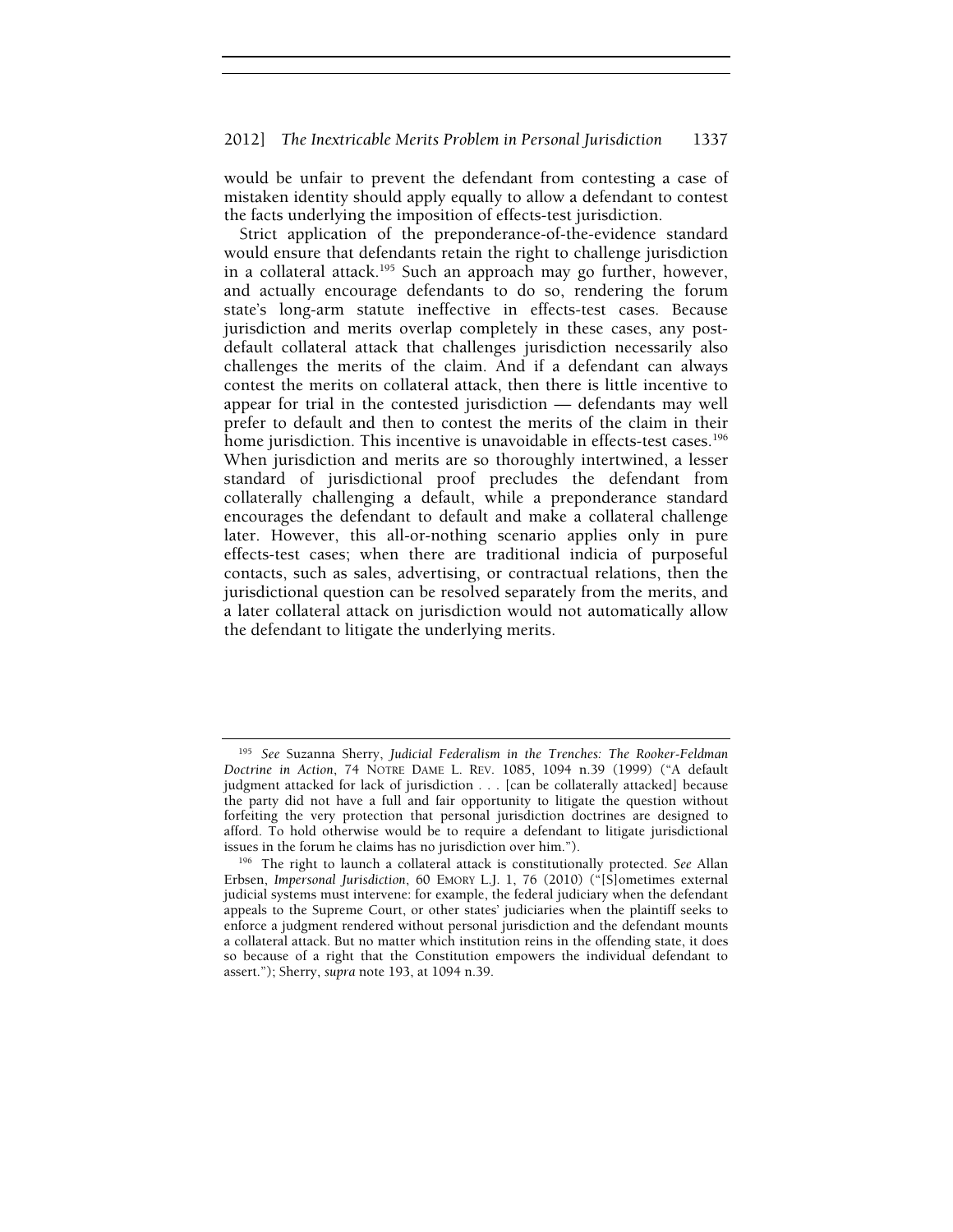## *B. What Contacts Count?*

The prior subpart argued that courts should not automatically accept the plaintiff's jurisdictional allegations as true, but should instead apply the traditional preponderance-of-the-evidence standard to determine whether there is personal jurisdiction. It also argued that, at least in effects-test cases, the court should not accept a lower standard of proof for the issues of wrongfulness and harm — issues that largely determine both the jurisdictional question and the ultimate liability question. The question then becomes how to resolve closely balanced effects-test cases like *Kauffman Racing* or *Dudnikov* without making assumptions as to wrongfulness and harm.

In many of the more difficult cases, the actions giving rise to the suit are not challenged — only the wrongfulness of those actions is disputed. In *Kauffman Racing*, Roberts did not deny criticizing the company online; he denied only that his comments were defamatory.197 Likewise, in *Dudnikov*, Chalk & Vermilion did not deny attempting to stop the eBay merchants from selling their fabric; they denied only that their interference with those sales was tortious.<sup>198</sup>

But can nonwrongful conduct give rise to effects-test jurisdiction? Assuming, for example, that Chalk & Vermilion's action was not wrongful — that it legitimately sought to stop the sale of an infringing product located in Colorado — would its action nevertheless be sufficient to subject it to suit in Colorado? Likewise, if Roberts's comments were nondefamatory attempts to warn customers away from an unscrupulous seller, would he still be subject to jurisdiction in Ohio?

Currently only the Court of Appeals for the Ninth Circuit has answered in the affirmative and allowed effects-test-based personal jurisdiction even in cases where the defendant's conduct — though targeted to have an effect in-state — was not itself wrongful.<sup>199</sup> In *Yahoo!, Inc. v. La Ligue Contre Le Racisme et L'Antisemitisme*, French civil rights groups objected to Nazi artifacts and Holocaust-denial materials being sold on Yahoo!'s online auction site, which could be accessed and viewed in France. The groups sent a cease-and-desist

<sup>197</sup> *See supra* notes 99-114. 198 *See supra* notes 115-26. 199 Yahoo! Inc. v. La Ligue Contre Le Racisme Et L'Antisemitisme, 433 F.3d 1199, 1208 (9th Cir. 2006) ("[W]e do not read *Calder* necessarily to require in purposeful direction cases that all (or even any) jurisdictionally relevant effects have been caused by wrongful acts."); *id.* at 1208 ("We do not see how we could do so, for if an allegedly wrongful act were the basis for jurisdiction, a holding on the merits that the act was not wrongful would deprive the court of jurisdiction.").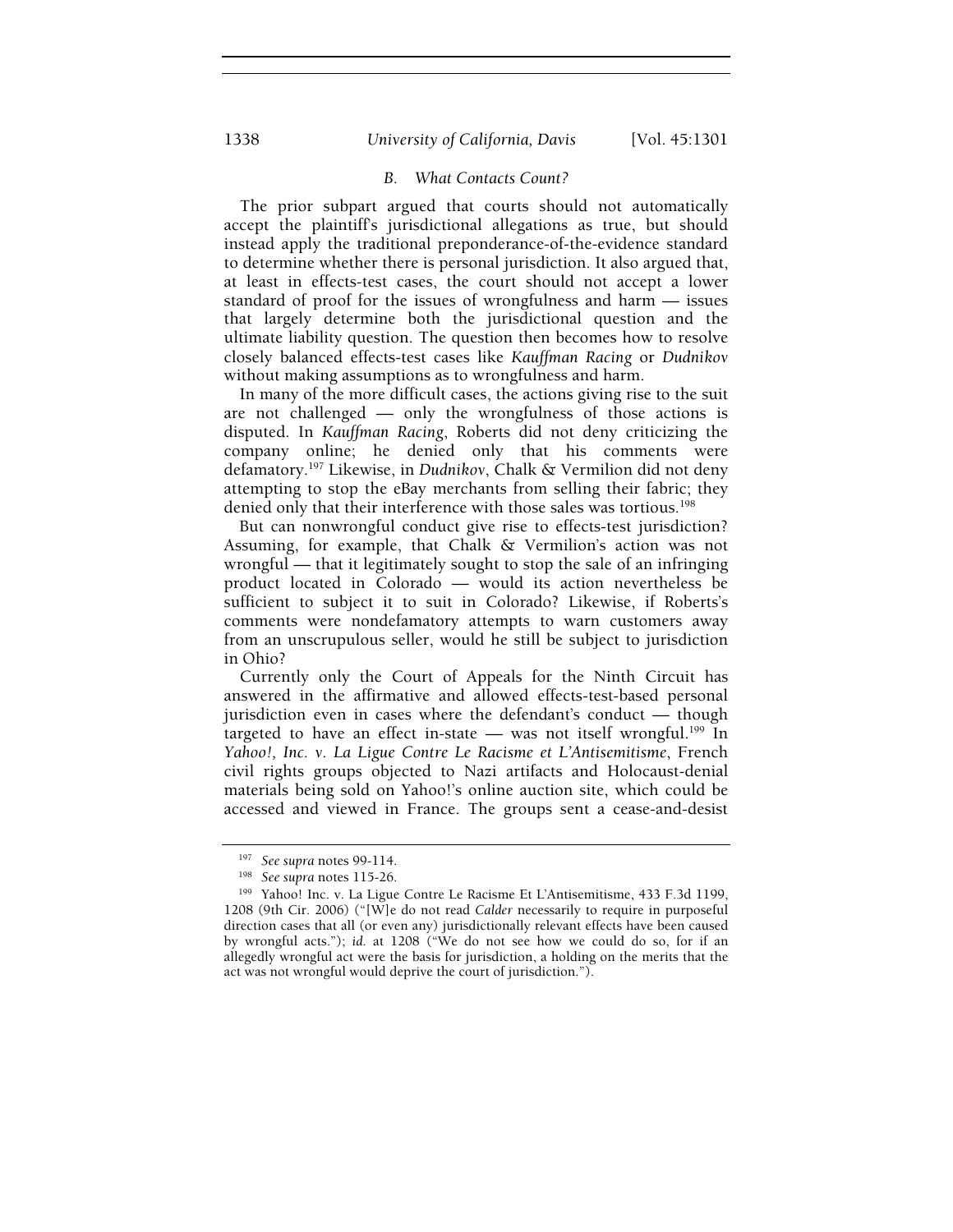letter to Yahoo!'s headquarters in California, asserting that Yahoo!'s conduct violated French law. When they failed to get a satisfactory response, they sued for an injunction in France (and served process on Yahoo! in California). The plaintiffs obtained orders from a French court ordering Yahoo! to "take all necessary measures to . . . render impossible any access [from French territory] via Yahoo.com to the Nazi artifact auction service and to any other site or service that may be construed as constituting an apology for Nazism or a contesting of Nazi crimes."<sup>200</sup> Yahoo! then the sued French groups in California, seeking a declaratory judgment that the French orders were not enforceable in the United States. The French groups objected to personal jurisdiction in California.

In an en banc opinion, the Ninth Circuit held that California could properly exercise personal jurisdiction over the French groups.<sup>201</sup> Of the three potential contacts it identified — sending the cease-anddesist letter, serving process in California, and securing the orders from a French court — it held that the first two actions could not give rise to jurisdiction for reasons of public policy.<sup>202</sup> With regard to the letter, the court reasoned that:

If the price of sending a cease and desist letter is that the sender thereby subjects itself to jurisdiction in the forum of the alleged rights infringer, the rights holder will be strongly encouraged to file suit in its home forum without attempting first to resolve the dispute informally by means of a letter. $203$ 

Likewise, the court worried that holding service of process sufficient to create jurisdiction "would be providing a forum-choice tool by which any United States resident sued in a foreign country and served in the United States could bring suit in the United States, regardless of any other basis for jurisdiction."204

However, the Ninth Circuit was willing to base jurisdiction on the third contact — the plaintiffs' action in securing the French court orders — because the orders required Yahoo! to take action in California. The court conceded that "[i]t is of course true that the effect desired by the French court would be felt in France," but

<sup>&</sup>lt;sup>200</sup> *Id.* at 1202.<br><sup>201</sup> In spite of the majority support for the personal jurisdiction holding, the court dismissed Yahoo!'s action; while the court was fractured, a majority of the judges all supported dismissal, though on various grounds. *Id.* at 1201.<br><sup>202</sup> *Id.* at 1208-09.<br><sup>203</sup> *Id.* at 1208.<br><sup>204</sup> *Id.* at 1209.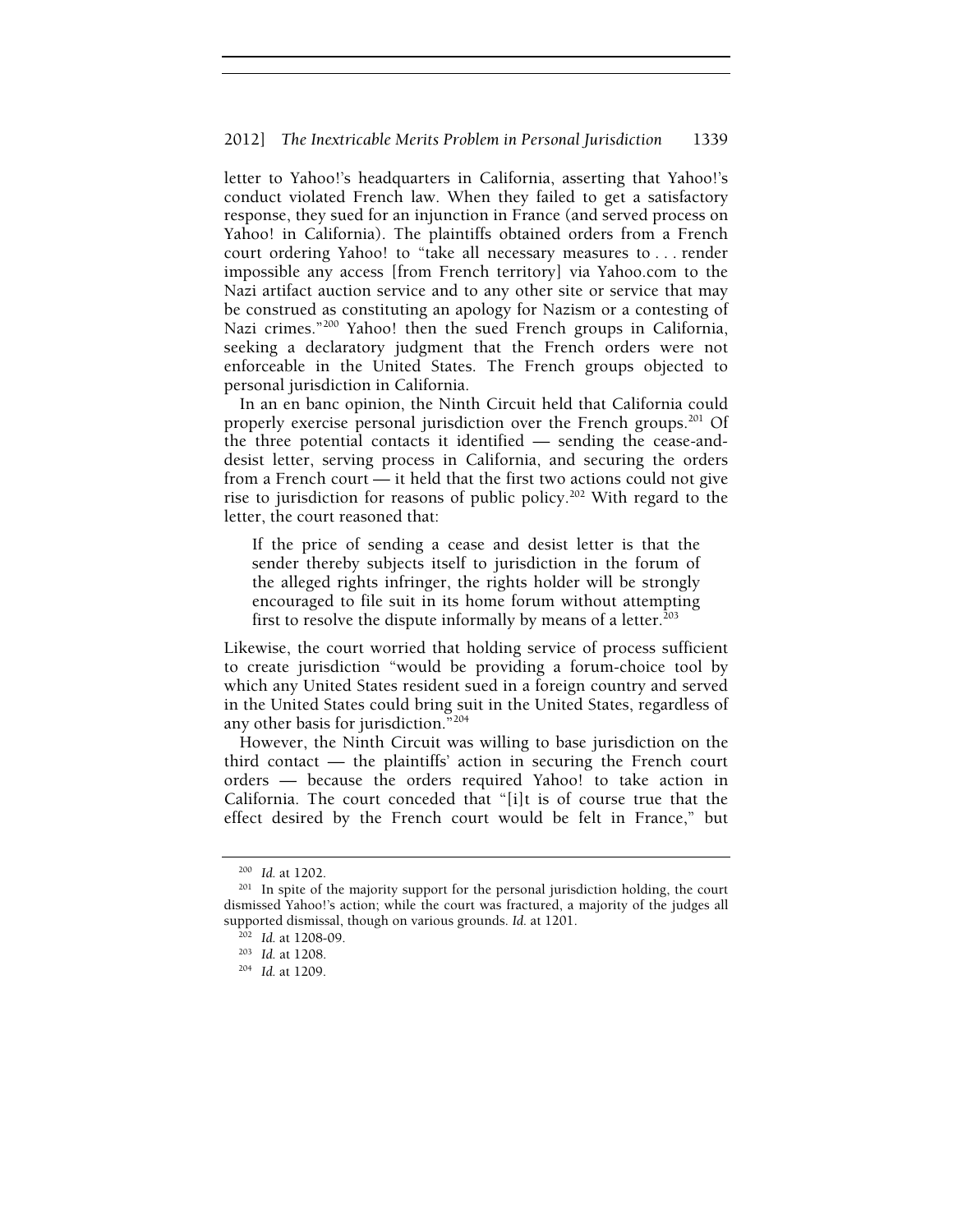concluded that "the fact that significant acts were to be performed in California" provided a sufficient basis for effects-test jurisdiction.205 Thus, even though the groups' actions in France were neither wrongful nor tortious (French law supported their claims), those actions were designed to have an effect in California by requiring Yahoo to make changes to its computer servers in California.<sup>206</sup> The Ninth Circuit found the issue of personal jurisdiction to be "a close question," but concluded that California could legitimately exercise personal jurisdiction.207

To date no court has followed the Ninth Circuit by allowing nonwrongful actions to support effects-test jurisdiction. At least two other circuits, however, have explicitly avoided deciding that question by taking the plaintiff's allegations of wrongfulness as true for purposes of jurisdiction.<sup>208</sup>

Under current Supreme Court doctrine, the Ninth Circuit probably erred in several ways by extending the effects test to nonwrongful conduct. First, recent dicta implies that only cases involving intentional torts may be exempt from the need to prove purposeful availment "of the privilege of conducting activities within the forum State."209 Second, in a case predating the acceptance of the effects test in *Calder*, the Supreme Court stated that the effects test is meant to reach wrongful or tortious conduct; it is not intended to apply to every case in which the defendant "caused an 'effect' in" the forum state.<sup>210</sup>

complaint complies."). 209 J. McIntyre Mach., Ltd. v. Nicastro, 131 S. Ct. 2780, 2785 (2011) (plurality opinion) ("There may be exceptions [to purposeful availment], say, for instance, in

<sup>210</sup> Kulko v. Superior Court of Cal., 436 U.S. 84, 96 (1978); see also Michelle Feldman, *Putting the Brakes on Libel Tourism: Examining the Effects Test as a Basis for Personal Jurisdiction Under New York's Libel Terrorism Protection Act*, 31 CARDOZO L. REV. 2457, 2482 (2010) (referencing *Kulko* and concluding that "if the purpose of the

<sup>205</sup> *Id.* 

<sup>&</sup>lt;sup>206</sup> Id. ("The servers that support yahoo.com are located in California, and compliance with the French court's orders necessarily would require Yahoo! to make

some changes to those servers.").<br><sup>207</sup> *Id.* at 1211.<br><sup>208</sup> *See, e.g.*, Tamburo v. Dworkin, 601 F.3d 693, 704 (7th Cir. 2010) ("The circuits are divided over whether *Calder*'s 'express aiming' inquiry includes all jurisdictionally relevant intentional acts of the defendant or only those acts that are intentional and alleged to be tortious or otherwise wrongful .... We need not take sides in this debate. Tamburo alleges that the individual defendants intentionally published defamatory statements on their websites or in blast emails."); Dudnikov v. Chalk & Vermilion Fine Arts, Inc., 514 F.3d 1063, 1073 (10th Cir. 2008) ("As it happens, we are able to avoid entering this thicket. Even if Calder can be properly read as requiring some form of 'wrongful' intentional conduct, we agree with plaintiffs that their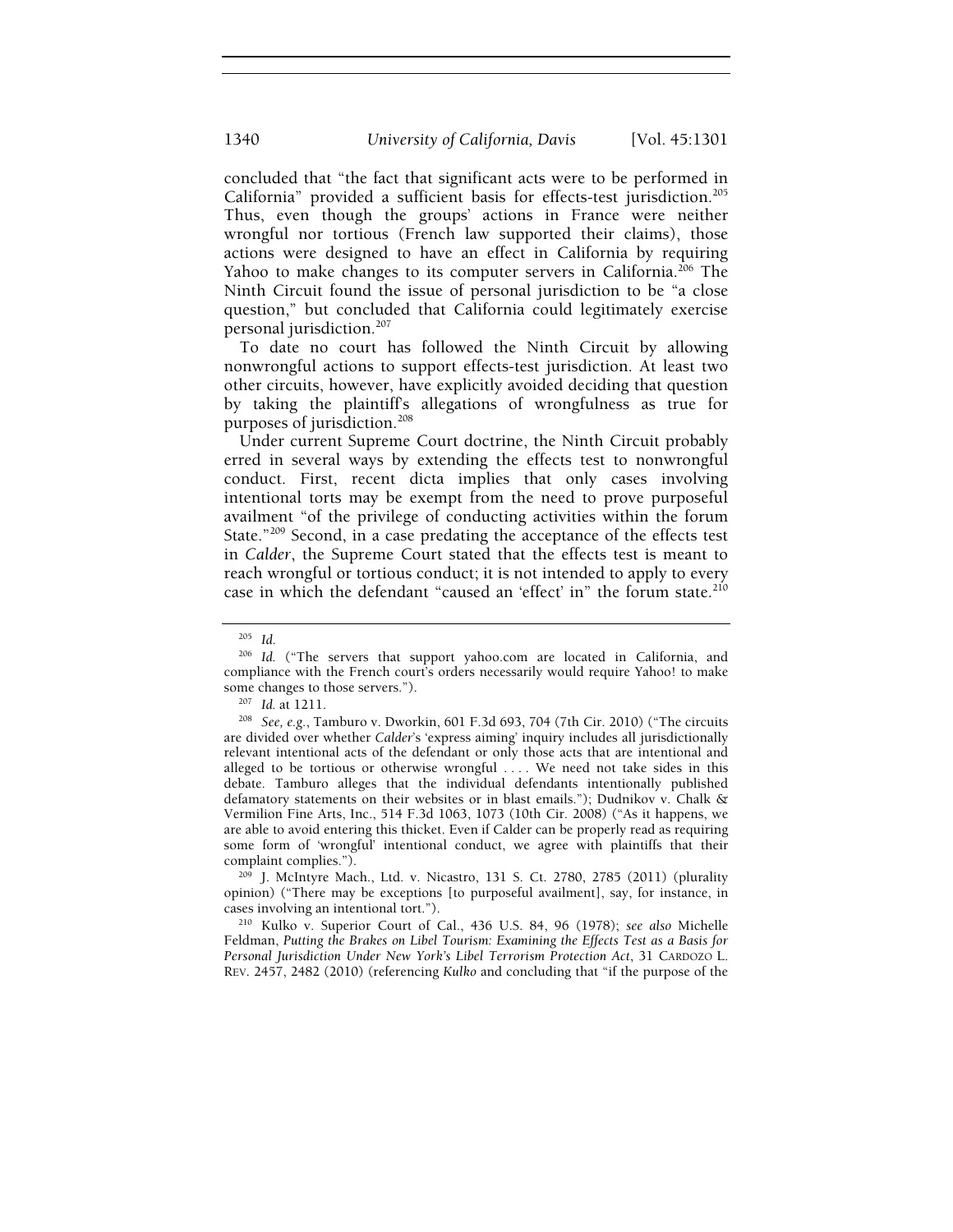#### 2012] *The Inextricable Merits Problem in Personal Jurisdiction* 1341

Although the Supreme Court itself has never revisited the effects test, most subsequent lower-court cases have assumed the test applied only to wrongful conduct. $211$ 

Furthermore, it is not clear that courts have the power to exert personal jurisdiction based on extraterritorial conduct that was not even allegedly tortious. As Professor Spencer has noted, "The basis for a state's authority to adjudicate is derivative of the police power that it enjoys domestically."<sup>212</sup> While the state's police power is very broad, it is not unlimited.<sup>213</sup> The state's interest in adjudicating a dispute is weaker than its interest in having its own law apply to the case.<sup>214</sup> These principles cut against the idea that extraterritorial conduct with nonwrongful effects in the forum should give rise to personal jurisdiction.<sup>215</sup>

The case against personal jurisdiction based on extraterritorial regulation is especially strong when the conduct at issue may be constitutionally protected. As Professor Allan Erbsen has noted, "[A]ny assertion in the form 'State X lacks power to regulate activity  $Y$ can be restated as 'actors engaging in activity Y have a right not be regulated by state X.'  $^{216}$  State X may have the power to regulate out-

<sup>212</sup> A. Benjamin Spencer, Jurisdiction to Adjudicate: A Revised Analysis, 73 U. CHI. L. REV. 617, 650 (2006); *see also* Edgar v. MITE Corp., 457 U.S. 624, 643 (1982) (plurality opinion) ("The limits on a State's power to enact substantive legislation are similar to the limits on the jurisdiction of state courts.").

<sup>213</sup> Spencer, supra note 14, at 651 n.158 (citing Bigelow v. Virginia, 421 U.S. 809, 824 (1975) ("A State does not acquire power or supervision over the internal affairs of another State merely because the welfare and health of its own citizens may be affected when they travel to that State.")). 214 *Id.*; *see also* Lea Brilmayer & Kathleen Paisley, *Personal Jurisdiction and* 

personal jurisdiction analysis is to determine whether the exercise of such jurisdiction would violate the defendant's due process rights, then there is good reason to require wrongfulness"). 211 *See, e.g.*, *Yahoo!*, 433 F.3d at 1231 (Ferguson, J., concurring) (objecting to the

Yahoo majority's decision to include nonwrongful conduct in the jurisdiction calculus of an effects-test case, and noting that "every 'purposeful direction' case that the majority cites in its opinion involved tortious or otherwise wrongful acts by the defendants"); IMO Indus. v. Kiekert AG, 155 F.3d 254, 265-66 (3d Cir.1998) (requiring commission of an intentional tort).

*Substantive Legal Relations: Corporations, Conspiracies, and Agency*, 74 CALIF. L. REV. 1, 40 (1986) ("[T]o the extent that different standards should be used for jurisdictional than for substantive purposes, these standards should be more restrictive, not more lenient."). 215 Spencer*, supra* note 14, at 650 (concluding that "those not alleged to have

acted, in some way, to violate the tranquility and order provided by a state domestically cannot be said to fall within that state's sphere of authority"). 216 Allan Erbsen, *Horizontal Federalism*, 93 MINN. L. REV. 493, 564 (2008).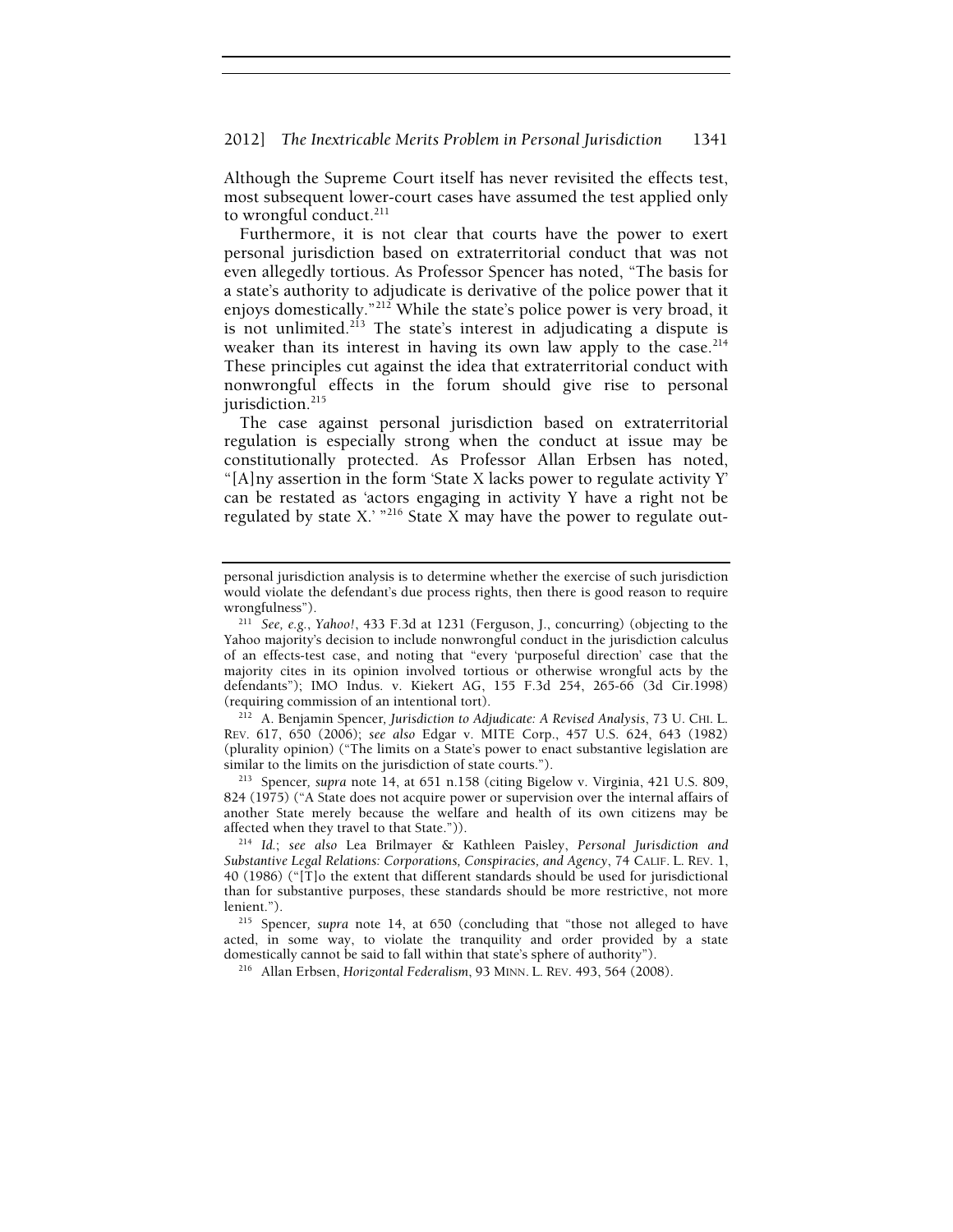of-state speech that defames a state resident. If, however, the speech is not defamatory, then residents speaking in State Y may have a right not to be regulated by State X.

Thus, the stronger view is that the effects test, as currently formulated, requires wrongful or tortious conduct. It should be noted, however, that the wrongfulness requirement applies only to effectsbased jurisdiction; it does not apply to conduct in which the defendant "purposefully avails" itself of forum-state benefits and laws.<sup>217</sup> The Supreme Court distinguished between the two types of jurisdiction in *Burger King,* contrasting the two different state interests that give rise to jurisdiction: the first interest is "redressing injuries" to in-state residents; the second is an "account[ing] . . . for the consequences" in the forum state that arise from parties' attempts to " 'purposefully derive benefit' from their interstate activities."<sup>218</sup> Thus, cases demonstrating purposeful availment through in-state presence, commerce, or contracts rarely require analysis of effects and do not require wrongful conduct.<sup>219</sup> Cases that lack such purposeful availment and rely only on in-state harm, however, should be limited to cases of wrongful or tortious conduct.

## *C. The Reframed Standard*

When the standard of proof for personal jurisdiction is reframed as explained above, it becomes much more difficult for a court to make a finding of effects-test personal jurisdiction. A court can no longer assume for jurisdictional purposes that the plaintiff's allegations of wrongfulness and harm are true; instead, those allegations must be proven by a preponderance of the evidence.<sup>220</sup> Nor can a court base jurisdiction on the uncontested, but nonwrongful, actions that have an effect in the target forum.<sup>221</sup> As a result, courts cannot find effects-test jurisdiction without engaging in a rigorous evidence-based analysis;

<sup>217</sup> *See, e.g.*, Keeton v. Hustler Magazine, Inc., 465 U.S. 770, 774 (1984) (basing jurisdiction on in-state magazine sales); McGee v. Int'l Life Ins. Co., 355 U.S. 220, 222-23 (1957) (basing jurisdiction on solicitation of a life insurance policy); Yahoo! Inc. v. La Ligue Contre Le Racisme Et L'Antisemitisme, 433 F.3d 1199, 1231 (9th Cir. 2006) (Ferguson, J., concurring). 218 Burger King Corp. v. Rudzewicz, 471 U.S. 462, 473-74 (1985). 219 *See* Katherine Florey, *State Courts, State Territory, State Power: Reflections on the* 

*Extraterritoriality Principle in Choice of Law and Legislation*, 84 NOTRE DAME L. REV. 1057, 1133 (2009) ("Even in the minimum contacts realm, effects-based analysis is sometimes limited to suits based on tortious conduct, and is not the framework that applies to suits in contract."). 220 *See supra* Part III.A. 221 *See supra* Part III.B.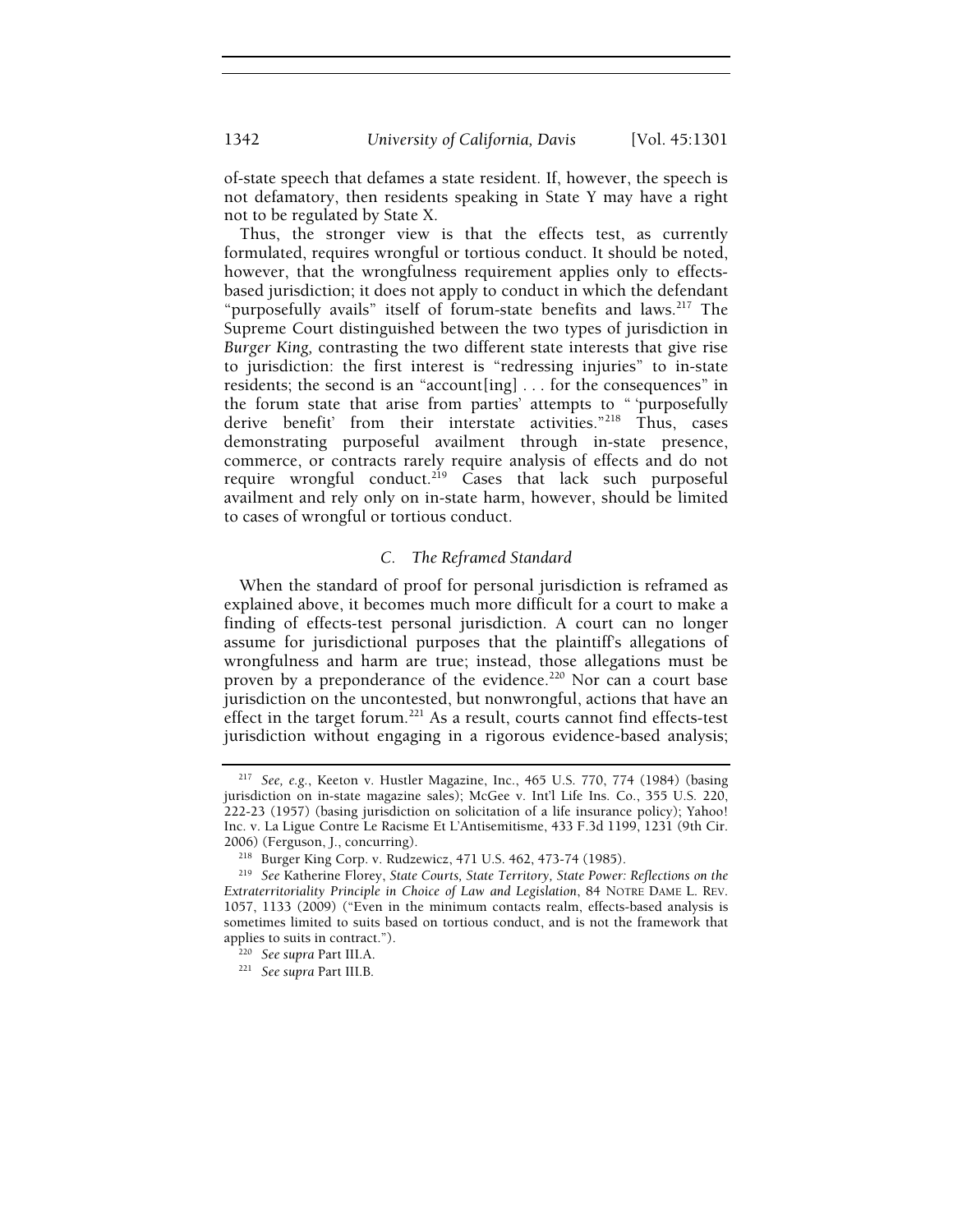because that same analysis would be the focus of liability as well, a court would have to delay the jurisdictional determination until trial. $222$ 

In a few cases, it may be possible to resolve the jurisdictional question early without usurping the jury's role. Such cases may present undisputed or conclusively proven factual allegations, such that summary judgment would be appropriate.<sup>223</sup> In these cases, the judge could make a pretrial determination of wrongfulness and harm without infringing on the right to a jury trial.<sup>224</sup> These cases are likely to be few and far between, however, as cases that are strongly onesided usually settle rather than proceed to adjudication.<sup>225</sup>

In the more common case where wrongfulness is hotly disputed, the revised standard offers two difficult options: delay the personal jurisdiction determination until trial, thus denying the defendant the protection that the doctrine was meant to protect,<sup>226</sup> or close the forum to the plaintiff and require that suit be filed elsewhere. The next Part considers these options more fully.

<sup>223</sup> See FED. R. CIV. P. 56(a) ("The court shall grant summary judgment if the movant shows that there is no genuine dispute as to any material fact and the movant is entitled to judgment as a matter of law.").

<sup>224</sup> Id. One example where wrongfulness cannot reasonably be contested is solicitation of violent criminal conduct — in a number of recent cases, for example, vengeful individuals have posted Craigslist ads posing as women who seek sexual contact. *See* Stephanie Reitz, *Police Say Feud Led to Fake Sex Ad*, CHARLESTON DAILY MAIL, Apr. 23, 2010, at 6A. If the victim filed a civil lawsuit in her home state, the issue of wrongfulness and harm could presumably be determined as a matter of law.

 $222$  As noted above, the court may theoretically have the option of trying the case twice: once to the judge at the jurisdictional stage, and another time to the jury on the merits. However, the Supreme Court has never suggested such a procedure in cases where the merits are intertwined with jurisdiction and the practical inefficiencies of trying a case twice make it unlikely that such a procedure would gain judicial support. *See supra* note 172; *see also* Stefania A. Di Trolio, *Undermining and Unintwining: The Right to a Jury Trial and Rule 12(b)(1)*, 33 SETON HALL L. REV. 1247, 1276 n.212, 1282 (2003) ("[T]he function of the "intertwined with the merits" exception is to ensure that issues of fact normally decided by the jury are not summarily decided by the court. Thus, the purpose of the exception is to make certain that the plaintiff's right to a jury trial is not infringed upon. In order for the exception to serve its purpose, it

<sup>&</sup>lt;sup>225</sup> George L. Priest & Benjamin Klein, *The Selection of Disputes for Litigation*, 13 J. LEGAL STUD. 1, 4-5 (1984) (studying the selection effect of cases settled versus litigated); Michael E. Solimine, *The Quiet Revolution in Personal Jurisdiction*, 73 TUL. L. REV. 1, 12 (1998) ("Rational litigants will settle the strongest and weakest cases, leaving only the difficult and uncertain cases to go to trial."). 226 *See supra* Part III.A.2 (explaining that if the defendant must wait until after trial

for a jurisdictional determination, the protections of the personal jurisdiction doctrine will be largely illusory).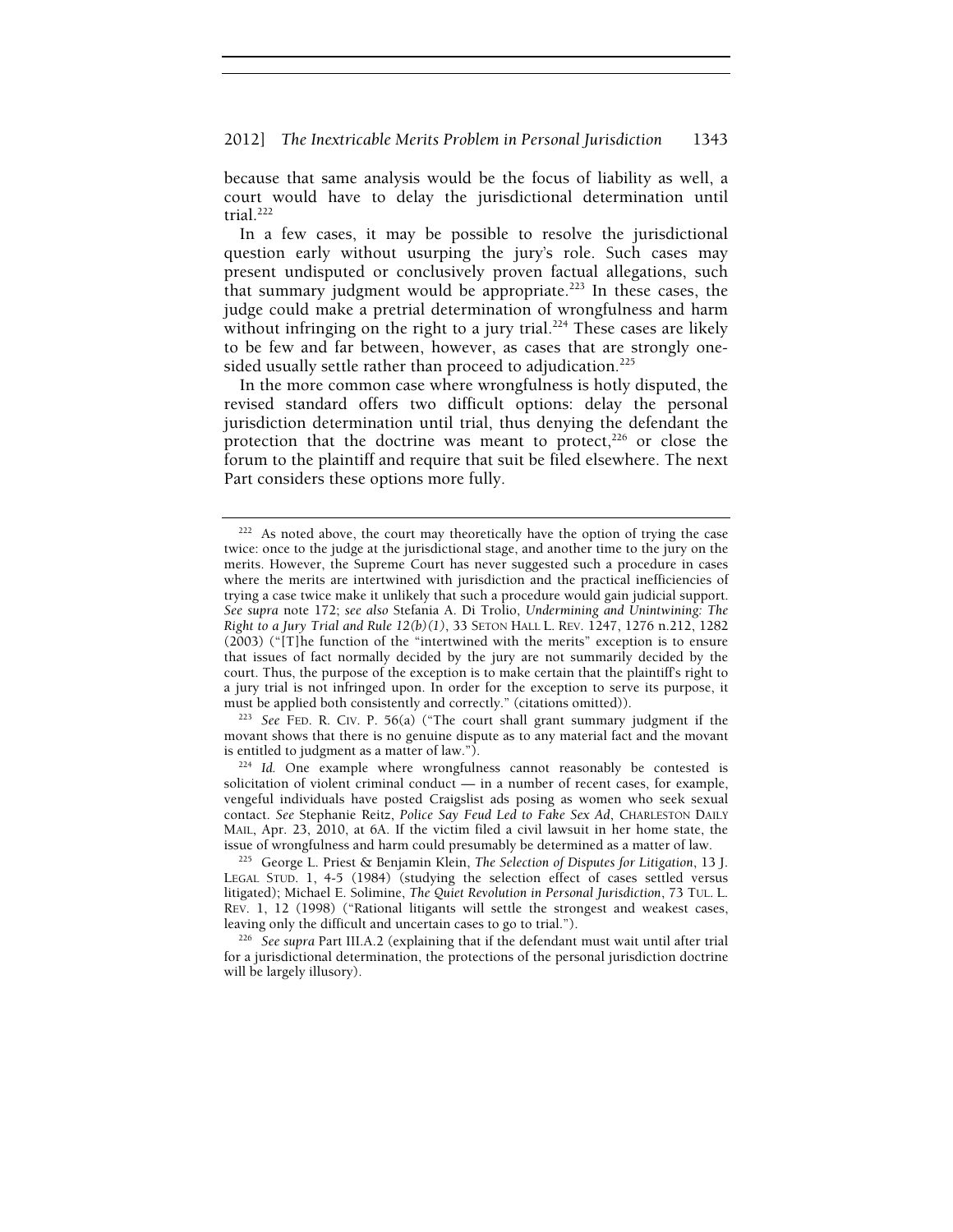## 1344 *University of California, Davis* [Vol. 45:1301

## IV. CONSEQUENCES OF THE REFRAMED STANDARD

As described above, the effects test has been plagued by doctrinal inconsistency and confusion, resulting in conflicting opinions and unpredictable outcomes. When these doctrinal inconsistencies are reconciled, a troubling paradox emerges: defendants should be subject to trial in the target forum only when they have intentionally engaged in wrongful conduct that targets the plaintiff's chosen forum, but the determination of whether the defendants' conduct was wrongful cannot generally occur prior to trial.

There is no easy or perfect resolution to this paradox. Professor Clermont has characterized the competing errors as "Type  $I$ " — an error that contravenes the "policy against failing to limit the burden on the defendant" — and "Type II" — an error that fails "to provide a forum to the plaintiff."227 Although no personal jurisdiction doctrine can eliminate both types of errors, the goal is to limit the sum of both types.228 The *Calder* effects test leans heavily toward avoiding Type II errors — it provides a forum for plaintiffs at the expense of burdening defendants.

This Part examines the impact of a weakened effects test. Under the reframed standard, if jurisdiction depends on the in-state effects of out-of-forum conduct and the court cannot determine whether that conduct was wrongful without sending the case to trial, then the court would have to dismiss the case for lack of jurisdiction and require that suit be filed elsewhere. This more limited version of the effects test would tilt the balance of errors away from providing a forum for plaintiffs and toward a greater protection of defendants' due process interests.

## *A. Closing the Courthouse Door to Plaintiffs*

The strongest criticism of a more limited effects test is that it closes the courthouse door to plaintiffs, denying them a convenient forum in which to vindicate their rights.<sup>229</sup> Our legal system has a strong tradition of protecting the individual's ability to seek redress for harm. This principle is founded on the equitable notion of *ubi jus, ibi* 

<sup>&</sup>lt;sup>227</sup> Clermont, *supra* note 14, at 1000.<br><sup>228</sup> *Id.* ("The aim is to minimize the sum of the costs, but the trick is to specify properly the sources and magnitudes of all the various costs.").

<sup>&</sup>lt;sup>229</sup> See Spencer, *supra* note 36, at 222 (noting that a stronger effects test aids the "protection of unwitting victims from the burden of having to travel to the wrongdoers' home states to vindicate harms committed against them, an interest the *Calder* Court explicitly intended to promote").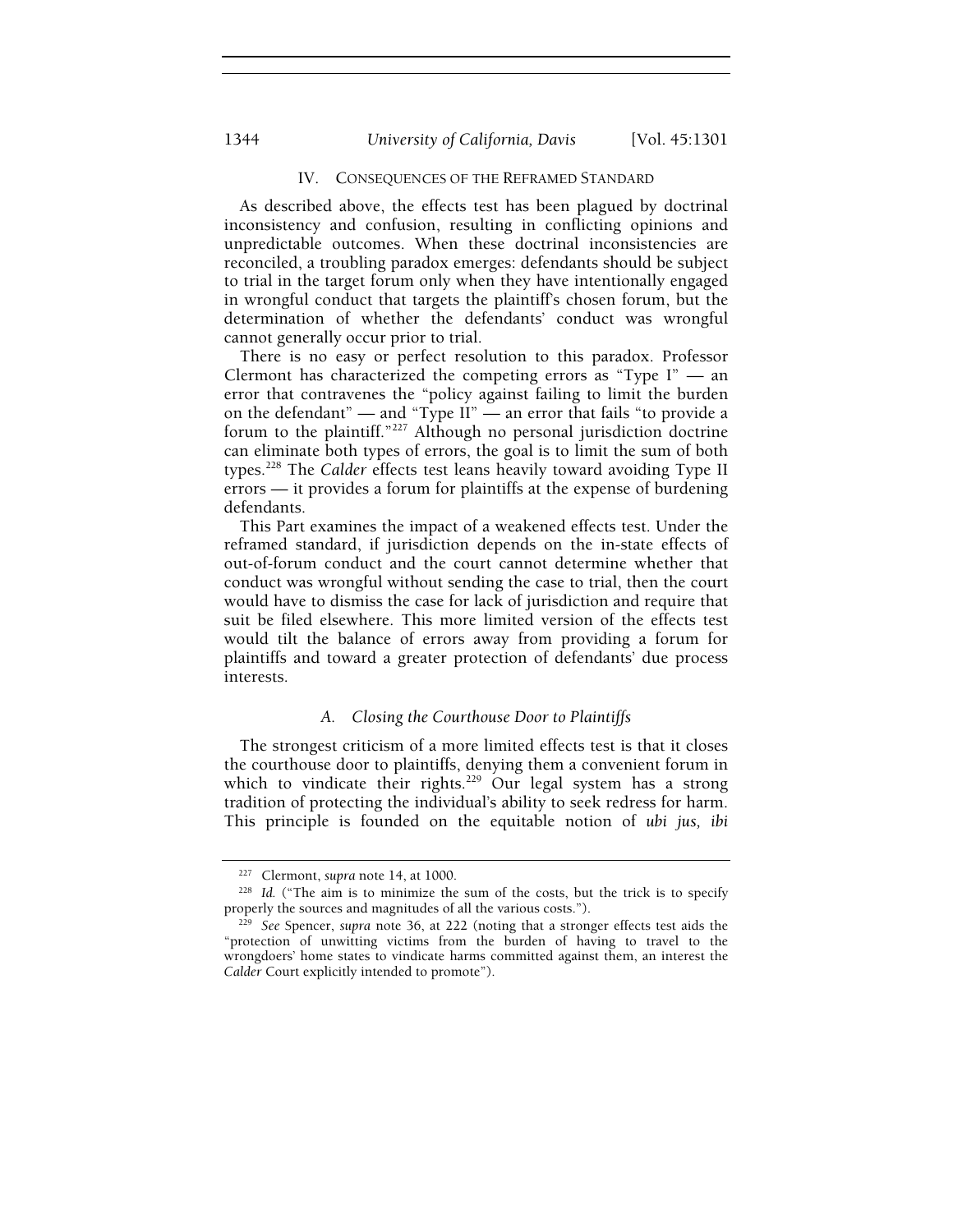#### 2012] *The Inextricable Merits Problem in Personal Jurisdiction* 1345

*remedium* — where there is a right, there is a remedy.<sup>230</sup> Although this principle is not unlimited,<sup>231</sup> it is nevertheless a cherished value that some scholars have argued rises to the level of constitutional due process.<sup>232</sup>

Limiting the reach of the effects test does not automatically block plaintiffs from accessing justice, though it does limit the number of available forums. Plaintiffs will generally still have the right to sue in the defendants' home forum, where there would be general jurisdiction to resolve all disputes involving the defendant regardless of whether the forum has any connection to the particular lawsuit.233

Thus, the access-to-justice problem is primarily practical rather than legal. Even though there is a forum with the legal power to hear the dispute, the plaintiff may not have the practical means to access the available forum.234 The problem is especially acute when the only potential forum is located outside the United States.<sup>235</sup>

<sup>233</sup> Goodyear Dunlop Tires Operations, S.A. v. Brown, 131 S. Ct. 2846, 2853-54 (2011) ("For an individual, the paradigm forum for the exercise of general jurisdiction is the individual's domicile; for a corporation, it is an equivalent place, one in which the corporation is fairly regarded as at home.").<br><sup>234</sup> The cost of litigating in an unfamiliar or distant forum is one that can affect

both plaintiff and defendant. *See, e.g.*, Redish, *supra* note 16, at 1133 ("The most immediate means by which the extension of a state's jurisdiction could cause injustice to a litigant is through the imposition of significant burdens and expense, resulting from the need to travel to the forum in question and to transport evidence and witnesses long distances."). Indeed, the relative costs and inconveniences may be balanced under the "reasonableness" prong of jurisdiction. *See id.* at 1137 ("Inconvenience would presumably have to be measured comparatively.").

<sup>235</sup> See, e.g., Chang v. Virgin Mobile USA, LLC, No. 3:07-CV-1767-D, 2009 WL 111570 (N.D. Tex. Jan. 16, 2009) (holding that Texas district court lacked personal jurisdiction over Australian defendant); *see also* Melissa A. Waters, *Mediating Norms and Identity: The Role of Transnational Judicial Dialogue in Creating and Enforcing International Law*, 93 GEO. L.J. 487, 538-49 (2005) (analyzing court access in cases

<sup>230</sup> Tracy A. Thomas*, Ubi Jus, Ibi Remedium: The Fundamental Right to a Remedy Under Due Process*, 41 SAN DIEGO L. REV. 1633, 1636 (2004). 231 *See* Christopher A. Whytock & Cassandra Burke Robertson, *Forum Non* 

*Conveniens and the Enforcement of Foreign Judgments*, 111 COLUM. L. REV. 1444, 1482 n.188) (citing Kiyemba v. Obama, 555 F.3d 1022, 1027 (D.C. Cir. 2009) ("Not every violation of a right yields a remedy, even when the right is constitutional. Application of the doctrine of sovereign immunity to defeat a remedy is one common example. Another example . . . is application of the political question doctrine.") (citations omitted)). 232 Thomas, *supra* note 230, at 1636. In addition, the constitutions of 40 states

expressly protect the right to a remedy. Thomas R. Phillips, *The Constitutional Right to a Remedy*, 78 N.Y.U. L. REV. 1309, 1310-11 (2003) (noting that there are two major variants of the state-level protections). The majority provision provides in essence: "That all courts shall be open, and every person, for an injury done him in his person, property or reputation, shall have remedy by the due course of the law." *Id.*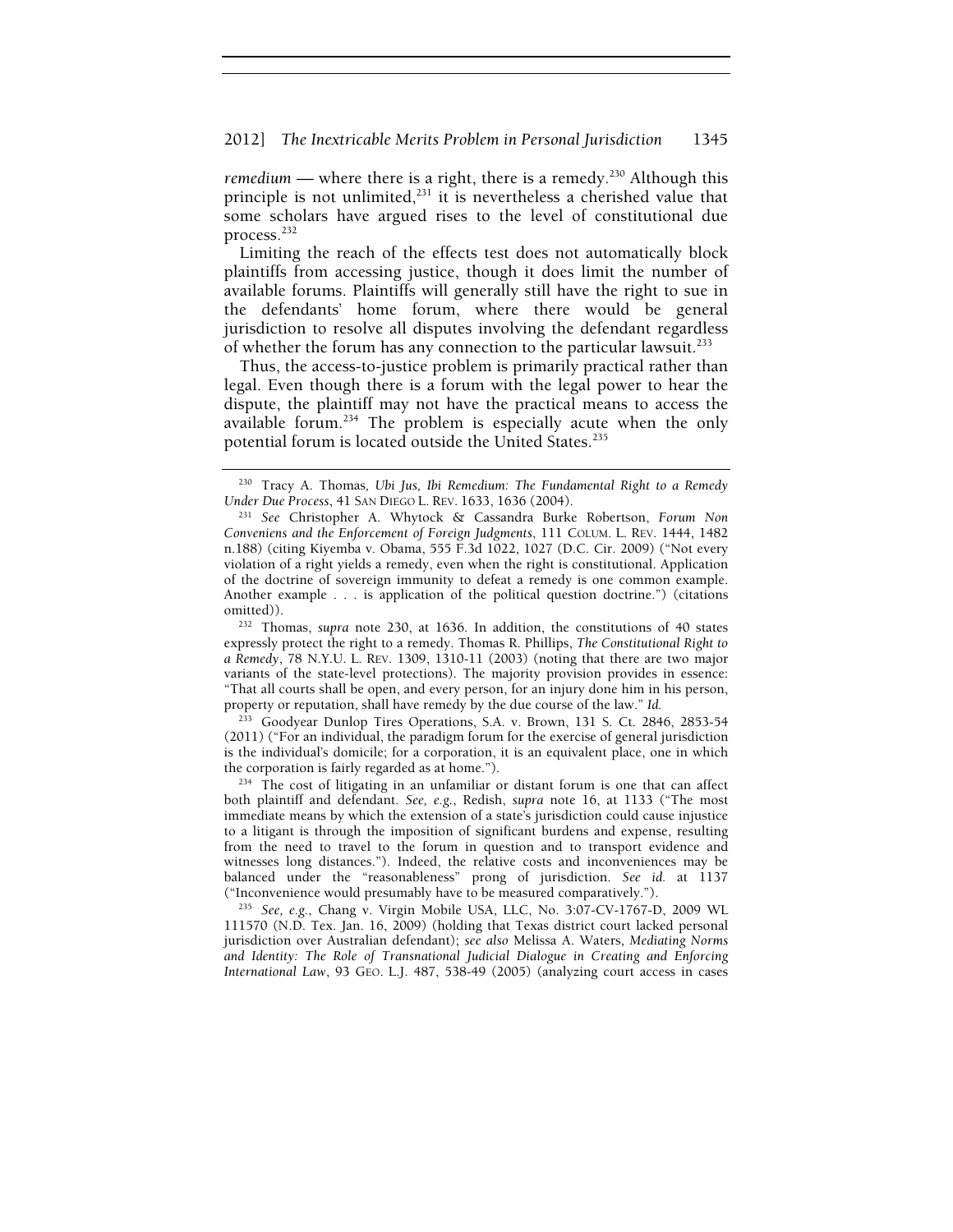If plaintiffs cannot afford to sue outside their home jurisdiction, they may simply forgo their rights. Obviously, this situation is problematic for the harmed plaintiffs who lack access to a remedy. When harmed individuals forgo litigation in large numbers, regulatory interests may also suffer harm from underenforcement.<sup>236</sup> One scholar found such an effect in the patent arena, noting that spurious patents may go unchallenged when potential plaintiffs — parties who have been accused of infringing potentially invalid patents — are unable to obtain personal jurisdiction over the patent holders in a convenient forum.237

## *B. Protecting Defendants' Due Process Rights*

Weighing against the desire to provide a remedial forum is the need to protect litigants' due process rights. A narrower effects test would protect due process rights by giving potential defendants fair warning as to where they are subject to suit, ensuring that speech rights and intellectual property are adequately protected, and integrating modern electronic commerce and communications in a way that maintains the doctrine's consistency.

## 1. Minimizing Forum-Selection Costs

One of the goals of the personal jurisdiction doctrine is to allow potential defendants to predict where they will be subject to jurisdiction, so that they may alter their behavior accordingly.<sup>238</sup> The

involving allegations of transnational defamation).

It is also possible that the alternative forum would have less favorable substantive law; however, the Supreme Court has excluded this consideration from forum choice determination. *See* Piper Aircraft Co. v. Reyno, 454 U.S. 235, 255 (1981) (holding that a *forum non conveniens* dismissal was appropriate even though plaintiffs "may not be able to rely on a strict liability theory," and "their potential damages award may be smaller," as long as "there is no danger that they will be deprived of any remedy or treated unfairly").

<sup>&</sup>lt;sup>236</sup> See Megan M. La Belle, Patent Litigation, Personal Jurisdiction, and the Public *Good*, 18 GEO. MASON L. REV. 43, 62 (2010).<br><sup>237</sup> *Id.* (alleging that home-forum unavailability "causes alleged [patent] infringers

to forego declaratory relief and allows many bad patents to go unchallenged").

<sup>238</sup> World-Wide Volkswagen Corp. v. Woodson, 444 U.S. 286, 297 (1980) ("The Due Process Clause, by ensuring the 'orderly administration of the laws,' gives a degree of predictability to the legal system that allows potential defendants to structure their primary conduct with some minimum assurance as to where that conduct will and will not render them liable to suit." (citation omitted)); Charles W. "Rocky" Rhodes, *The Predictability Principle in Personal Jurisdiction Doctrine: A Case Study on the Effects of a "Generally" Too Broad, but "Specifically" Too Narrow Approach*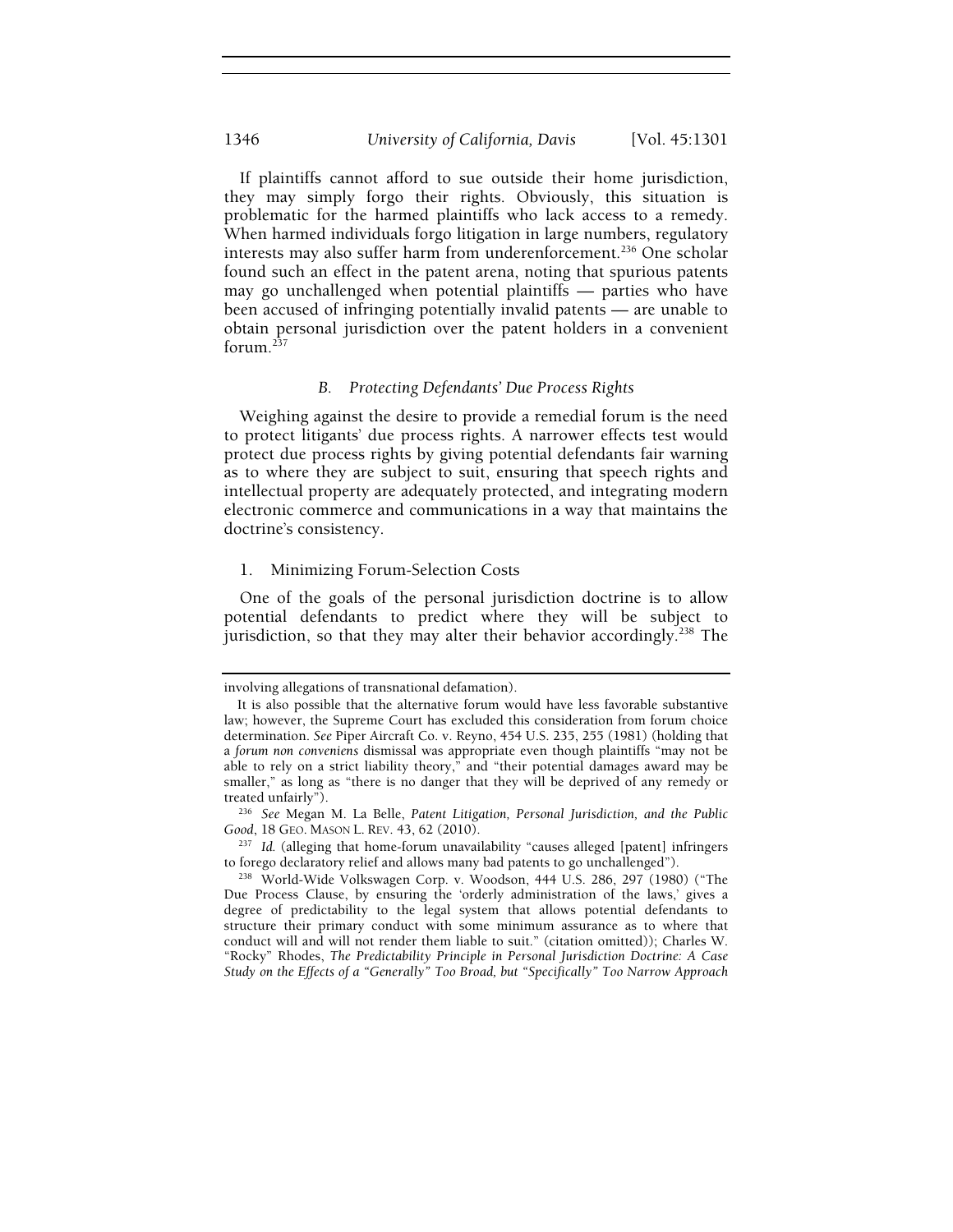effects test, as currently applied, does not do a good job of this. Much of the lack of predictability comes from doctrinal inconsistency; as noted above, the judgments of courts in different circuits will come out differently even in cases where the facts are nevertheless substantially similar.<sup>239</sup> This inconsistency substantially increases the costs of litigation, both to the litigants and to the court system.<sup>240</sup>

Predictability would continue to be a problem even if courts were willing and able to accede to the principle that allows plaintiffs to sue in the location where they suffered harm. Under the purposeful availment standard, defendants can consciously choose where they will visit, enter into contracts, or market their goods; thus, in economic terms, the defendant may well be the least-cost avoider.<sup>241</sup> Under the theory of *Calder*, defendants could also choose not to commit intentional torts directed at plaintiffs in identifiable locations in order to avoid inconvenient litigation.<sup>242</sup> Again, however, this theory assumes that the defendants actually committed such a tort. What is not predictable is where defendants will be *accused* of committing a tort — especially if, in fact, the defendant actually committed no wrongful conduct at all. Because potential defendants cannot predict such an accusation, they could not "structure their primary conduct<sup>"243</sup> to avoid jurisdiction in inconvenient or

better position to internalize the cost of litigating in a distant forum" because the defendant has more information about the risks of the product and the forums in

*to Minimum Contacts*, 57 BAYLOR L. REV. 135, 137 (2005) ("Predictability insures both that nonresidents will be able to structure their transactions to avoid the sovereign jurisdictional prerogative of a foreign state and that litigants will have some guidance

as to when a jurisdictional challenge may be appropriate."). 239 *See supra* Part II.B. 240 Dustin E. Buehler, *Jurisdictional Incentives*, 20 GEO. MASON L. REV. (forthcoming 2012) (manuscript at 33), *available at* http://papers.ssrn.com/sol3/papers.cfm? abstract\_id=1880975 ("[J]urisdictional litigation results in a tremendous social loss, regardless of the outcome of the dispute. If the plaintiff prevails, thousands of dollars have been spent on a fight that changed nothing. If the defendant prevails, resources allocated to the case up to that point are for naught."). 241 *See id.* at 35 (noting that in a products liability case, "the manufacturer is in a

<sup>&</sup>lt;sup>242</sup> This view of the effects test is not limited to the United States. The High Court of Australia expressed a similar view in *Dow Jones & Co. v Gutnick* (2002) 210 CLR 575 (Austl.) ("At least in the case of the publication of materials potentially damaging to the reputation and honour of an individual, it does not seem unreasonable, in principle, to oblige a publisher to consider the law of the jurisdiction of that person's habitual residence."). Such an obligation is likely to chill not just defamatory speech, however, but also protected speech that is highly critical of others. *See infra* Part IV.B.2. 243 *World-Wide Volkswagen*, 444 U.S. at 297.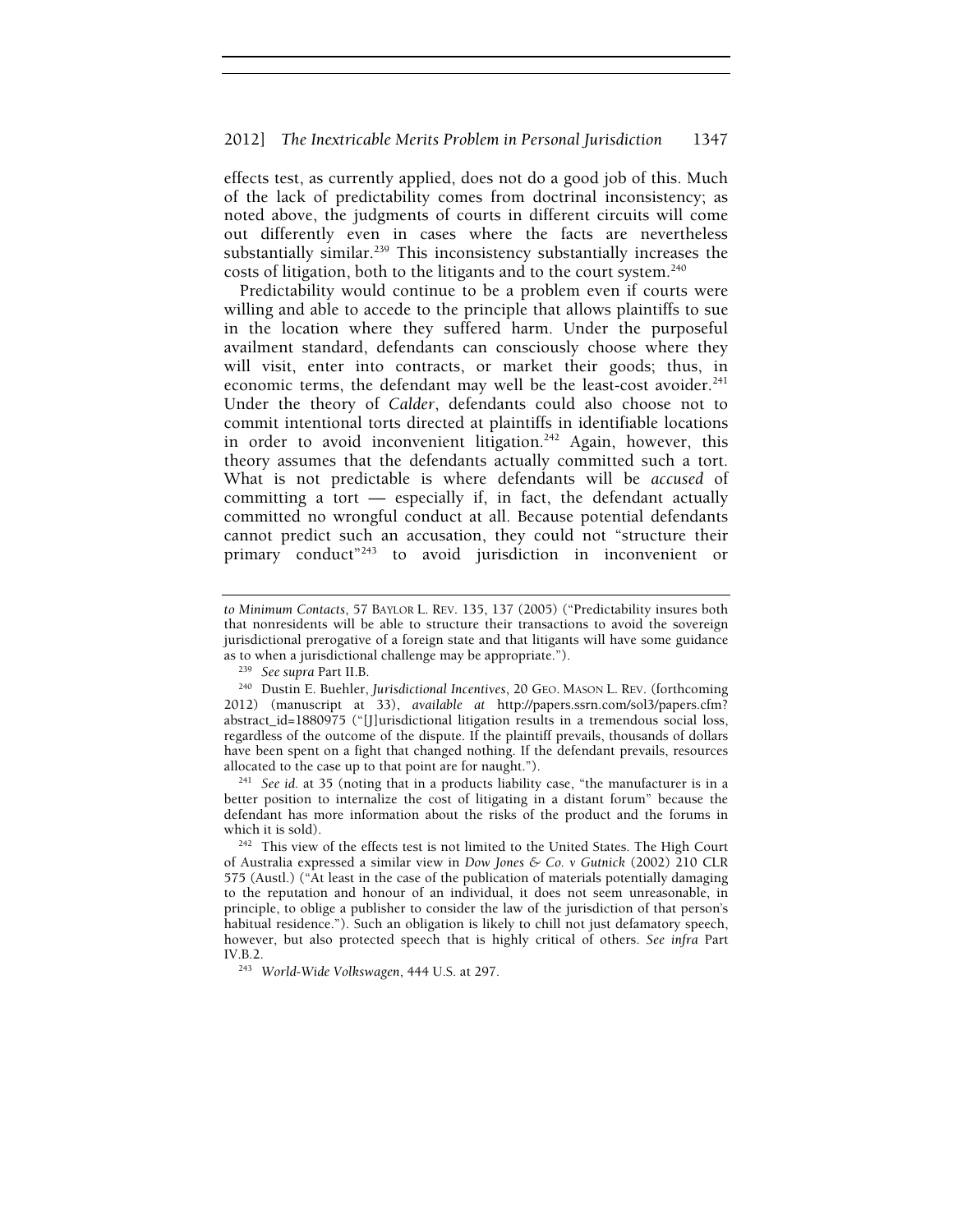burdensome locations unless they cease to engage even in protected and desirable conduct, a consequence discussed below.

#### 2. Protection of Speech and Commerce

By their nature, effects-test cases often involve potentially wrongful speech. When there are other types of contacts — physical presence, contractual relationships, or in-state marketing or sales — plaintiffs generally will not need to rely on effects-test jurisdiction.<sup>244</sup> By the time these more traditional contacts have been ruled out, the only potential contacts left to support jurisdiction are out-of-state speech acts that may have an effect in state. Thus, for example, common causes of action may include "cases claiming trademark or copyright infringement, consumer or business fraud, and defamation."245

Although *Calder* suggested that First Amendment concerns do not belong in a personal jurisdiction analysis for fear of "double counting" the speech interest,  $246$  others have disagreed.<sup>247</sup> In this area, the Court seems to be undervaluing the speech issue — and, in particular, underestimating the impact of jurisdictional standards on maintaining a robust speech environment.<sup>248</sup> There is little doubt that jurisdictional standards can influence primary conduct. In fact, due process in

<sup>244</sup> *See, e.g.*, Burger King Corp. v. Rudzewicz, 471 U.S. 462, 487 (1985) (concluding that franchise and contact activities could give rise to jurisdiction); Int'l Shoe Co. v. Washington, 326 U.S. 310, 320 (1945) (basing jurisdiction on in-state

commercial activity). 245 *See* Jeffrey Hunter Moon, *New Wine, Old Wineskins: Emerging Issues in Internet-Based Personal Jurisdiction*, 42 CATH. LAW. 67, 67 (2002) (noting that these are the most common Internet-based personal jurisdiction issues).<br><sup>246</sup> Calder v. Jones 465 U.S. 783, 790 (1984) ("Moreover, the potential chill on

protected First Amendment activity stemming from libel and defamation actions is already taken into account in the constitutional limitations on the substantive law governing such suits. To reintroduce those concerns at the jurisdictional stage would be a form of double counting." (citation omitted)); Internet Solutions Corp. v. Marshall 39 So. 3d 1201, 1215 (Fla. 2010) (noting, but rejecting, the defendant's argument that the court should consider First Amendment principles in construing Florida's long-arm statute).<br><sup>247</sup> Kauffman Racing Equip., L.L.C. v. Roberts, 126 Ohio St. 3d 81, 2010-Ohio-

<sup>2551, 930</sup> N.E.2d 784, at ¶ 81 (O'Donnell, J., dissenting) (noting that *Calder* forbade consideration of First Amendment protections at the jurisdictional stage, but concluding that the exercise of effects-test jurisdiction in an online defamation case

<sup>&</sup>quot;unnecessarily chill[s] the exercise of free speech").<br><sup>248</sup> Not only does the Court discount the influence that jurisdiction may have in shaping primary conduct, it also discounts its expressive value. *See* Scott Dodson, *Hybridizing Jurisdiction*, 99 CALIF. L. REV. 101, 146 (forthcoming 2011) (noting that jurisdiction "performs an expressive role in affirming that certain limitations are important or fundamental").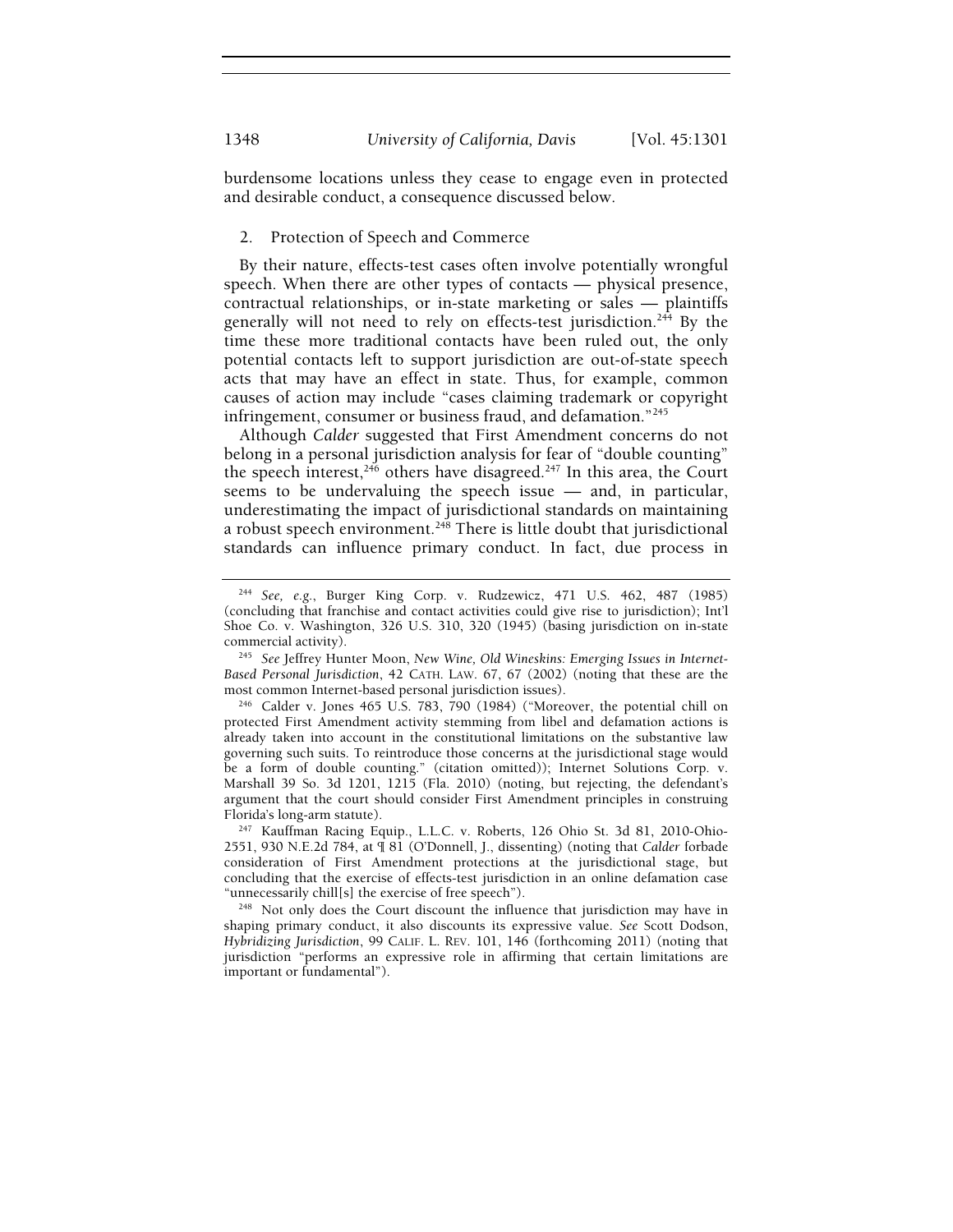## 2012] *The Inextricable Merits Problem in Personal Jurisdiction* 1349

personal jurisdiction is premised on the idea that defendants order their affairs according to where they are willing and able to be subjected to the courts' process; the Supreme Court has noted that the doctrine "allows potential defendants to structure their primary conduct with some minimum assurance as to where that conduct will and will not render them liable to suit."249

Given the Court's expressed desire to allow potential defendants to structure their primary conduct with personal jurisdiction in mind, it seems likely that speech would be included in the conduct that that is influenced by jurisdiction. Other scholars have also pointed out that broad-based personal jurisdiction for tort claims can affect speech choices:

Unlike most intentional torts, we do want to encourage people to engage in the underlying speech activity that gave rise to the tort, and the threat of distant litigation can inhibit that activity, as much or more than imposition of substantive liability. If I think I might be sued far from home, I am going to watch my tongue whether or not I think I will win the  $lawsuit.<sup>250</sup>$ 

If individuals can be haled into court based on a mere allegation that their speech is wrongful or defamatory, their speech will be chilled at least to some extent. It seems plausible that speech by individuals is more likely to be chilled than speech by corporations; on average, individuals are likely to have fewer resources and find it more burdensome to litigate in a foreign forum.<sup>251</sup> Likewise, individuals may be especially deterred from criticizing businesses that have significant legal and financial resources to deploy in retaliation. Recent defamation suits over online consumer reviews evidence just such an attempt to crack down on allegedly wrongful speech.<sup>252</sup> But if such

<sup>&</sup>lt;sup>249</sup> *Burger King*, 471 U.S. at 472.<br><sup>250</sup> Allan R. Stein, *Personal Jurisdiction and the Internet: Seeing Due Process Through the Lens of Regulatory Precision, 98 Nw. U. L. REV. 411, 422 (2004).* 

<sup>&</sup>lt;sup>251</sup> See Allyson W. Haynes, *The Short Arm of the Law: Simplifying Personal Jurisdiction over Virtually Present Defendants*, 64 U. MIAMI L. REV. 133, 165-66 (2009) (noting that a result of this disparity, "in some states, the long-arm statute only applies to corporate defendants or to associations and partnerships" and not to individuals).

<sup>252</sup> *See, e.g.*, BroadVoice, Inc. v. TP Innovations LLC, 733 F. Supp. 2d 219 (D. Mass. 2010) (involving a dissatisfied customer who created a website to post complaints and derogatory remarks about an internet telephone service); *Kauffman Racing*, 126 Ohio St. 3d 81, 2010-Ohio-2551, 930 N.E.2d 784, *cert. denied*, 131 S. Ct. 3089 (2011) (involving a dissatisfied customer who posted numerous criticisms on various websites devoted to automobile racing).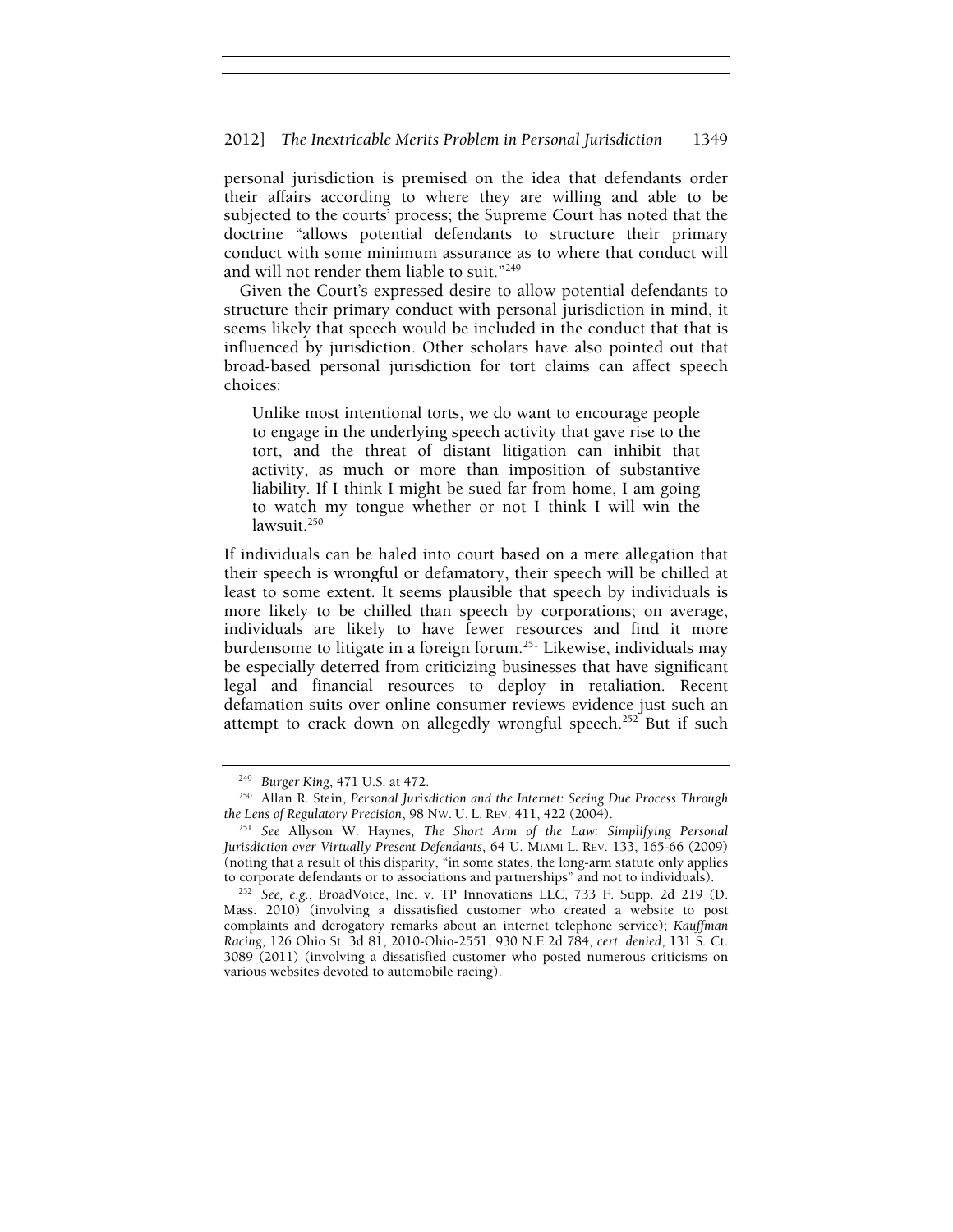speech is chilled, the public forum will suffer as consumer information will become more limited, and public opinion will become a less effective weapon in policing fraudulent or deceptive commercial behavior.<sup>253</sup>

The same incentives that encourage or discourage speech can apply to commercial activity and the protection of intellectual property. Companies that believe their intellectual property is being infringed can make infringement claims to regulatory bodies or online marketplaces without fear that they will thereby subject themselves to an inconvenient or unexpected forum. Of course, the flip side of this protection is that the entities they accuse of infringement will have to defend before these same bodies — they will not have the option of bringing their accusers into their own jurisdiction to resolve the claims. As noted above, this may lead to overdeterrence if companies wrongfully assert infringement against innocent parties.<sup>254</sup>

## 3. Better Integration of Online Activity

Limiting the reach of the effects test also reduces some of the uncertainty surrounding online commerce and communication. The Internet facilitates exactly the kind of conduct that the effects test seeks to reach — it makes it easy for individuals to engage in conduct in one forum that gives rise to effects in another forum.<sup>255</sup> When the

<sup>253</sup> Frank and unfiltered consumer reviews allow customers to have more information about their business dealings and thereby reduce information asymmetry problems. *See* JAMES SUROWIECKI, THE WISDOM OF CROWDS: WHY THE MANY ARE SMARTER THAN THE FEW AND HOW COLLECTIVE WISDOM SHAPES BUSINESS, ECONOMIES, SOCIETIES AND NATIONS 57 (2004) (explaining the value of collective wisdom and noting that "[c]ollective decisions are most likely to be good ones when they're made by people with diverse opinions reaching independent concludiosn, relying primarily on private information"); Behrang Rezabakhsh, Daniel Bornemann, Ursula Hansen & Ulf Schrader, *Consumer Power: A Comparison of the Old Economy and the Internet Economy*, 29 J. CONSUMER POL. 3, 3 (2006) (analyzing consumer power and concluding that "the Internet enables consumers (a) to overcome most information asymmetries . . . (b) to easily band together against companies and impose sanctions via exit and voice, and (c) to take on a more active role in the value chain and influence products and prices according to individual preferences"). 254 *See* sources cited *supra* notes 236-37 and accompanying text; *see also* Buehler,

*supra* note 240, at 24 ("If private incentives to sue exceed the social benefit from suit, there likely will be an excessive number of lawsuits. However, the amount of litigation will be socially inadequate when the social benefits from suit exceed the private

incentives.").<br><sup>255</sup> Jack M. Balkin, *Digital Speech and Democratic Culture: A Theory of Freedom of Expression for the Information Society*, 79 N.Y.U. L. REV. 1, 7-8 (2004) ("[T]he digital revolution makes it easier for content to cross cultural and geographical borders. Not only can speakers reach more people in the country in which they live, they can also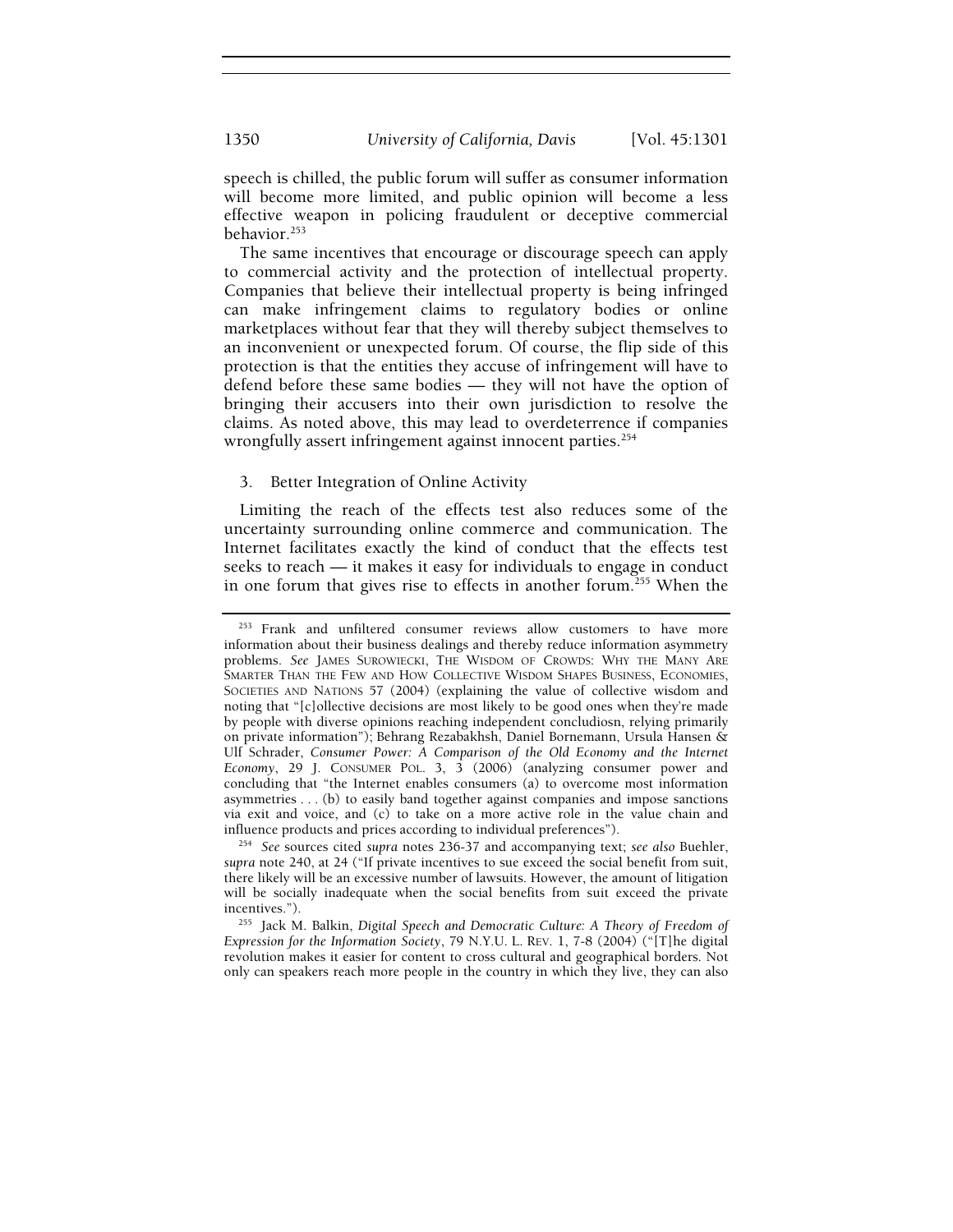#### 2012] *The Inextricable Merits Problem in Personal Jurisdiction* 1351

Internet first became a powerful force, courts were unsure of how to deal with Internet contacts, and early decisions adopted Internetspecific tests rather than integrating them into a traditional personal jurisdiction analysis.<sup>256</sup>

Some legal scholars, including two Supreme Court justices, have suggested that the personal jurisdiction doctrine requires special consideration of Internet issues. In the Court's most recent decision, Justices Breyer and Alito refused to join the plurality opinion, in part because the case "does not implicate modern concerns" and would not provide a vehicle for answering questions relevant to cyberspace in particular:

[W]hat do those standards mean when a company targets the world by selling products from its Web site? And does it matter if, instead of shipping the products directly, a company consigns the products through an intermediary (say, Amazon.com) who then receives and fulfills the orders? And what if the company markets its products through popup advertisements that it knows will be viewed in a forum?<sup>257</sup>

Others, however, have taken an "unexceptionalist" position regarding cyberspace, arguing that special regulatory or jurisdictional rules are not needed, and that activities on the Internet should be integrated into the current legal structure.<sup>258</sup>

interact with and form new communities of interest with people around the globe."); Jacqueline D. Lipton, Cyberlaw 2.0, \*8 (2011) (unpublished manuscript), *available at* http://works.bepress.com/jacqueline\_lipton/12/ ("[A]ll online conduct involves information exchange."). 256 *See, e.g.*, Zippo Mfg. Co. v. Zippo Dot Com, Inc., 952 F. Supp. 1119, 1124

<sup>(</sup>W.D. Pa. 1997) (basing the jurisdictional determination on an analysis of whether

the website was passive, interactive, or commerce-based).<br><sup>257</sup> J. McIntyre Mach., Ltd. v. Nicastro, 131 S. Ct. 2780, 2793 (2011) (Breyer, J., concurring).

<sup>&</sup>lt;sup>258</sup> See DAVID G. POST, IN SEARCH OF JEFFERSON'S MOOSE: NOTES ON THE STATE OF CYBERSPACE 166-71, 183-86 (2009) (adopting the term "cyberspace unexceptionalist"); *see also* Jack L. Goldsmith, *Against Cyberanarchy*, 65 U. CHI. L. REV. 1199, 1202 (1998) ("Cyberspace transactions do not inherently warrant any more deference by national regulators, and are not significantly less resistant to the tools of conflict of laws, than other transnational transactions."); Allan R. Stein, *The Unexceptional Problem of Jurisdiction in Cyberspace*, 32 INT'L LAW. 1167, 1191 (1998) ("[T]he personal jurisdiction cases to date suggest the courts are well on their way to working out a more-or-less coherent approach to the allocation of judicial authority over cyberspace controversies. As courts become more familiar with the technology, we can expect more sophisticated refinements. This suggests that the new technology of cyberspace does not, in general, confound our basic jurisdictional instincts."); Veronica M. Sanchez, Comment, *Taking a Byte Out of Minimum Contacts: A Reasonable Exercise of*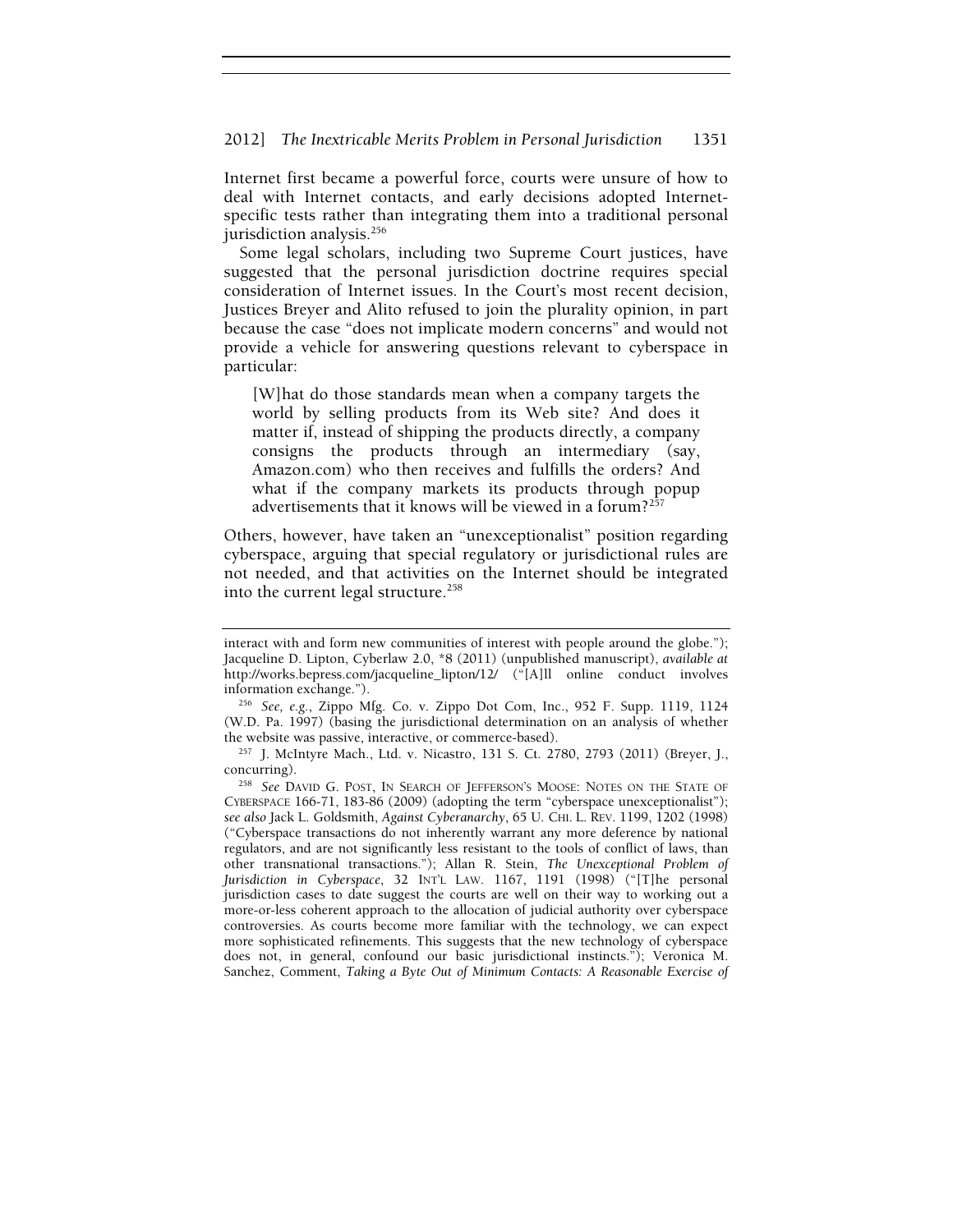Most courts now take a middle view: they recognize that there cannot be separate legal standards for online and offline activity, but acknowledge that jurisdiction standards must accommodate modern technological development.<sup>259</sup> As others have pointed out, it is becoming "increasingly difficult to separate Internet activities from activities unrelated to the Internet," and "the problems the Internet presents for personal jurisdiction doctrine [therefore] become the problems of personal jurisdiction doctrine generally."260 Nonetheless, our personal jurisdiction standards will have to accommodate the realities of the networked world, just as the doctrine once had to integrate the issues arising from automobiles and modern travel.<sup>261</sup>

Integrating online communication into a coherent personal jurisdiction doctrine requires acknowledging the ways in which the Internet has changed modern personal and commercial realities, as well as how those changes may influence jurisdictional questions. One major impact is the democratization of mass communications. In the past, we might have assumed that a libel defendant was likely to be a corporate entity that was capable of defending its legal interests in numerous jurisdictions;<sup>262</sup> however, party status can no longer be assumed. As recent defamation cases demonstrate, we cannot predict

'entered' the State via the Internet for jurisdictional purposes.").<br><sup>260</sup> Note, *No Bad Puns: A Different Approach to the Problem of Personal Jurisdiction and the Internet*, 116 HARV. L. REV. 1821, 1844 (2003).

<sup>261</sup> Hanson v. Denckla, 357 U.S. 235, 250-51 (1958) ("As technological progress has increased the flow of commerce between States, the need for jurisdiction over nonresidents has undergone a similar increase."); Hess v. Pawloski, 274 U.S. 352, 356 (1927) (broadening jurisdictional concepts to account for modern transportation); *see also* Michael P. Allen, *In Rem Jurisdiction from Pennoyer to Shaffer to the Anticybersquatting Consumer Protection Act*, 11 GEO. MASON L. REV. 243, 287 (2002) ("The doctrine needs to develop if it is going to be able to address changes in society and technology that are certain to come."). 262 ACLU v. Reno, 929 F. Supp. 824, 881 (E.D. Pa. 1996), *aff'd*, 521 U.S. 844

*Personal Jurisdiction in Cyberspace Trademark Disputes*, 46 UCLA L. REV. 1671, 1717 (1999) ("In making personal jurisdiction determinations in Internet cases, courts should not focus on the medium itself but should scrutinize the contacts at issue."). 259 *See, e.g.*, ALS Scan, Inc. v. Digital Serv. Consultants, Inc, 293 F.3d 707, 714 (4th

Cir. 2002) ("Until the due process concepts of personal jurisdiction are reconceived and rearticulated by the Supreme Court in light of advances in technology, we must develop, under existing principles, the more limited circumstances when it can be deemed that an out-of-state citizen, through electronic contacts, has conceptually

<sup>(1997) (&</sup>quot;It is no exaggeration to conclude that the Internet has achieved, and continues to achieve, the most participatory marketplace of mass speech that this country — and indeed the world — has yet seen. The plaintiffs in these actions correctly describe the 'democratizing' effects of Internet communication: individual citizens of limited means can speak to a worldwide audience on issues of concern to them.").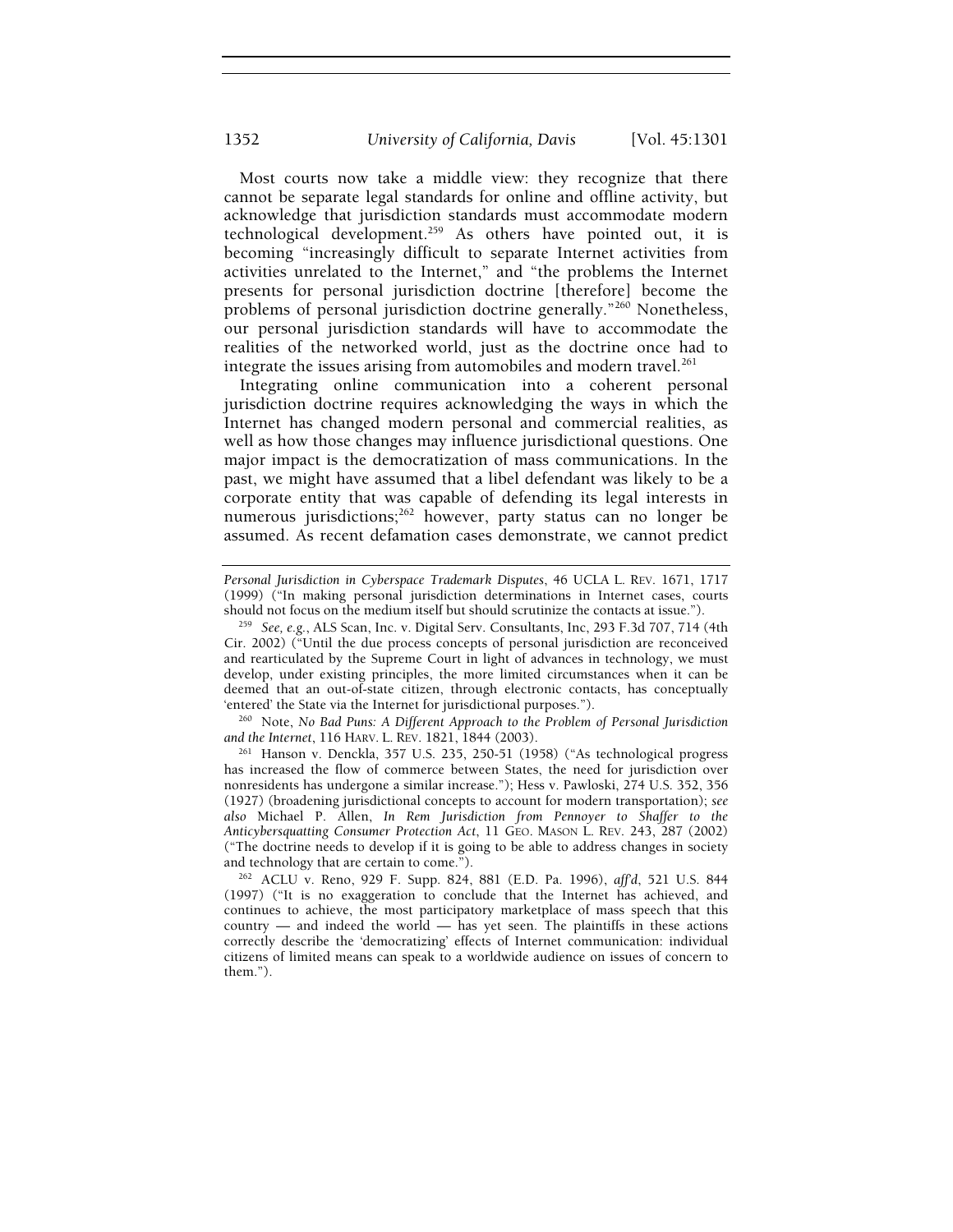whether either the plaintiff or the defendant will be a corporate entity, a small business, or an individual.<sup>263</sup> Thus, whatever rules we apply must not presuppose that the party will have substantial litigation resources.

The personal jurisdiction doctrine must also account for the number of places online communications can affect. Many scholars and commentators have noted the potentially worldwide impact of online activity.<sup>264</sup> It may seem counterintuitive that, at the same time the Internet expands access to the world, principles of personal jurisdiction would contract in response and narrow the number of places in which an individual would be called to defend. Nevertheless, such a contraction makes sense.<sup>265</sup> In the past, it may have been a reasonably safe assumption that defendants who were able to act nationally or internationally had the ability to defend themselves on a similarly large scale.<sup>266</sup> The democratizing effect of the Internet means that this is no longer a safe assumption; while it has empowered individuals to act on a large scale, it has not given them the resources to defend on a similarly large scale.<sup>267</sup> As a result, a narrower personal jurisdiction doctrine may be needed to counteract a jurisdictional sphere that the Internet would otherwise broaden too much.<sup>268</sup>

<sup>263</sup> *See* Balkin, *supra* note 255, at 8 ("The Internet gives people abilities that were previously enjoyed only by large commercial enterprises; it offers them access to an infrastructure for sending information worldwide.").

<sup>&</sup>lt;sup>264</sup> See, e.g., Martin H. Redish, Of New Wine and Old Bottles: Personal Jurisdiction, *the Internet, and the Nature of Constitutional Evolution*, 38 JURIMETRICS J. 575, 582 (1998) (explaining the growth of the Internet and its enabling of worldwide

communication). 265 *See* Lipton, *supra* note 253, at 39 ("[T]he proportion of Internet cases raising jurisdictional issues is likely to be higher than the equivalent proportion of non-Internet cases. Thus, Internet law creates greater risks of jurisdictional inquiries detracting from inquiries about developments of substantive rights."). *But see* Danielle Keats Citron, *Minimum Contacts in a Borderless World: Voice over Internet Protocol and the Coming Implosion of Personal Jurisdiction Theory*, 39 UC DAVIS L. REV. 1481, 1543 (2006) (expressing concern that limitations on personal jurisdiction in the Internet era could create a "wholesale elimination of extraterritorial state authority and a cloak of immunity over all remote communications"). 266 *See, e.g.*, *Hess*, 274 U.S. at 356 (expanding the doctrine of personal jurisdiction

to allow states to exercise jurisdiction over non-resident motorists). 267 *See* POST, *supra* note 256, at 163 ("The international legal system is premised, at

bottom, on the existence and mutual recognition of the physical boundaries that separate sovereign and independent lawmaking communities — nation-states — from one another . . . . But on the inter-network, information moves in ways that seem to pay scant regard to these boundaries, and mapping them onto network activity is a profoundly difficult challenge.").<br><sup>268</sup> *Id.* at 167 ("A place where just about everybody can have significant effects on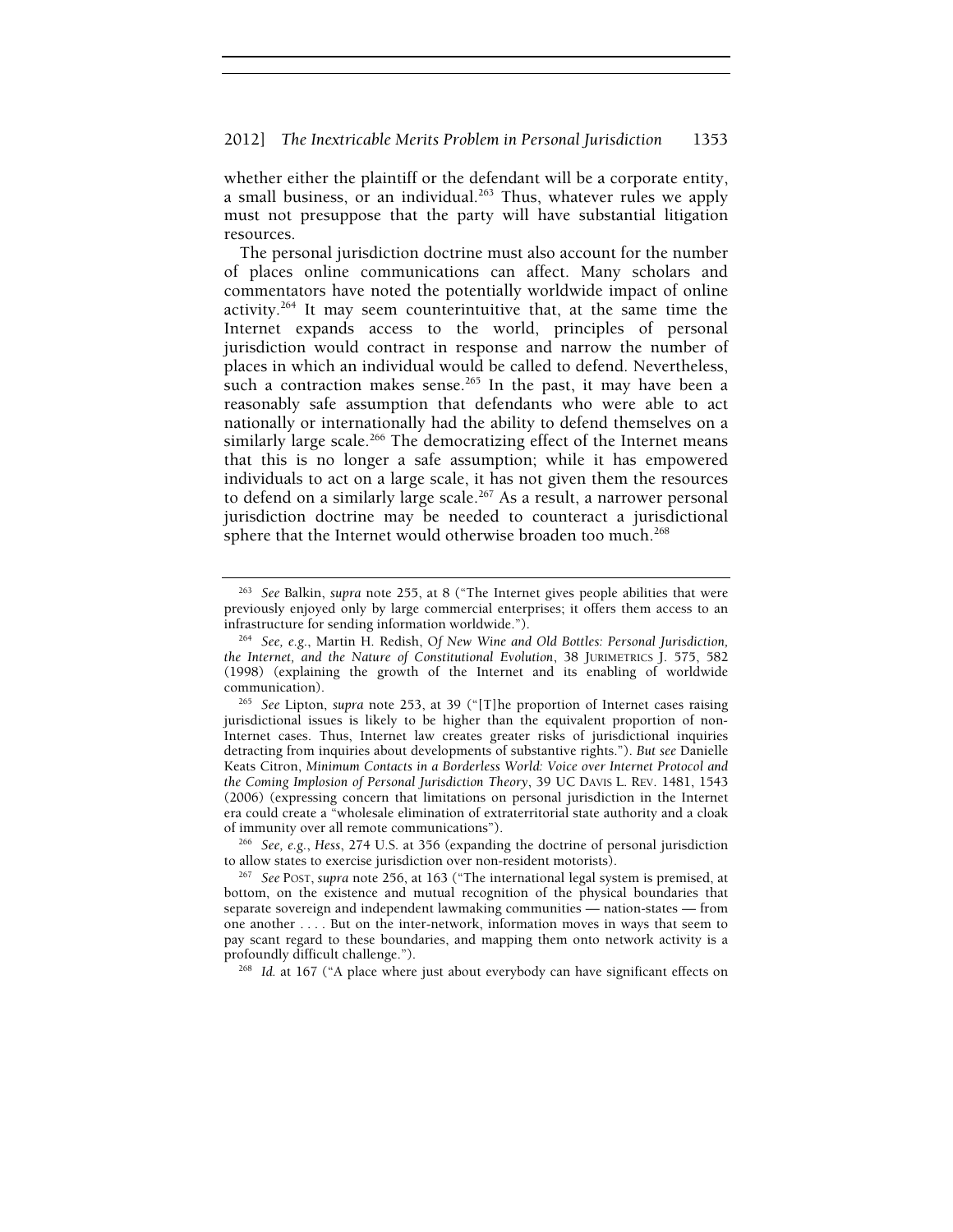## *C. Weighing the Balance*

Regardless of how it is done, reconciling the effects-test doctrine will result in significant costs to litigants. Limiting the reach of the doctrine removes a convenient litigation forum from plaintiffs who have suffered harm. While other forums remain, not all plaintiffs will have the resources necessary to access them. As a result, some plaintiffs will be left without a remedy. If too many plaintiffs are unable to enforce their legal rights, then we are likely to see problems with underenforcement of legal obligations such as those we may be seeing now in the patent context.<sup>269</sup>

Conversely, the costs are even larger when defendants can be haled into a forum based on the in-forum effects of out-of-forum conduct that has not yet been proven wrongful. In this situation, defendants would not be able to predict where they may reasonably face lawsuits. The unpredictable risk of litigating in a distant forum may also chill consumer speech and reduce commercial activity. These effects are magnified as the Internet takes on an increasingly greater role in commerce and communications.

While there are costs on both sides of the equation, the costs of court access can be minimized in ways that do not implicate the personal jurisdiction doctrine. Expanding civil access-to-justice programs could offset a general concern about the cost of court access.270 Offering non-jurisdictional litigation incentives could mitigate more specific regulation concerns regarding the underenforcement of substantive rights.<sup>271</sup> For example, Congress passed legislation awarding statutory damages and attorneys' fees in cases brought against violators of the Fair Debt Collection Practices Act, thereby creating incentives for attorneys to take these cases when

just about everyone else, everywhere, simultaneously, is a place where the 'significant effects principle' cannot sensibly resolve jurisdictional questions.").

<sup>&</sup>lt;sup>269</sup> See sources cited supra note 236 and accompanying text.<br><sup>270</sup> Mark C. Brown, Comment, Establishing Rights Without Remedies? Achieving an *Effective Civil Gideon by Avoiding a Civil Strickland*, 159 U. PA. L. REV. 893, 894 (2011) ("Calls to expand the right to appointed legal counsel stem from the many legal needs left systemically unmet and the current legal aid system's inability to satisfy indigent litigants' demands for legal assistance . . . . Adverse outcomes are significantly more likely for unrepresented litigants.").

<sup>&</sup>lt;sup>271</sup> Margaret H. Lemos, *Special Incentives to Sue*, 95 MINN. L. REV. 782, 782-83 (2011) (analyzing "devices designed to increase the rate of private litigation: attorneys' fee shifts for prevailing plaintiffs, and damage enhancements such as multipliers or punitive damages"; concluding that while some "suit-boosters" may increase the number of suits filed, they do not fully meet regulatory goals).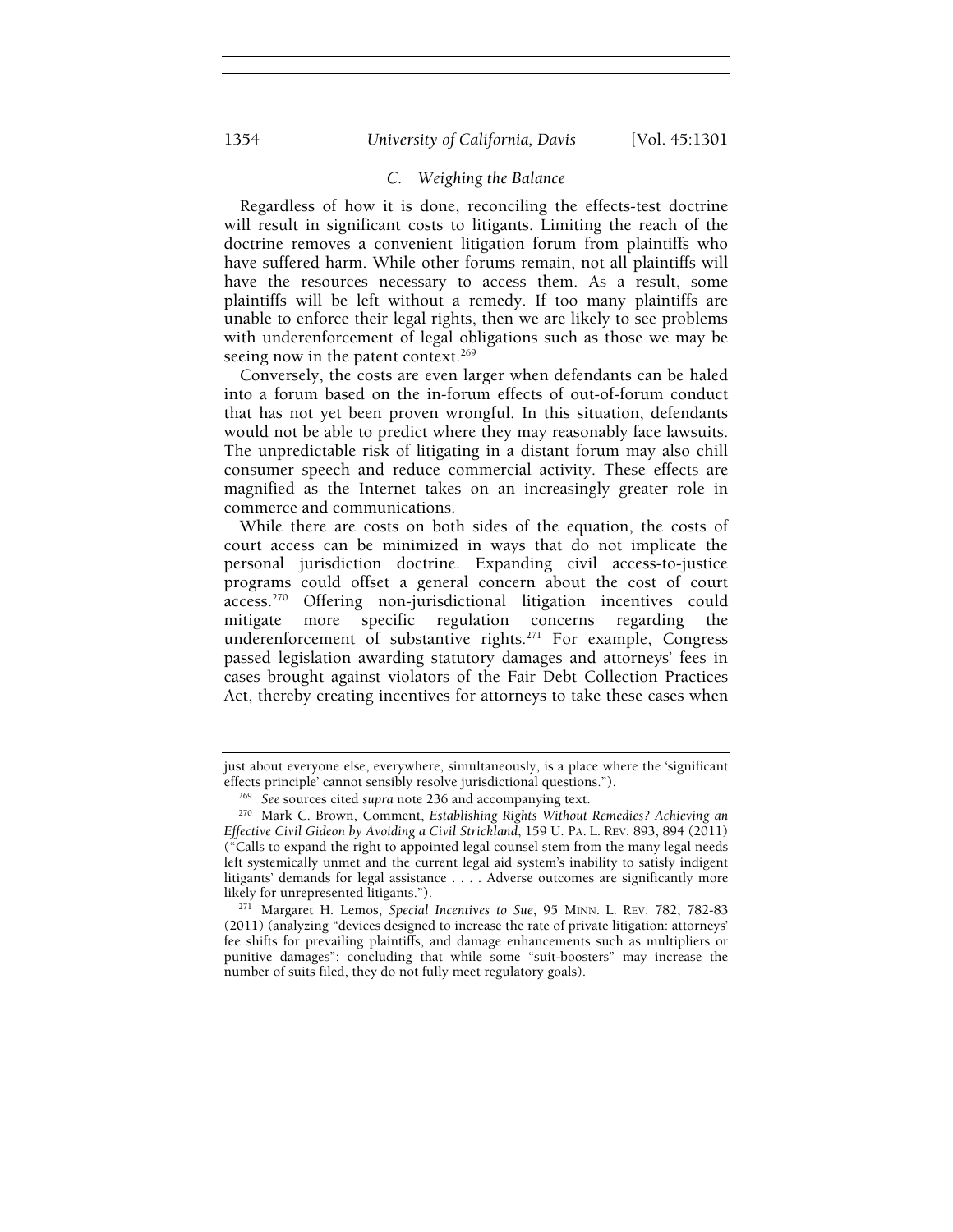## 2012] *The Inextricable Merits Problem in Personal Jurisdiction* 1355

plaintiffs otherwise could not afford the cost of litigation.<sup>272</sup> Alternatively, the expansion of third-party litigation funding may increase court access without changing jurisdictional doctrine.<sup>273</sup>

Although there are significant costs on both sides of the equation, the risks of a broader effects test outweigh the costs of a narrower test. Furthermore, access-to-justice issues can be addressed outside of jurisdictional doctrine, while the potential harm to defendants' liberty interests can be protected only by limiting jurisdictional exposure. The risk that some plaintiffs would be deterred from filing suit is offset by greater jurisdictional predictability, a more robust speech environment, and greater integration of electronic commerce and communication.

Nor would a narrower effects test significantly disrupt current legal practice. While some cases would be decided differently, the effectstest doctrine has been so beset by conflicts that it is possible to find many other cases where the courts were already applying a narrower standard than *Calder* seemed to permit.<sup>274</sup> Under the proposed standards, cases such as *Dudnikov* and *Kauffman Racing* could not go forward in the plaintiff's chosen forum; if the plaintiffs wanted to pursue those cases, they would have to file suit where the defendant was subject to jurisdiction — most likely in the defendant's home forum. This resolution largely eviscerates the *Calder* effects test: even the *Calder* case itself, which adopted the effects test, might have come out differently if the Supreme Court had not assumed for jurisdictional purposes that the defendants' conduct was wrongful, and Shirley Jones would likely have had to sue in Florida, where the defendant writer and editor lived and worked.

On the other hand, under the reframed standard, cases that have been criticized as conflicting with *Calder* would form the basis for a new standard. For example, cases like *New Haven Advocate*, *Broadvoice*, and *Accession* would correctly deny jurisdiction.<sup>275</sup> In these cases, the court cannot determine before trial whether the defendants in fact engaged in wrongful conduct targeted at the forum. As a result, the effects test could not be employed as a basis for jurisdiction. The

<sup>272 15</sup> U.S.C. § 1692(k) (2006). 273 Maya Steinitz, *Whose Claim Is This Anyway? Third-Party Litigation Funding*, 95 MINN. L. REV. 1268, 1338 (2011) ("Third-party financing of litigation will increase access to justice and encourage private enforcement of the law . . . . Most important, however, litigation funding will reduce systemic inequalities in our legal system . . . in a way that will increase the equality of arms in any given litigation and make it more likely that more kinds of litigants will be able to play for rules."). 274 *See supra* Part II. 275 *See supra* Part II.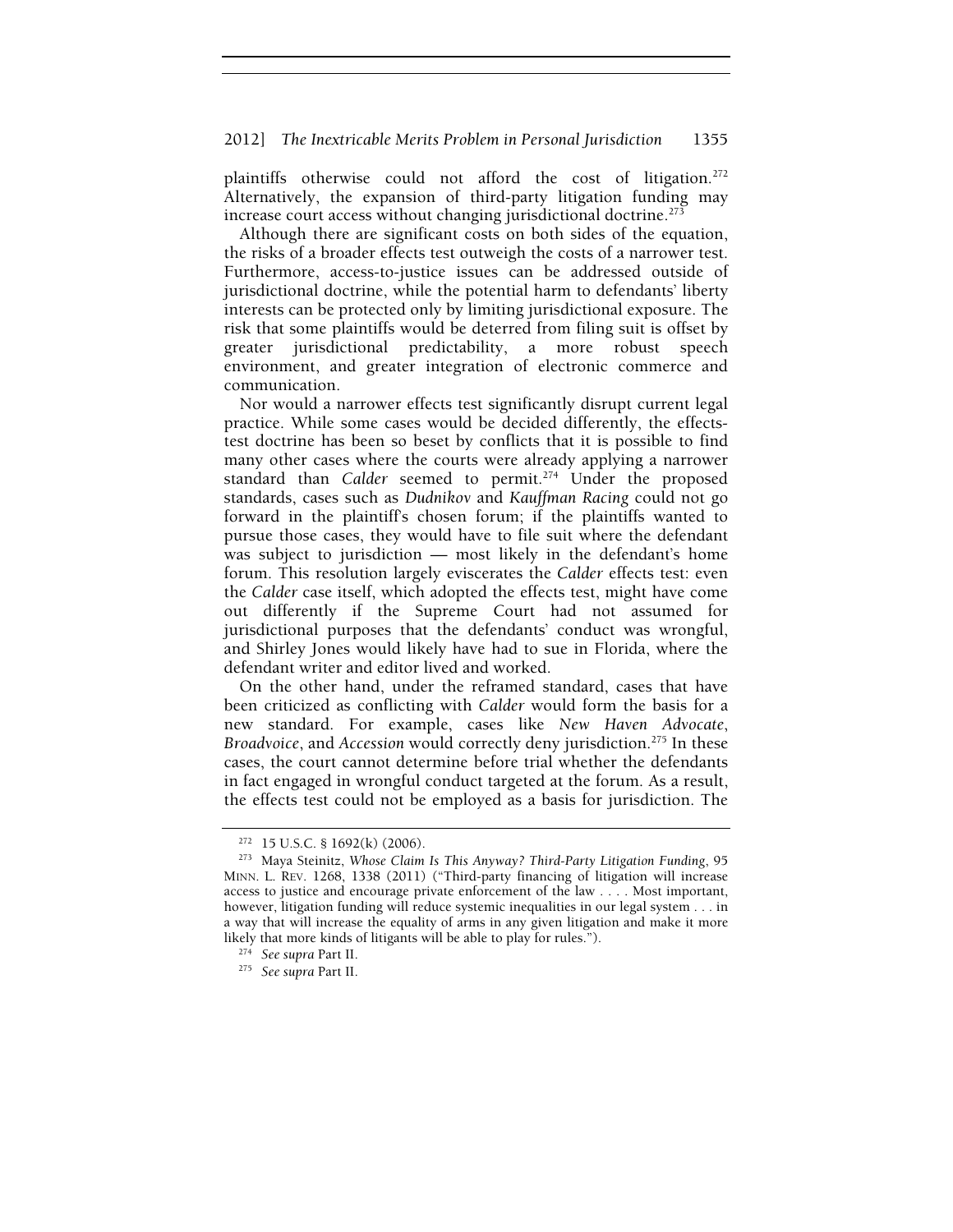courts may still examine the facts to see if there is evidence of other types of purposeful availment — business travel, contracts with forum residents, in-forum sales, or targeted advertising — demonstrating efforts toward purposeful availment of the benefits and protections of a forum. Otherwise, jurisdiction should be denied.

# **CONCLUSION**

Ever since the Supreme Court adopted the effects test for personal jurisdiction in *Calder v. Jones*, the test has been applied in a haphazard manner. Even when cases possess strikingly similar fact patterns, courts have reached inconsistent conclusions on the threshold issue of jurisdiction. The cases become possible to reconcile only when the courts' implicit assumptions about the underlying merits of the cases are made explicit. When a court is willing to accept the plaintiff's allegations as true, it is likely to find that jurisdiction is appropriate based on the defendant's "express aiming" of tortious conduct directed at the forum. When a court is unwilling to accept the plaintiff's allegations of tortious conduct as true, it is less likely to find jurisdiction appropriate; because there is no finding of tortious conduct, there can be no finding of express aiming.

Once hidden assumptions about the merits are made explicit, the standard of proof for personal jurisdiction becomes much more salient, and it correspondingly becomes much more difficult for a court to make a finding of effects-test personal jurisdiction. The court can no longer assume for jurisdictional purposes that the plaintiff's allegations of wrongfulness and harm are true; instead, those allegations must be proven by a preponderance of the evidence. Nor can the court base jurisdiction on the uncontested, but nonwrongful, actions that have an effect in the target forum. The court is therefore left with two difficult options: waiting until trial to resolve the issue of personal jurisdiction, or narrowing the effects test to require plaintiffs to sue elsewhere.

Although neither option is without cost, the better option is to adopt a more limited version of the effects test. It is true that limiting the reach of the doctrine removes a convenient litigation forum from plaintiffs who have suffered harm, and some plaintiffs will not have the resources necessary to access alternative forums. However, although these costs are not insignificant, they can be ameliorated with access-to-justice initiatives outside the jurisdictional arena. The costs of a broader effects test cannot be reduced in the same manner. If the jurisdictional question is not resolved until trial, the broader standard will cause defendants to forfeit the very interests that the